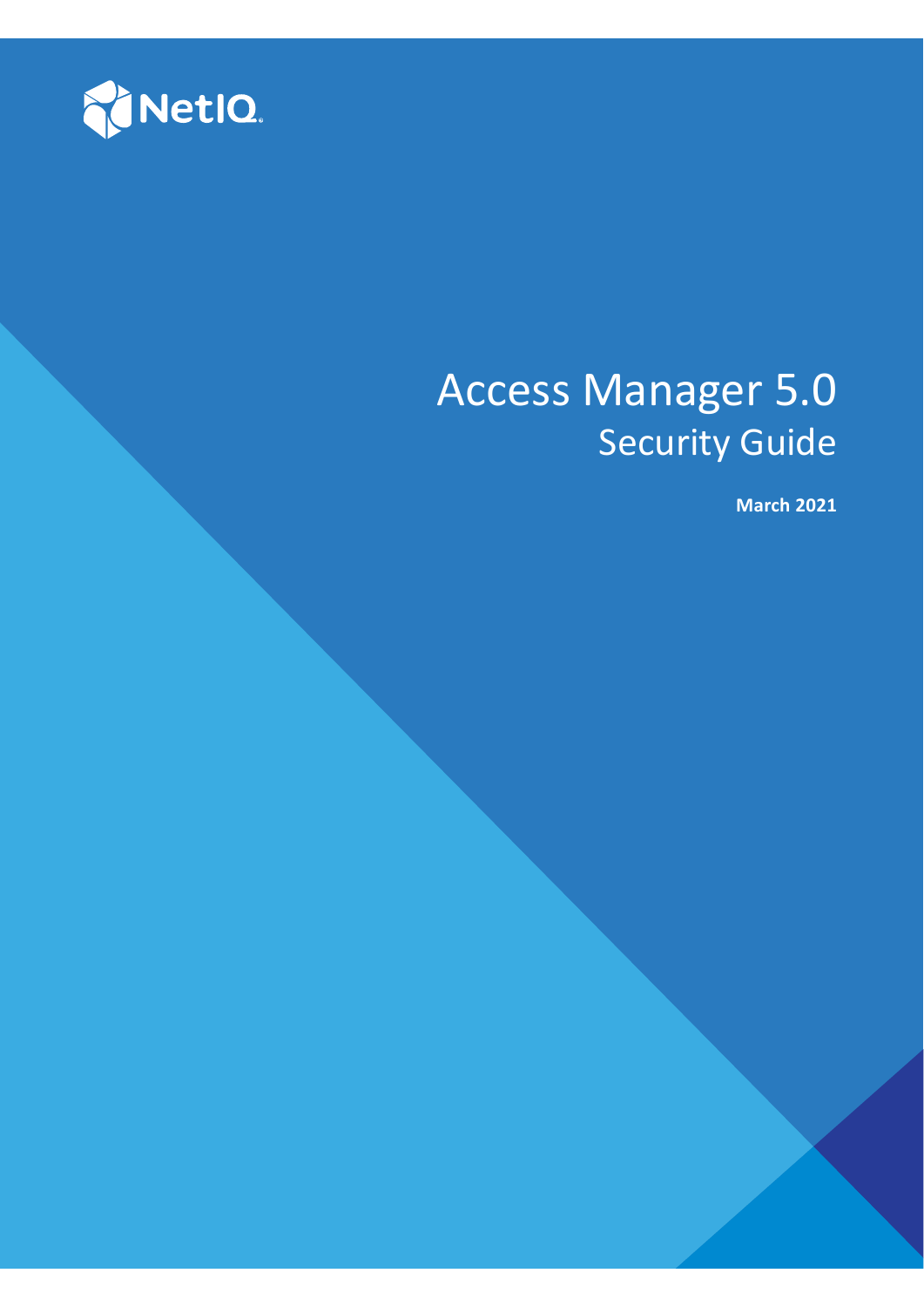#### **Legal Notice**

For information about legal notices, trademarks, disclaimers, warranties, export and other use restrictions, U.S. Government rights, patent policy, and FIPS compliance, see [https://www.microfocus.com/about/legal/](https://www.microfocus.com/en-us/legal) (https:// www.microfocus.com/en-us/legal).

**© Copyright 2021 Micro Focus or one of its affiliates.**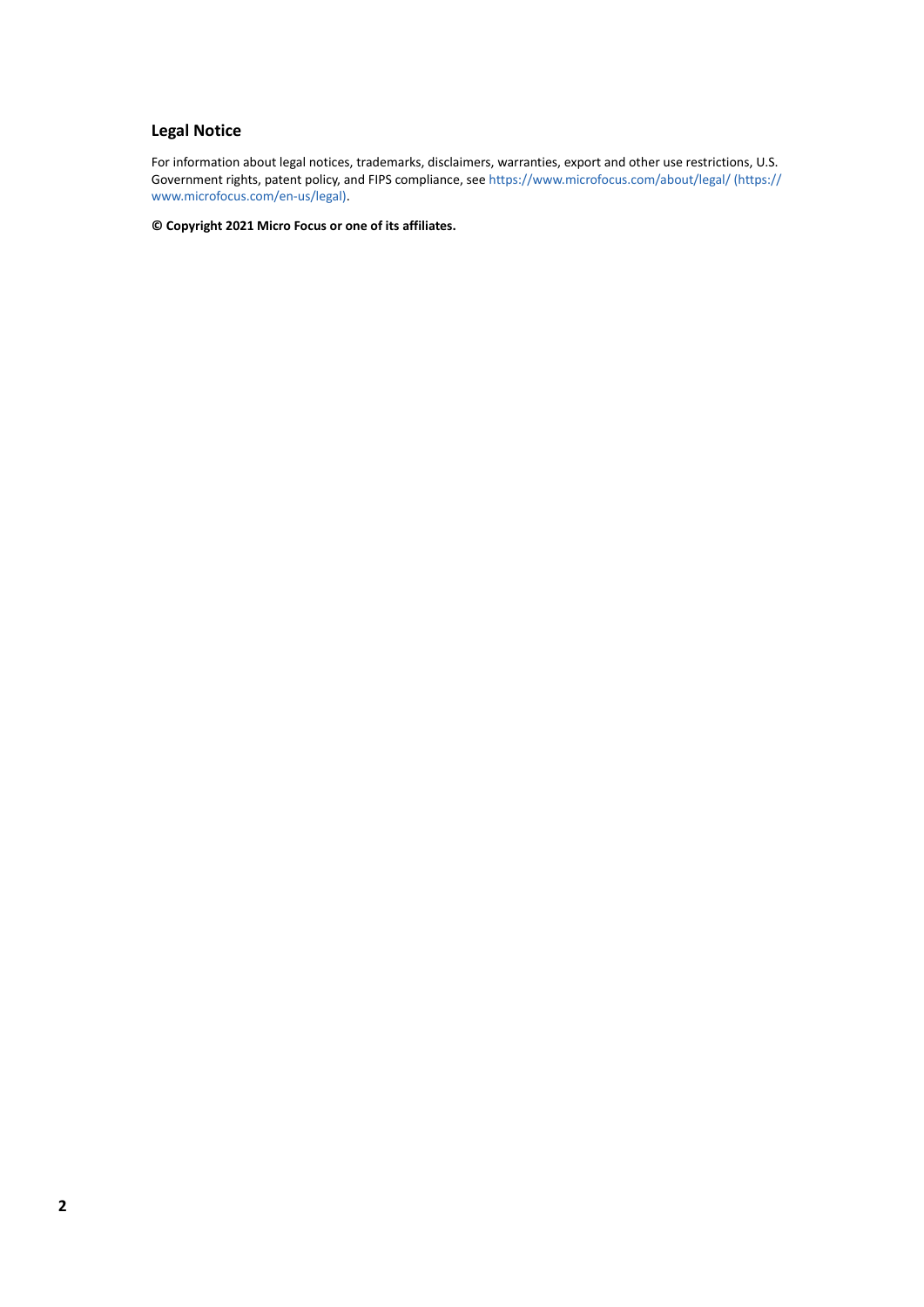## **Contents**

|                                       |     | About this Book and the Library<br>7                                                   |    |  |
|---------------------------------------|-----|----------------------------------------------------------------------------------------|----|--|
| 1                                     |     | <b>Deployment Considerations</b>                                                       | 9  |  |
|                                       | 1.1 | 1.1.1<br>A Firewall Separating Access Manager Components from LDAP Servers 10<br>1.1.2 |    |  |
|                                       | 1.2 |                                                                                        |    |  |
|                                       | 1.3 |                                                                                        |    |  |
|                                       | 1.4 |                                                                                        |    |  |
| 2                                     |     | <b>Securing Administration Console</b>                                                 | 13 |  |
|                                       | 2.1 | Restricting Administration Console Access to only Private Network13                    |    |  |
|                                       | 2.2 | Administration<br>Console                                                              |    |  |
|                                       |     | Session                                                                                |    |  |
|                                       |     |                                                                                        |    |  |
|                                       | 2.3 |                                                                                        |    |  |
|                                       | 2.4 | Administrator                                                                          |    |  |
|                                       |     |                                                                                        |    |  |
|                                       |     | Enforcing Case-Sensitive Universal Password For Access Manager 15<br>2.4.1             |    |  |
|                                       | 2.5 | Configuration                                                                          |    |  |
|                                       |     |                                                                                        |    |  |
|                                       | 2.6 |                                                                                        |    |  |
|                                       | 2.7 |                                                                                        |    |  |
|                                       | 2.8 |                                                                                        |    |  |
|                                       | 2.9 |                                                                                        |    |  |
|                                       |     | 2.9.1                                                                                  |    |  |
|                                       |     | 2.9.2<br>2.9.3<br>tomcat8.config                                                       |    |  |
| <b>Securing Identity Server</b><br>3. |     |                                                                                        | 21 |  |
|                                       | 3.1 |                                                                                        |    |  |
|                                       | 3.2 | Configuring SSL Communication between Browsers and Identity Server21                   |    |  |
|                                       | 3.3 | Configuring SSL Communication with Identity Server and a Service Provider 21           |    |  |
| 3.4                                   |     | Securing Authentication by Using Strong and Multi-Factor Authentication Methods22      |    |  |
|                                       | 3.5 |                                                                                        |    |  |
|                                       |     | 3.5.1                                                                                  |    |  |
|                                       |     | 3.5.2                                                                                  |    |  |
|                                       | 3.6 |                                                                                        |    |  |
|                                       |     | 3.6.1                                                                                  |    |  |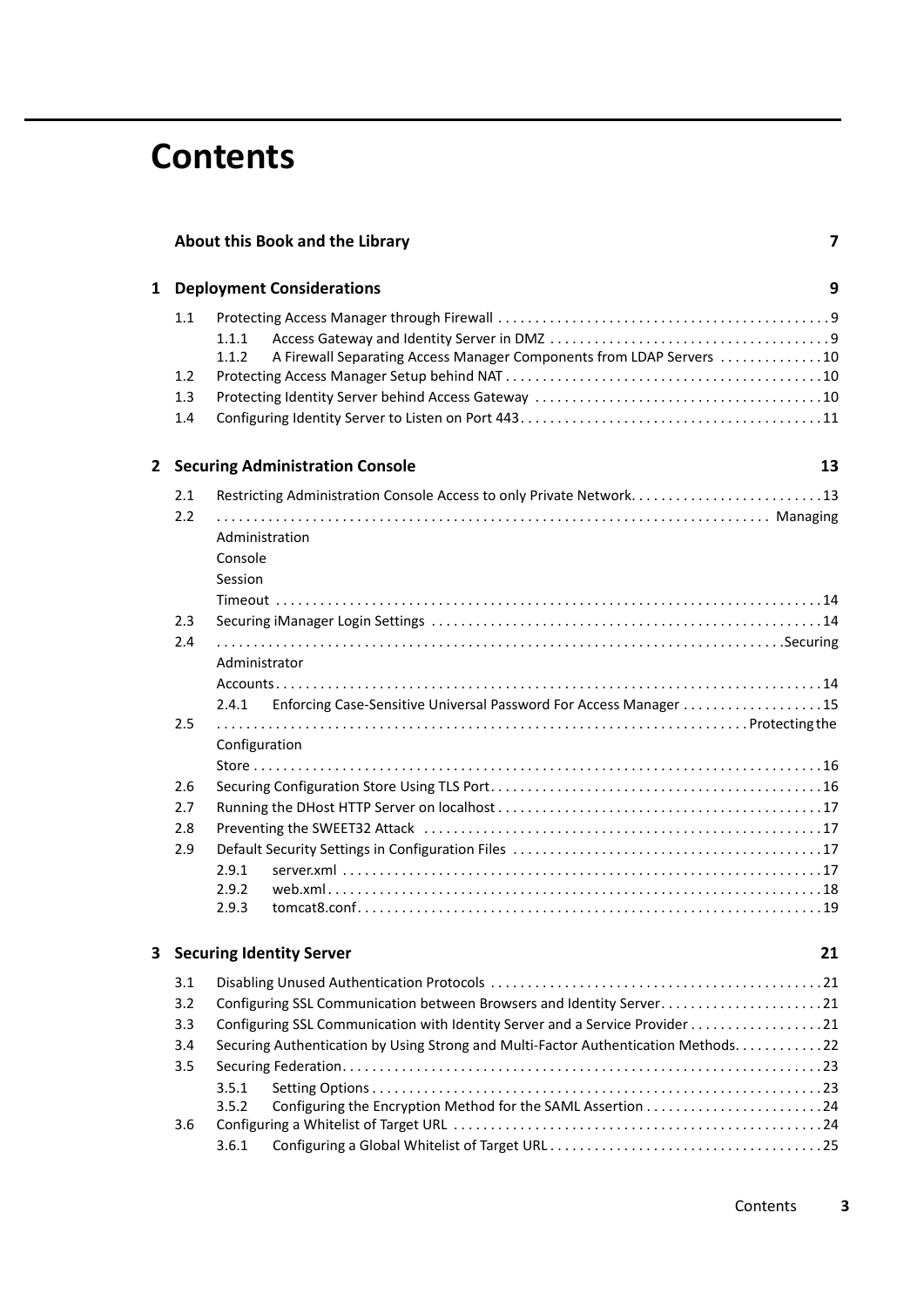|    |      | 3.6.2<br>3.6.3 | Configuring a Whitelist of Intersite Transfer Service Target URL 25<br>Configuring a Whitelist of Assertion Consumer Service URL 25 |    |  |
|----|------|----------------|-------------------------------------------------------------------------------------------------------------------------------------|----|--|
|    |      | 3.6.4          | Configuring a Whitelist of URLs for Preventing the Open Redirect Vulnerability 26                                                   |    |  |
|    | 3.7  |                |                                                                                                                                     |    |  |
|    | 3.8  |                |                                                                                                                                     |    |  |
|    | 3.9  |                |                                                                                                                                     |    |  |
|    | 3.10 |                |                                                                                                                                     |    |  |
|    | 3.11 |                |                                                                                                                                     |    |  |
|    | 3.12 |                |                                                                                                                                     |    |  |
|    | 3.13 |                |                                                                                                                                     |    |  |
|    | 3.14 |                |                                                                                                                                     |    |  |
|    | 3.15 |                |                                                                                                                                     |    |  |
|    | 3.16 |                |                                                                                                                                     |    |  |
|    |      | 3.16.1         |                                                                                                                                     |    |  |
|    |      | 3.16.2         |                                                                                                                                     |    |  |
|    |      | 3.16.3         |                                                                                                                                     |    |  |
| 4  |      |                | <b>Securing Access Gateway</b>                                                                                                      | 35 |  |
|    | 4.1  |                | Enabling SSL Communication between Access Gateway and Identity Server 35                                                            |    |  |
|    | 4.2  |                |                                                                                                                                     |    |  |
|    |      |                |                                                                                                                                     |    |  |
|    |      | 4.2.1          | Securing the Embedded Service Provider Session Cookie 35                                                                            |    |  |
|    |      | 4.2.2          |                                                                                                                                     |    |  |
|    |      |                | the Proxy                                                                                                                           |    |  |
|    |      |                | Session                                                                                                                             |    |  |
|    | 4.3  |                |                                                                                                                                     |    |  |
|    | 4.4  |                | Disabling Weak Protocols between Access Gateway and Web Servers 37                                                                  |    |  |
|    | 4.5  |                | Configuring Stronger Ciphers for SSL Communication between Access Gateway and Web                                                   |    |  |
|    |      |                |                                                                                                                                     |    |  |
|    | 4.6  |                |                                                                                                                                     |    |  |
|    | 4.7  |                |                                                                                                                                     |    |  |
|    |      | Messages to    |                                                                                                                                     |    |  |
|    |      | Show the       |                                                                                                                                     |    |  |
|    |      | Failure        |                                                                                                                                     |    |  |
|    |      | Reason on      |                                                                                                                                     |    |  |
|    |      |                |                                                                                                                                     |    |  |
|    | 4.8  |                |                                                                                                                                     |    |  |
|    | 4.9  |                |                                                                                                                                     |    |  |
|    | 4.10 |                |                                                                                                                                     |    |  |
|    | 4.11 |                |                                                                                                                                     |    |  |
|    | 4.12 |                |                                                                                                                                     |    |  |
|    |      |                |                                                                                                                                     |    |  |
|    |      |                |                                                                                                                                     |    |  |
|    |      | 4.12.3         |                                                                                                                                     |    |  |
|    |      | 4.12.4         |                                                                                                                                     |    |  |
| 5. |      |                | <b>Securing Analytics Server</b>                                                                                                    | 43 |  |
|    |      |                |                                                                                                                                     |    |  |
|    | 5.1  |                |                                                                                                                                     |    |  |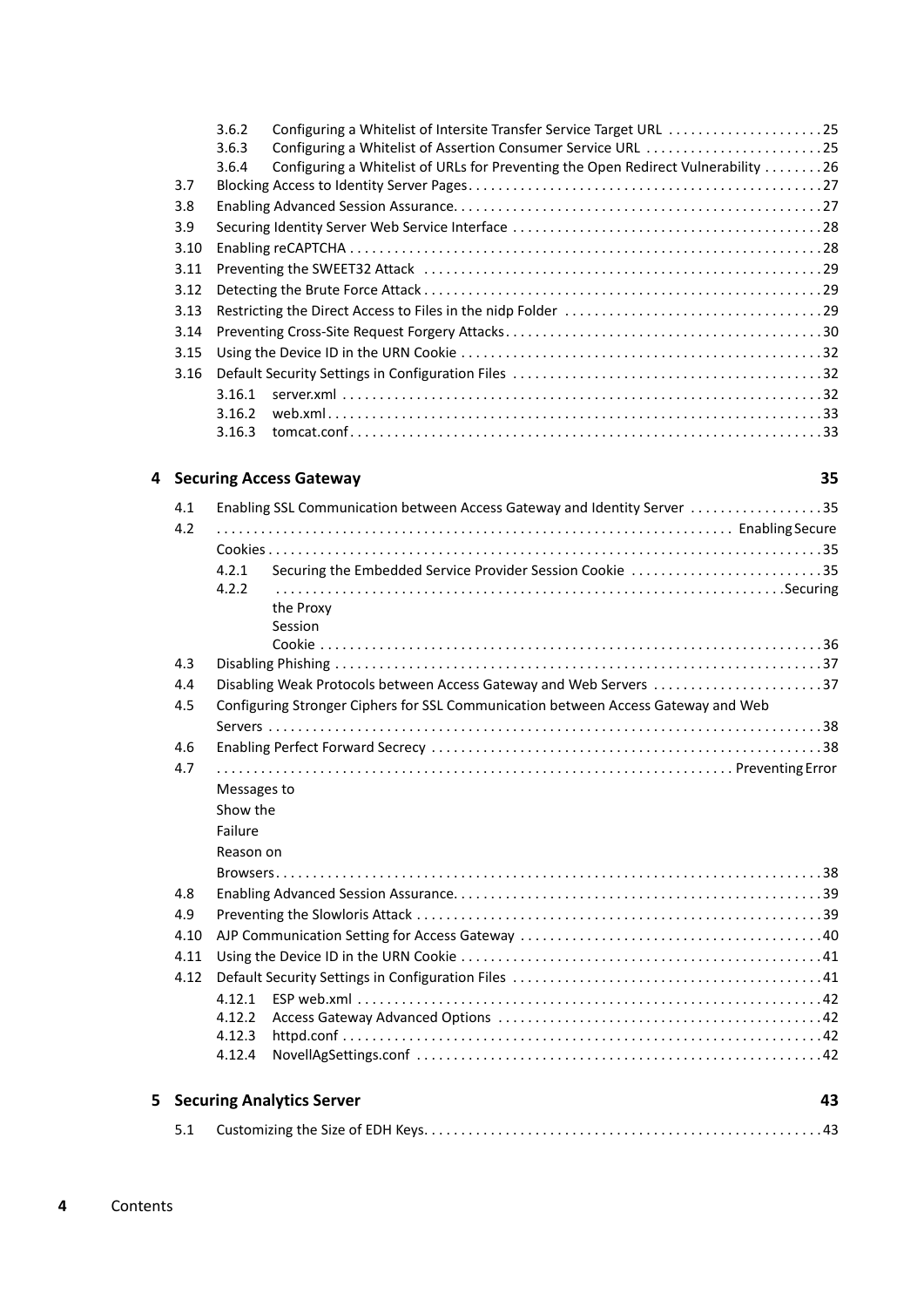|   | 5.2<br>5.3<br>5.4<br>5.5<br>5.6       | 5.6.1<br>5.6.2                                                                                                       |    |
|---|---------------------------------------|----------------------------------------------------------------------------------------------------------------------|----|
| 6 |                                       | <b>Securing Access Manager on Docker</b>                                                                             | 47 |
|   | 6.1                                   |                                                                                                                      |    |
|   | 6.2                                   | Securing Access to Access Manager Services in a Kubernetes Cluster  47                                               |    |
|   | 6.3                                   |                                                                                                                      |    |
|   | 6.4                                   |                                                                                                                      |    |
|   |                                       | <b>7 Hardening Appliance</b>                                                                                         | 49 |
|   | 7.1                                   |                                                                                                                      |    |
| 8 |                                       | <b>Configuring Secure Communication</b>                                                                              | 51 |
|   | 8.1                                   |                                                                                                                      |    |
|   |                                       | Configuring a SSL Channel between Identity Server and LDAP Servers 52<br>8.1.1                                       |    |
|   |                                       | 8.1.2                                                                                                                |    |
|   |                                       | Enabling SSL between Identity Server and a Service Provider 53<br>8.1.3                                              |    |
|   | 8.2                                   | 8.2.1                                                                                                                |    |
|   |                                       | Enabling SSL between Browsers and Access Gateway54<br>8.2.2<br>Enabling SSL between Access Gateway and Web Servers55 |    |
|   | 8.3                                   | Configuring SSL for Authentication between Identity Server and Access Gateway 56                                     |    |
|   | 8.4                                   |                                                                                                                      |    |
|   | 8.5                                   |                                                                                                                      |    |
| 9 | <b>Strengthening TLS/SSL Settings</b> |                                                                                                                      | 59 |
|   | 9.1                                   |                                                                                                                      |    |
|   | 9.2                                   |                                                                                                                      |    |
|   | 9.3                                   |                                                                                                                      |    |
|   | 9.4                                   |                                                                                                                      |    |
|   | 9.5                                   |                                                                                                                      |    |
|   | 9.6                                   |                                                                                                                      |    |
|   |                                       | <b>10 Strengthening Certificates</b>                                                                                 | 63 |
|   | 10.1                                  |                                                                                                                      |    |
|   | 10.2                                  |                                                                                                                      |    |
|   | 10.3                                  |                                                                                                                      |    |
|   |                                       | 11 XSS, XFS, and Clickjacking Attacks                                                                                | 65 |
|   | 11.1                                  |                                                                                                                      |    |
|   | 11.2                                  |                                                                                                                      |    |
|   | 11.3                                  |                                                                                                                      |    |
|   |                                       |                                                                                                                      |    |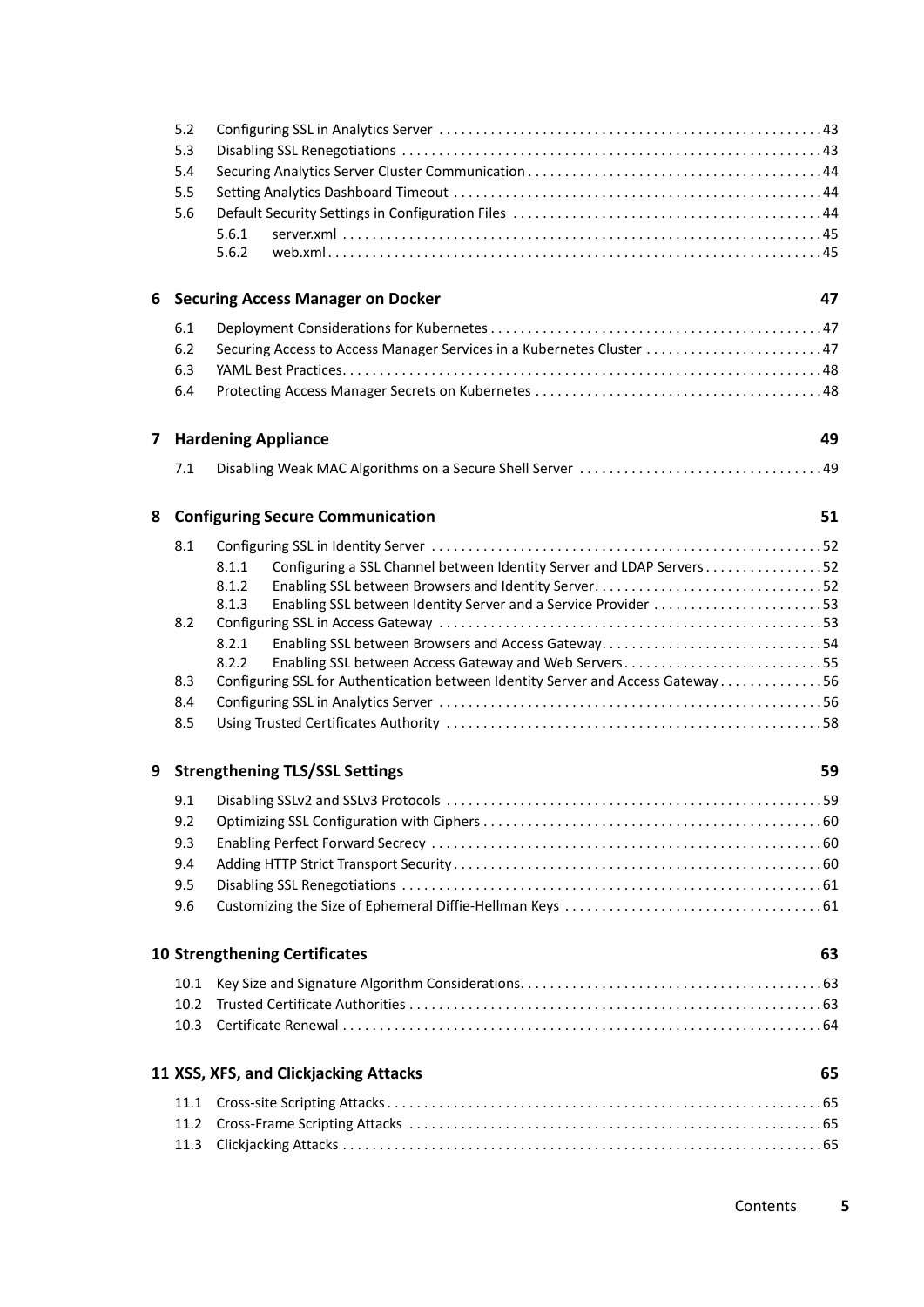| <b>13 Securing Access Manager Components on Cloud</b>                                              | 69 |
|----------------------------------------------------------------------------------------------------|----|
|                                                                                                    |    |
|                                                                                                    |    |
| 14 Restoring Previous Security Level After Upgrading Access Manager                                | 71 |
| 14.1                                                                                               |    |
| Previous                                                                                           |    |
| Security                                                                                           |    |
| Settings for                                                                                       |    |
| Administration                                                                                     |    |
|                                                                                                    |    |
| 14.1.1                                                                                             |    |
| 14.1.2                                                                                             |    |
| 14.1.3                                                                                             |    |
|                                                                                                    |    |
| 14.2                                                                                               |    |
| Previous                                                                                           |    |
| Security                                                                                           |    |
| Settings for                                                                                       |    |
| Identity                                                                                           |    |
|                                                                                                    |    |
| 14.2.1                                                                                             |    |
| 14.2.2                                                                                             |    |
| 14.2.3                                                                                             |    |
| 14.2.4                                                                                             |    |
| 14.2.5                                                                                             |    |
| 14.2.6                                                                                             |    |
| 14.3                                                                                               |    |
| Previous                                                                                           |    |
| Security                                                                                           |    |
| Settings                                                                                           |    |
| for Access                                                                                         |    |
|                                                                                                    |    |
| Restoring the Previous Protocol Settings between Browsers and Access Gateway 76<br>14.3.1          |    |
| 14.3.2<br>Restoring the Previous Ciphers Settings between Browsers and Access Gateway 77<br>14.3.3 |    |
| 14.3.4                                                                                             |    |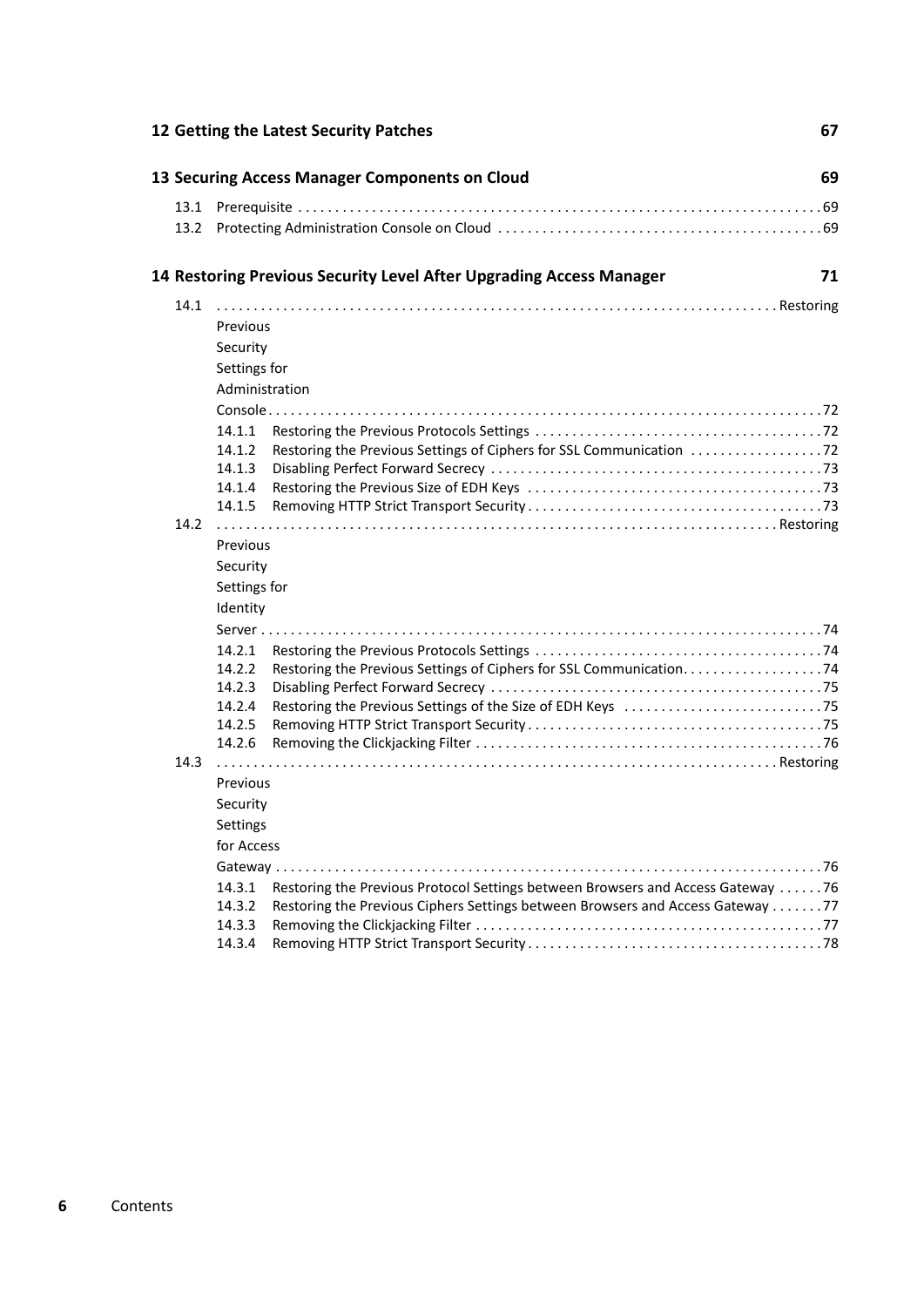# <span id="page-6-0"></span>**About this Book and the Library**

The *Security Guide* is intended for Access Manager administrators, designers, and implementers with several configuration guidelines. These guidelines can be used for enhancing the security of an Access Manager environment. The first half of the guide focuses on tasks for configuring the Access Manager components along with examples and references. The remaining part of the guide provides additional information about the important concepts described in prior sections.

It is recommended that the administrators frequently consult the product documentation (listed in "Other Information in the Library"), Access Manager TIDS, Cool Solutions, and keep up to date on patches and versions of both Access Manager and the host operating system.

## **Intended Audience**

This book is intended for Access Manager administrators. It is assumed that you have knowledge of evolving Internet protocols, such as:

- Extensible Markup Language (XML)
- Simple Object Access Protocol (SOAP)
- Security Assertion Markup Language (SAML)
- Public Key Infrastructure (PKI) digital signature concepts and Internet security
- Secure Socket Layer/Transport Layer Security (SSL/TLS)
- Hypertext Transfer Protocol (HTTP and HTTPS)
- Uniform Resource Identifiers (URIs)
- Domain Name System (DNS)
- Web Services Description Language (WSDL)

## **Other Information in the Library**

The library provides the following information resources:

- [Access Manager Product Documentation](https://www.microfocus.com/documentation/access-manager/index.html) (https://www.microfocus.com/documentation/ access-manager/index.html)
- [Access Manager Developer Resources](https://www.microfocus.com/documentation/access-manager/developer-documentation-5.0/) (https://www.microfocus.com/documentation/accessmanager/developer-documentation-5.0/)

**NOTE:** Contact namsdk@microfocus.com for any query related to Access Manager SDK.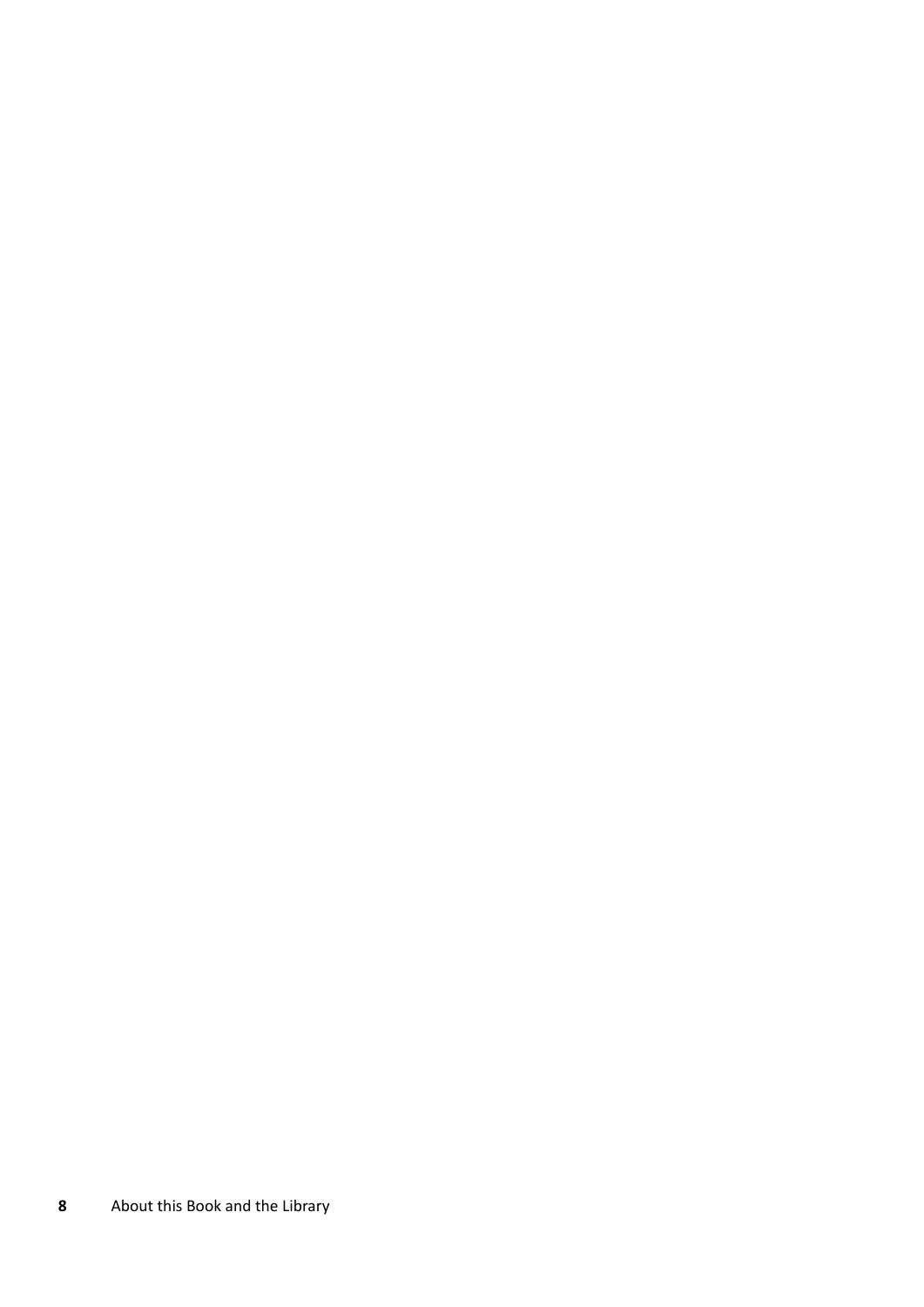#### <span id="page-8-0"></span>**In this Chapter**

- [Protecting Access Manager through Firewall](#page-8-1)
- [Protecting Access Manager Setup behind NAT](#page-9-1)
- [Protecting Identity Server behind Access Gateway](#page-9-2)
- [Configuring Identity Server to Listen on Port 443](#page-10-0)

## <span id="page-8-1"></span>**1.1 Protecting Access Manager through Firewall**

Use Access Manager with firewalls. Figure 1-1 illustrates a firewall setup for a basic Access Manager configuration of Identity Server, Access Gateway, Analytics Server, and Administration Console.





### <span id="page-8-2"></span>**1.1.1 Access Gateway and Identity Server in DMZ**

**First Firewall:** If you place a firewall between browsers and Access Gateway and Identity Server, you need to open ports so that browsers can communicate with Access Gateway and Identity Server and Identity Server can communicate with other identity providers.

For information about ports required to open in the first firewall, see "[First Firewall "](https://www.microfocus.com/documentation/access-manager/5.0/pdfdoc/install_upgrade/install_upgrade.pdf#b651ref) in the *[NetIQ](https://www.microfocus.com/documentation/access-manager/5.0/pdfdoc/install_upgrade/install_upgrade.pdf#bookinfo)  [Access Manager 5.0 Installation and Upgrade Guide](https://www.microfocus.com/documentation/access-manager/5.0/pdfdoc/install_upgrade/install_upgrade.pdf#bookinfo)*.

**Second Firewall:** The second firewall separates web servers, LDAP servers, Analytics Server, and Administration Console from Identity Server and Access Gateway.

For information about ports required to open in the second firewall, see ["Second Firewall"](https://www.microfocus.com/documentation/access-manager/5.0/pdfdoc/install_upgrade/install_upgrade.pdf#b651reg) in the *[NetIQ Access Manager 5.0 Installation and Upgrade Guide](https://www.microfocus.com/documentation/access-manager/5.0/pdfdoc/install_upgrade/install_upgrade.pdf#bookinfo)*.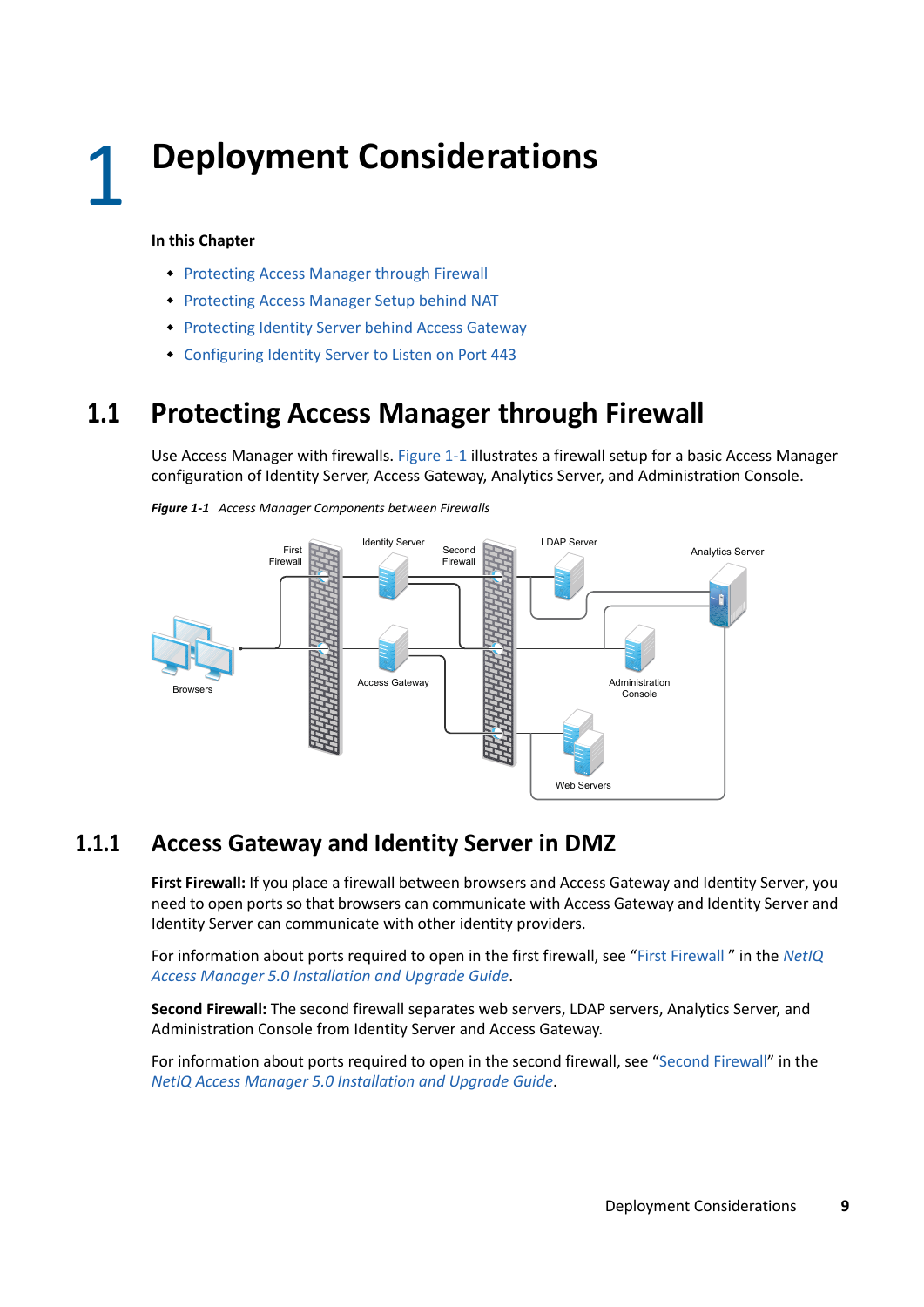## <span id="page-9-0"></span>**1.1.2 A Firewall Separating Access Manager Components from LDAP Servers**

You can configure your Access Manager components so that Administration Console is on the same side of the firewall as other Access Manager components and have a firewall between them and LDAP servers.



*Figure 1-2 A Firewall Separating Administration Console and the LDAP Server*

In this configuration, you need to open the required ports in the second firewall for Administration Console and Identity Server.

For information about all required ports, see "[Required Ports"](https://www.microfocus.com/documentation/access-manager/5.0/pdfdoc/install_upgrade/install_upgrade.pdf#b8j3ld5) in the [NetIQ Access Manager 5.0](https://www.microfocus.com/documentation/access-manager/5.0/pdfdoc/install_upgrade/install_upgrade.pdf#bookinfo)  [Installation and Upgrade Guide.](https://www.microfocus.com/documentation/access-manager/5.0/pdfdoc/install_upgrade/install_upgrade.pdf#bookinfo)

## <span id="page-9-1"></span>**1.2 Protecting Access Manager Setup behind NAT**

You can configure Access Manager by using Network Address Translation (NAT) to enable the communication between Administration Console from local network to other Access Manager devices such as Identity Server and Access Gateway. The devices can be in the external network or in another private network. The NAT address needs be to configured in router.

For information about how to configure Access Manager behind NAT, see [Installing Access Manager](https://www.microfocus.com/documentation/access-manager/5.0/pdfdoc/install_upgrade/install_upgrade.pdf#b13cwcwf)  [Components in NAT Environments.](https://www.microfocus.com/documentation/access-manager/5.0/pdfdoc/install_upgrade/install_upgrade.pdf#b13cwcwf)

## <span id="page-9-2"></span>**1.3 Protecting Identity Server behind Access Gateway**

You can configure Access Manager to protect Identity Server behind Access Gateway. This configuration reduces the number of ports you need to open between the outside world and your network. The following diagram illustrates such a configuration: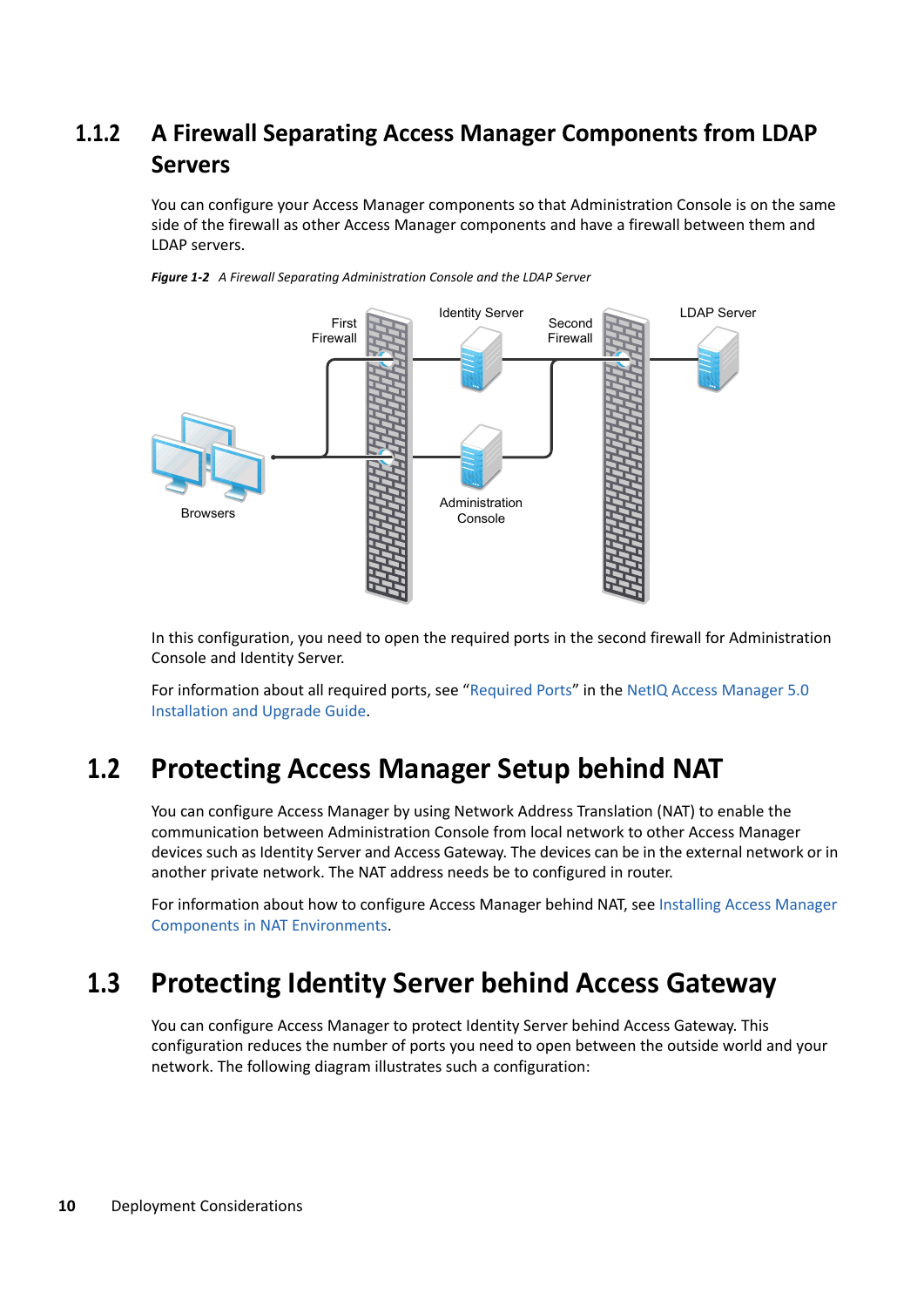



With this configuration, you need an L4 switch to cluster Access Gateways. However, you do not need an L4 switch to cluster Identity Servers. When Identity Server is configured to be a protected resource of Access Gateway, Access Gateway uses its web server communication channel. Each Identity Server in the cluster must be added to the web server list, and Access Gateway uses its web server load balancing and failover policies for the clustered Identity Servers.

**Limitations:** The following features are not supported with this configuration:

- Identity Server cannot respond to identity provider introductions.
- Federation to an external service provider that requires the artifact profile with SOAP/Mutual SSL binding cannot be supported with this configuration.
- The proxy service that is protecting Identity Server cannot be configured to use mutual SSL. For example, X.509 authentication cannot be used for any proxy service. To perform X.509 authentication (which is a form of mutual SSL), a user's browser must have direct access to Identity Server.
- The proxy service that is protecting Identity Server cannot be configured to use NMAS.

For configuration details, see [Configuring a Protected Identity Server Through Access Gateways](https://www.microfocus.com/documentation/access-manager/5.0/pdfdoc/admin/admin.pdf#b1in6ehe) in the [NetIQ Access Manager 5.0 Administration Guide](https://www.microfocus.com/documentation/access-manager/5.0/pdfdoc/admin/admin.pdf#bookinfo).

## <span id="page-10-0"></span>**1.4 Configuring Identity Server to Listen on Port 443**

Identity Server by default listens on port 8443. It requires port 8443 to be opened in firewall for the communication between a browser and Identity Server. To avoid opening 8443 port in firewall, you can configure Identity Server to listen on standard port 443.

The Identity Server service (hosted on Tomcat) runs as a non-privileged user and cannot bind to ports below 1024. To allow requests to port 80/443 while Tomcat is listening on 8080/8443, use iptables to perform a port translation. Port translation allows the base URL of Identity Server to be configured for port 443 and to listen on this port. iptables translates it to port 8443 when communicating with Tomcat.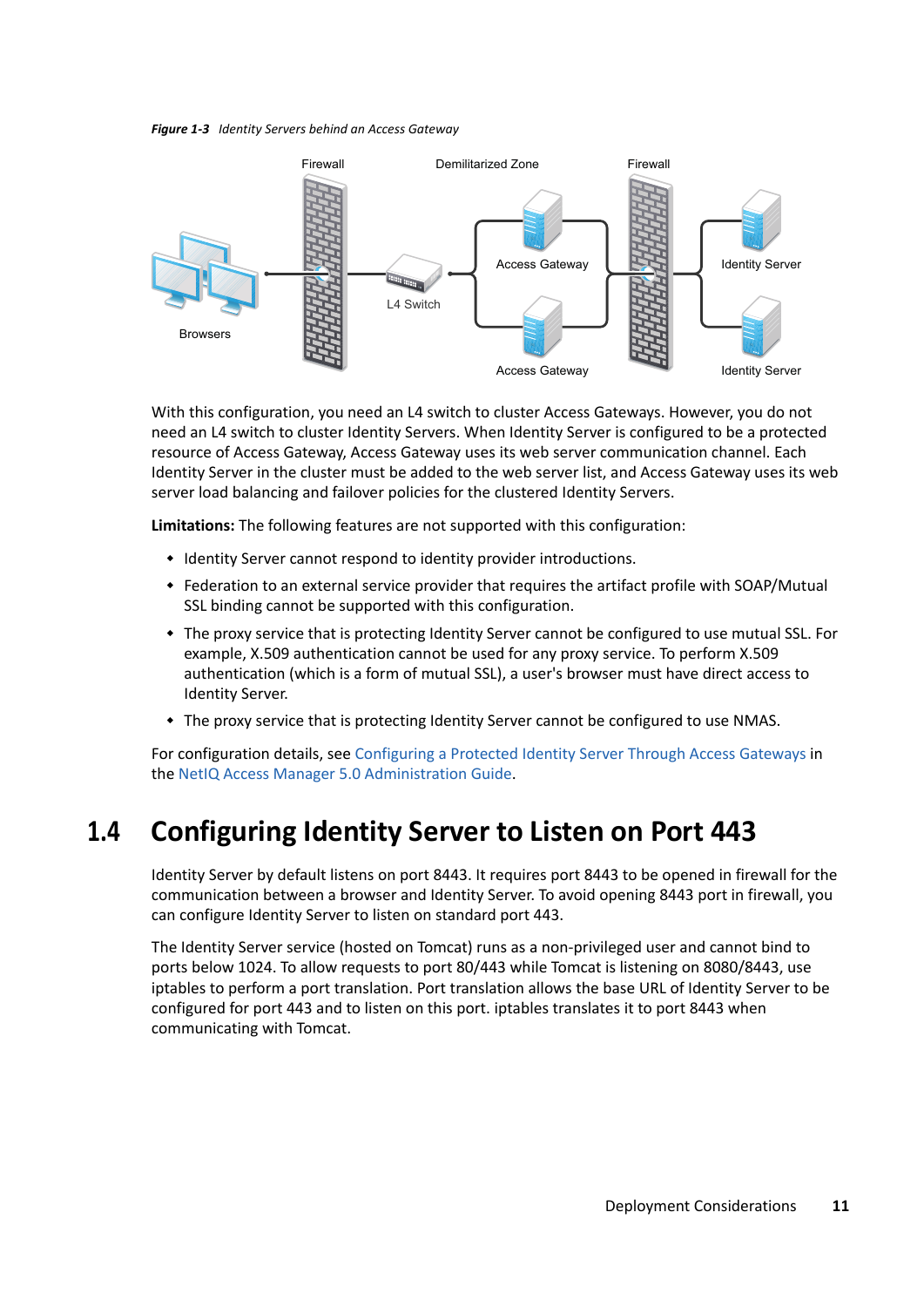The following are two of many possible solutions:

- **Simple iptables Script:** If you have disabled the SUSE Linux Enterprise Server (SLES) firewall and do not have any other Access Manager components installed on the Identity Server machine, you can use a simple iptables script to translate the ports. See "[Configuring a Simple Redirect](https://www.microfocus.com/documentation/access-manager/5.0/pdfdoc/install_upgrade/install_upgrade.pdf#redirectscript)  [Script "](https://www.microfocus.com/documentation/access-manager/5.0/pdfdoc/install_upgrade/install_upgrade.pdf#redirectscript) in the *[NetIQ Access Manager 5.0 Installation and Upgrade Guide](https://www.microfocus.com/documentation/access-manager/5.0/pdfdoc/install_upgrade/install_upgrade.pdf#bookinfo)*.
- If you have configured the SLES firewall or have installed other Access Manager components on Identity Server, you use a custom rule script that allows for multiple port translations. See ["Configuring iptables for Multiple Components"](https://www.microfocus.com/documentation/access-manager/5.0/pdfdoc/install_upgrade/install_upgrade.pdf#iptablesmulticomp) in the *[NetIQ Access Manager 5.0 Installation](https://www.microfocus.com/documentation/access-manager/5.0/pdfdoc/install_upgrade/install_upgrade.pdf#bookinfo)  [and Upgrade Guide](https://www.microfocus.com/documentation/access-manager/5.0/pdfdoc/install_upgrade/install_upgrade.pdf#bookinfo)*.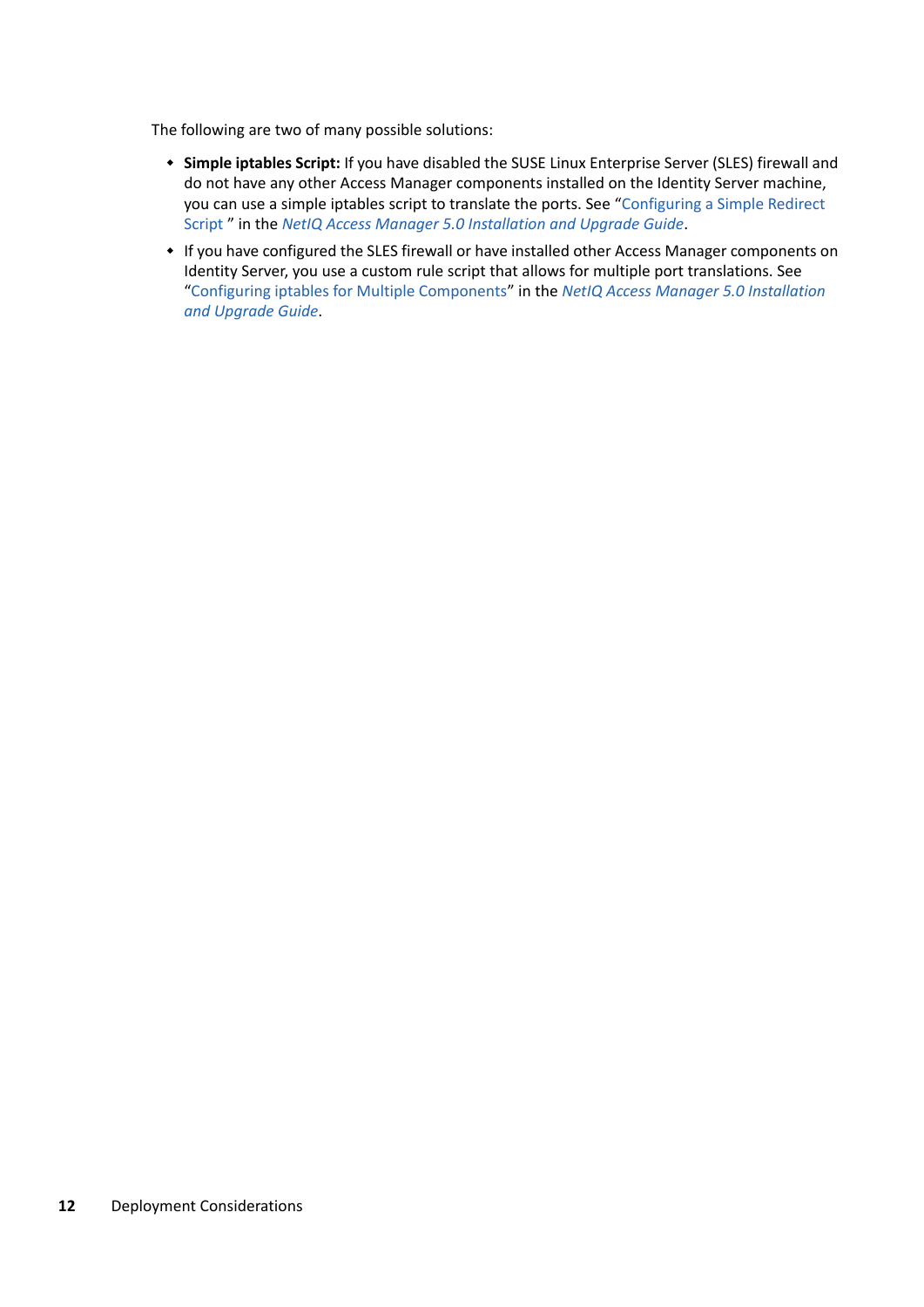<span id="page-12-0"></span>**Securing Administration Console** 

Administration Console contains configuration information for all Access Manager components. If you federate your users with other servers, it stores configuration information about these users. You need to protect Administration Console so that unauthorized users cannot change configuration settings or gain access to the information in the configuration store.

When you develop a security plan for Access Manager, consider the following considerations:

- [Restricting Administration Console Access to only Private Network](#page-12-1)
- [Managing Administration Console Session Timeout](#page-13-0)
- **[Securing iManager Login Settings](#page-13-1)**

2

- [Securing Administrator Accounts](#page-13-2)
- [Protecting the Configuration Store](#page-15-0)
- **[Securing Configuration Store Using TLS Port](#page-15-1)**
- [Running the DHost HTTP Server on localhost](#page-16-0)
- [Preventing the SWEET32 Attack](#page-16-1)
- [Default Security Settings in Configuration Files](#page-16-2)

## <span id="page-12-1"></span>**2.1 Restricting Administration Console Access to only Private Network**

Sometimes you might need to install Administration Console with multiple IP address. For example, when you install Administration Console and Identity Server on the same machine. Identity Server must be accessible and the services provided by Access Manager must be available on the Internet. This might cause a security issue with Administration Console.

Perform the following steps to secure Administration Console in this scenario:

- **1** Open the Administration Console [server.xml](https://www.microfocus.com/documentation/access-manager/5.0/pdfdoc/admin/admin.pdf#serverxml) file.
- **2** Add the following lines before the end of the </Host> block:

```
<Context path="/nps">
            <Valve className="org.apache.catalina.valves.RemoteAddrValve"
            allow="xxx.yyy.zzz.www"/>
         </Context>
```
The syntax for the allow directive, which can also be changed to a deny directive, is a commaseparated IP regular expressions list (Perl regex format). A simple example is as follows:

allow="192.168.10[1-3].[0-9]\*"

This allows you to access Administration Console using the following IP addresses:

192.168.101.0/24, 192.168.102.0/24, 192.168.103.0/24.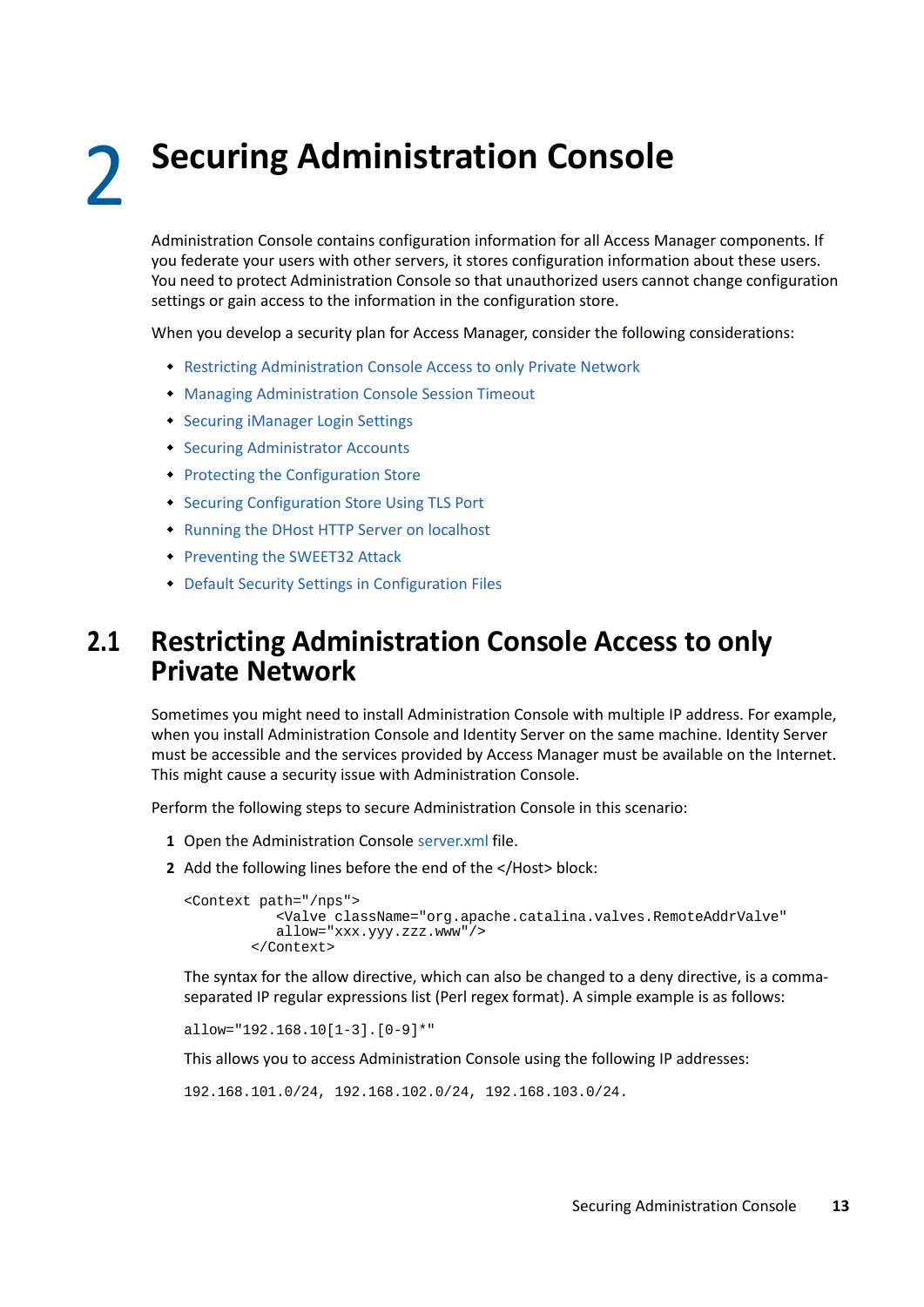If you write the syntax as follows:

deny=="192.168.10[1-3].[0-9]\*"

Administration Console access is blocked from the following IP address:

192.168.101.0/24, 192.168.102.0/24,192.168.103.0/24

For information about how to modify a file, see ["Modifying Configurations"](https://www.microfocus.com/documentation/access-manager/5.0/pdfdoc/admin/admin.pdf#modconfigfile) in the *[NetIQ Access](https://www.microfocus.com/documentation/access-manager/5.0/pdfdoc/admin/admin.pdf#bookinfo)  [Manager 5.0 Administration Guide](https://www.microfocus.com/documentation/access-manager/5.0/pdfdoc/admin/admin.pdf#bookinfo)*.

**NOTE:** This file is specific to each cluster. Therefore, while applying the changes from this file, the keystore password is retained in each cluster.

## <span id="page-13-0"></span>**2.2 Managing Administration Console Session Timeout**

The default Administration Console session timeout value is 30 minutes. You can modify this value in the web.xml file for a longer or a shorter period based on your security needs.

- **1** Open the Administration Console [web.xml](https://www.microfocus.com/documentation/access-manager/5.0/pdfdoc/admin/admin.pdf#web) file.
- **2** Search for the <session-timeout> parameter.
- **3** Modify the value and save the file.

For information about how to edit a file, see ["Modifying Configurations](https://www.microfocus.com/documentation/access-manager/5.0/pdfdoc/admin/admin.pdf#modconfigfile)" in the *[NetIQ Access](https://www.microfocus.com/documentation/access-manager/5.0/pdfdoc/admin/admin.pdf#bookinfo)  [Manager 5.0 Administration Guide](https://www.microfocus.com/documentation/access-manager/5.0/pdfdoc/admin/admin.pdf#bookinfo)*.

## <span id="page-13-1"></span>**2.3 Securing iManager Login Settings**

The default settings of Administration Console login by using iManager are changed in Access Manager 4.1 to ensure higher security. If you upgrade Access Manager from a previous version, you need to manually change the default iManager settings.

To change the default settings in Administration Console, perform the following steps:

- **1** Click **Administration Console** > **Configure** > **iManager Server** > **Configure iManager** > **Authentication**.
- **2** Make the following changes:
	- De-select **Remember login credentials (except password)**.
	- Select **Hide specific reason for login failure**.

## <span id="page-13-2"></span>**2.4 Securing Administrator Accounts**

The admin user you create while installing Administration Console has all rights to Access Manager components. We recommend that you secure this account through the following configuration:

 **Password Restrictions:** When the admin user is created, no password restrictions are set. To ensure that the password meets your minimum security requirements, configure the standard eDirectory password restrictions for this account. In Administration Console, select the **Roles and Tasks** view in the iManager header, then click **Users**. Browse to the admin user (found in the novell container), then click **Restrictions**.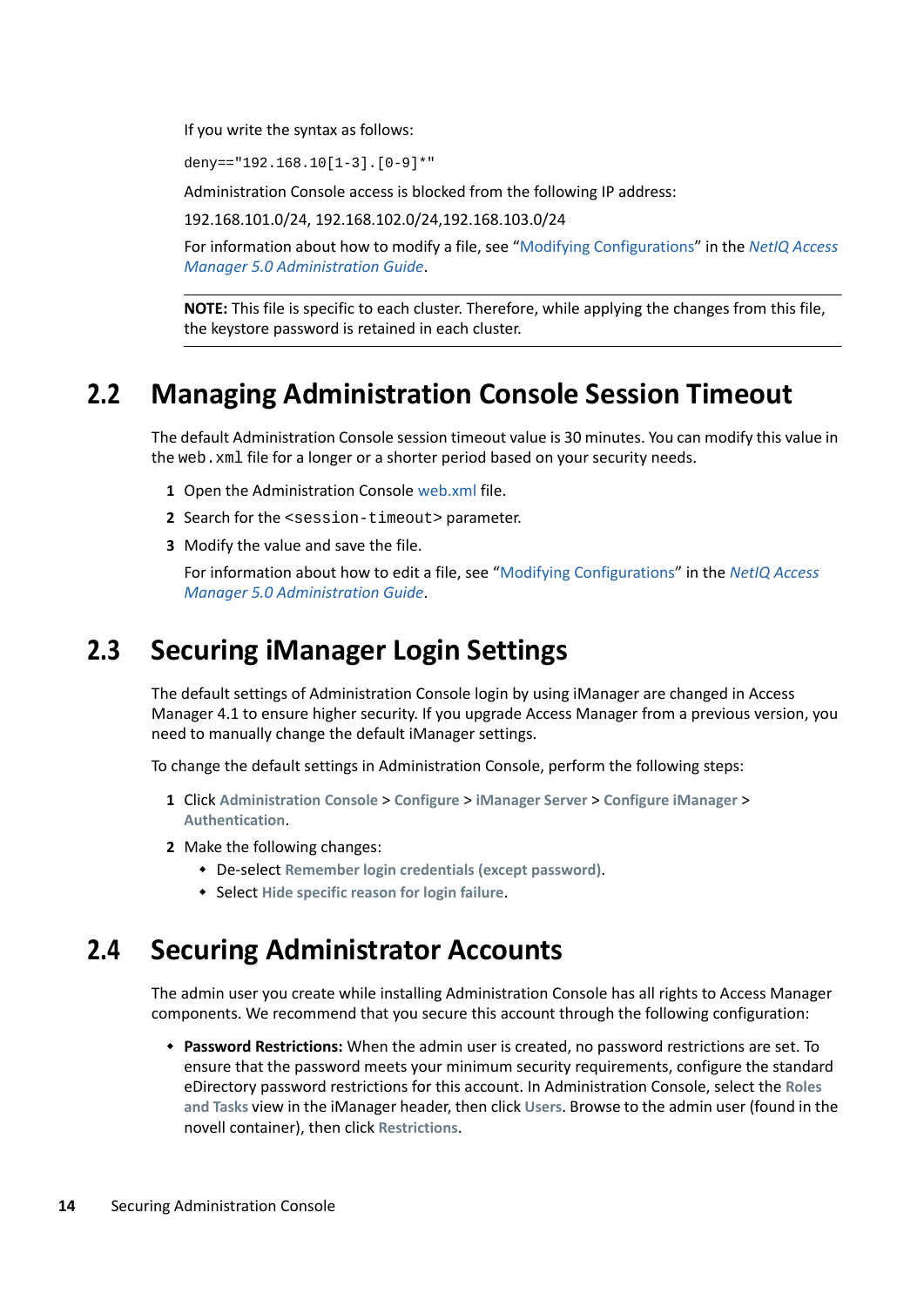The password is not case-sensitive by default. To make your password case-sensitive, see [Section 2.4.1, "Enforcing Case-Sensitive Universal Password For Access Manager," on page 15.](#page-14-0)

- **Intruder Detection:** The admin user is created in the novell container. You should set up an intruder detection policy for this container. In Administration Console, select the **Roles and Tasks** view in the iManager header, then click **Directory Administration** > **Modify Object**. Select **novell,** then click **OK**. Click **Intruder Detection**.
- **Backup Admin User Creation:** Only one admin user is created when you install Access Manager. If you forget the username or password, you cannot access Administration Console. It is recommended that you create a backup user who has the required privileges of an admin user. For more information, see "[Creating Multiple Admin Accounts](https://www.microfocus.com/documentation/access-manager/5.0/pdfdoc/admin/admin.pdf#bfnqazo)" in the *[NetIQ Access Manager](https://www.microfocus.com/documentation/access-manager/5.0/pdfdoc/admin/admin.pdf#bookinfo)  [5.0 Administration Guide](https://www.microfocus.com/documentation/access-manager/5.0/pdfdoc/admin/admin.pdf#bookinfo)*.

### <span id="page-14-0"></span>**2.4.1 Enforcing Case-Sensitive Universal Password For Access Manager**

Making the passwords case-sensitive adds to the security of the login to Access Manager. For example, if you have a password aBc that is case-sensitive, all the trials of login with the combinations like abc or Abc or ABC would fail.

#### **Procedure for Setting Your Password Case-Sensitive**

- **1** Log into Administration Console.
- **2** Click **username** on the top right corner of the page.
- **3. Configuring iManager:**
	- **3a** Click **Configure Console**.
	- **3b** Click **iManager Server > Configure iManager**.
	- **3c** Select **Plug-in Download** and select the **Query Download site for new netiq Plug-in Modules (NPM)**.
	- **3d** Click **Save**.
- **4. Installing Plug-in:**
	- **4a** Click **Plug-in Installation > Available netiq Plug-in Modules**.
	- **4b** Select **netiq imanager Password Management**.
	- **4c** Click **Install**.
	- **4d** Click **I agree** and click **OK**.
	- **4e** Restart Administration Console after the installation is complete.
	- **4f** Log into Administration Console.
	- **4g** Click *<username>* from the top right corner of the page.

#### **5. Assigning a Policy to an Object:**

- **5a** Click **Manage Roles & Tasks**.
- **5b** Select **Passwords > Password Policies**.
- **5c** Click **None** from **Assignments** column entry.
- **5d** Browse to select an object.
- **5e** Click **Apply**. You can see that **novell** is reflecting in the Assignments columns now.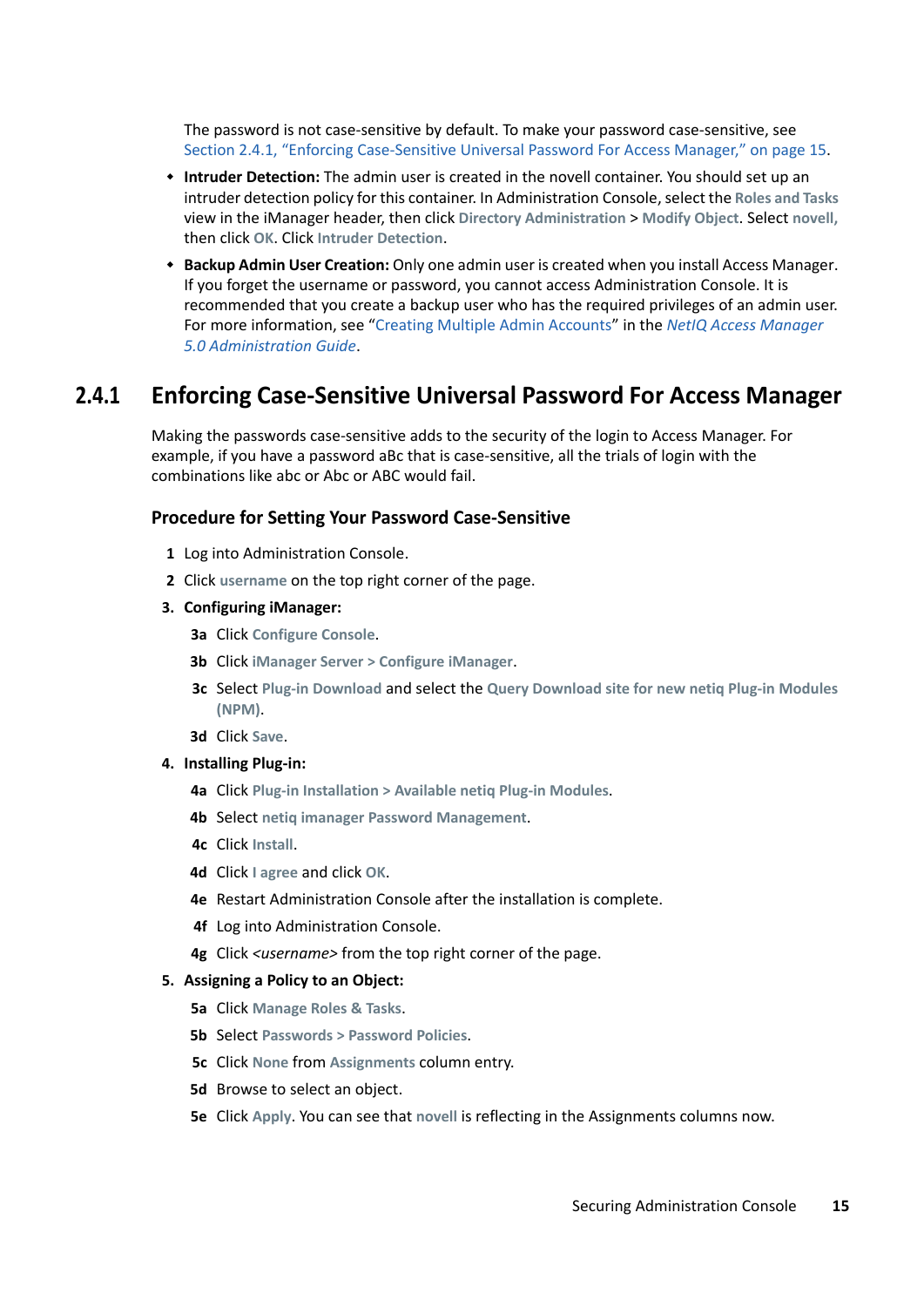**NOTE:** When you log into Administration Console for the first time after setting the password policy and specify a new case-sensitive password, that password becomes your new password.

## <span id="page-15-0"></span>**2.5 Protecting the Configuration Store**

The configuration store is an embedded, modified version of eDirectory. It is backed up and restored with command line options, which back up and restore the Access Manager configuration objects in the ou=accessManagerContainer.o=novell object.

You should back up the configuration store on a regular schedule, and store the ZIP file created in a secure place. See ["Back Up and Restore](https://www.microfocus.com/documentation/access-manager/5.0/pdfdoc/admin/admin.pdf#b5ve1by)" in the *[NetIQ Access Manager 5.0 Administration Guide](https://www.microfocus.com/documentation/access-manager/5.0/pdfdoc/admin/admin.pdf#bookinfo)*.

In addition to backing up the configuration store, you should also install at least two Administration Consoles (a primary and a secondary). If the primary console goes down, the secondary console can keep the communication channels open between the various components. You can install up to three Administration Consoles. See "[Installing Secondary Administration Console](https://www.microfocus.com/documentation/access-manager/5.0/pdfdoc/admin/admin.pdf#b13cjxu0)" in the *[NetIQ](https://www.microfocus.com/documentation/access-manager/5.0/pdfdoc/admin/admin.pdf#bookinfo)  [Access Manager 5.0 Administration Guide](https://www.microfocus.com/documentation/access-manager/5.0/pdfdoc/admin/admin.pdf#bookinfo)*.

It is not recommended to use the configuration store as a user store.

## <span id="page-15-1"></span>**2.6 Securing Configuration Store Using TLS Port**

By default the Access Manager config store has FIPS mode enabled and an RSA certificate associated with it. This disables SSLv3 and allows only TLS 1.0, 1.1 and 1.2 clients to connect.

To allow Administration Console to connect with config store on TLSv1.1 and TLSv1.2, perform the following steps:

- **1** Install the LDAP plug-in to list it in the default iManager page (**Roles and Tasks**).
- **2** Ensure FIPS mode is enabled.

Ensure the line n4u.server.fips tls=1 is in the /etc/opt/novell/eDirectory/ conf/nds.conf file.

**NOTE:** After enabling FIPS mode, you must restart eDirectory (ndsd) daemon.

- **3** Click **Admin > Manage Roles and Tasks**.
- **4** Navigate to **LDAP > LDAP Options > View LDAP Servers**.
- **5** Select the Access Manager server, then click the **Connections** tab.
- **6** Under the **SSL Configuration** section select only **TLSv1.1** and **TLSv1.2**. The settings for other sections on the page do not require any change.
- **7** Save the configuration and restart the LDAP server from Administration Console using the following commands:

ndstrace -c "unload nldap"

ndstrace -c "load nldap"

**8** Restart Tomcat by running the /etc/init.d/novell-ac restart command.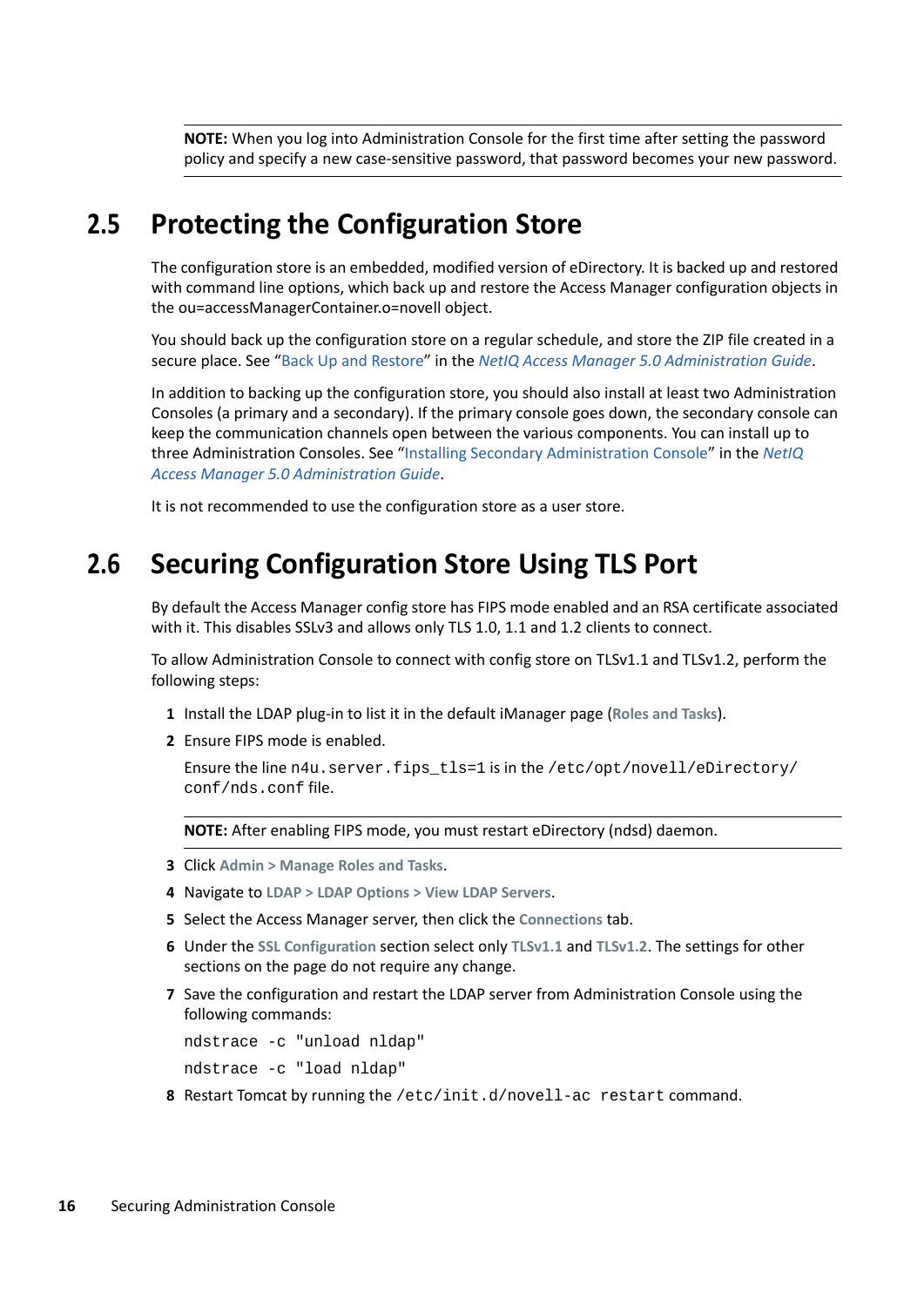## <span id="page-16-0"></span>**2.7 Running the DHost HTTP Server on localhost**

The DHost HTTP server running on HTTP port 8028 and HTTPS port 8030 does not set the X-Frame-Options HTTP Response Header. Therefore, it is prone to clickjacking attacks. To prevent the vulnerabilities, it is recommended to restrict the DHost HTTP Server to localhost.

Perform the following steps to configure the DHost server to run on localhost:

- **1** In Administration Console, open /etc/opt/novell/eDirectory/conf/nds.conf.
- **2** Search for the following lines and then replace the IP address (for example, 10.0.0.1) with 127.0.0.1:

http.server.interfaces=10.0.0.1@8028

https.server.interfaces=10.0.0.1@8030

After the change these lines will look as follows:

http.server.interfaces=127.0.0.1@8028

https.server.interfaces=127.0.0.1@8030

**3** Restart the eDirectory services:

/etc/init.d/ndsd restart

### <span id="page-16-1"></span>**2.8 Preventing the SWEET32 Attack**

In the SWEET32 attack, a remote attacker can obtain sensitive information by recovering portions of the plaintext data when encrypted with 64-bit block ciphers (such as Triple-DES).

To prevent this attack, you need to modify the cipher list in the [server.xml](https://www.microfocus.com/documentation/access-manager/5.0/pdfdoc/admin/admin.pdf#serverxml) files of Administration Console and Identity Server as follows:

ECDHE-ECDSA-AES128-GCM-SHA256:ECDHE-RSA-AES128-GCM-SHA256:ECDHE-ECDSA-AES256-GCM-SHA384:ECDHE-RSA-AES256-GCM-SHA384:ECDHE-ECDSA-CHACHA20-POLY1305:ECDHE-RSA-CHACHA20-POLY1305:DHE-RSA-AES128-GCM-SHA256:DHE-RSA-AES256-GCM-SHA384

For information about how to modify a configuration file, see "[Modifying Configurations"](https://www.microfocus.com/documentation/access-manager/5.0/pdfdoc/admin/admin.pdf#modconfigfile) in the *[NetIQ Access Manager 5.0 Administration Guide](https://www.microfocus.com/documentation/access-manager/5.0/pdfdoc/admin/admin.pdf#bookinfo)*.

## <span id="page-16-2"></span>**2.9 Default Security Settings in Configuration Files**

- ◆ [Section 2.9.1, "server.xml," on page 17](#page-16-3)
- $\bullet$  [Section 2.9.2, "web.xml," on page 18](#page-17-0)
- ◆ [Section 2.9.3, "tomcat8.conf," on page 19](#page-18-0)

#### <span id="page-16-3"></span>**2.9.1 server.xml**

These settings are configured in NIDP\_Name="devman" and NIDP\_Name="connector" attributes inside the Connector element.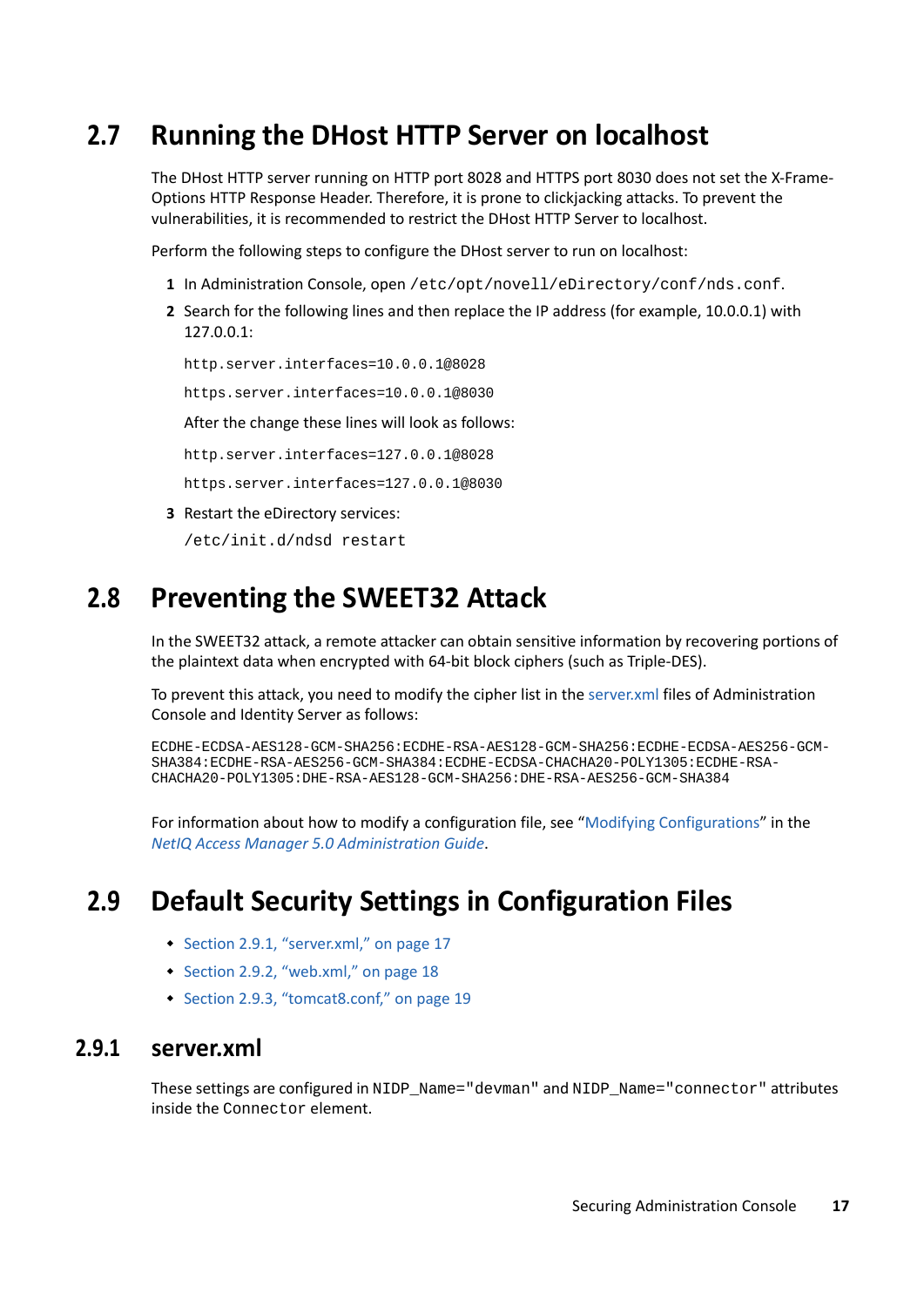<Connector NIDP\_Name="connector" SSLEnabled="true" URIEncoding="utf-8 "acceptCount="100" address="10.0.0.0" ciphers="TLS\_ECDHE\_ECDSA\_WITH\_AES\_128\_CBC\_SHA256, TLS\_ECDHE\_RSA\_WITH\_AES\_128\_CBC\_SHA256, TLS\_ECDHE\_ECDSA\_WITH\_AES\_128\_GCM\_SHA256, TLS\_ECDHE\_RSA\_WITH\_AES\_128\_GCM\_SHA256, TLS\_ECDHE\_ECDSA\_WITH\_AES\_256\_GCM\_SHA384, TLS\_ECDHE\_RSA\_WITH\_AES\_256\_GCM\_SHA384, TLS\_RSA\_WITH\_AES\_256\_CBC\_SHA256, TLS\_DHE\_RSA\_WITH\_AES\_256\_CBC\_SHA256, TLS\_DHE\_DSS\_WITH\_AES\_256\_CBC\_SHA256, TLS\_RSA\_WITH\_AES\_128\_CBC\_SHA256, TLS\_DHE\_RSA\_WITH\_AES\_128\_CBC\_SHA256, TLS\_DHE\_DSS\_WITH\_AES\_128\_CBC\_SHA256" clientAuth="false" disableUploadTimeout="true" enableLookups="false" keystoreFile="/opt/novell/ devman/jcc/certs/idp/connector.keystore" keystorePass="xxxxxxxxxxxxxxx" maxThreads="200" minSpareThreads="5" port="8443" scheme="https" secure="true" sslImplementationName="com.novell.socket.DevManSSLImplementation" useServerCipherSuitesOrder="true" sslProtocol="TLSv1.2" sslEnabledProtocols="SSLv2Hello,TLSv1.1,TLSv1.2" />

For more information about connector attributes, see [Apache Tomcat Configuration Reference](https://tomcat.apache.org/tomcat-8.0-doc/config/http.html#Attributes).

You can modify this file using Advanced File Configurator. See "[Advanced File Configurator](https://www.microfocus.com/documentation/access-manager/5.0/pdfdoc/admin/admin.pdf#advancedfileconfigurator)" in the *[NetIQ Access Manager 5.0 Administration Guide](https://www.microfocus.com/documentation/access-manager/5.0/pdfdoc/admin/admin.pdf#bookinfo)*.

**NOTE:** When you install Access Manager 5.0 and the value of  $\text{sslProtocol}$  is TLS instead of TLSv1.2, change the value from TLS to TLSv1.2.

**IMPORTANT:** Access Manager supports and recommends TLSv1.2. You can reconfigure to use the earlier versions of TLS if required. However, due to cipher block chaining (CBC), using TLSv1.0 or earlier makes the environment vulnerable to the **BEAST** attack. This attack exploits the vulnerability at the client-side. TLS 1.1, TLS 1.2, and other cipher suites that do not use the CBC mode are not vulnerable to this attack.

#### <span id="page-17-0"></span>**2.9.2 web.xml**

<filter>

```
 <filter-name>
   httpHeaderSecurity
   </filter-name>
 <filter-class>
         org.apache.catalina.filters.HttpHeaderSecurityFilter
 </filter-class>
   <async-supported>
   true
   </async-supported>
 <init-param>
    <param-name>hstsMaxAgeSeconds</param-name>
```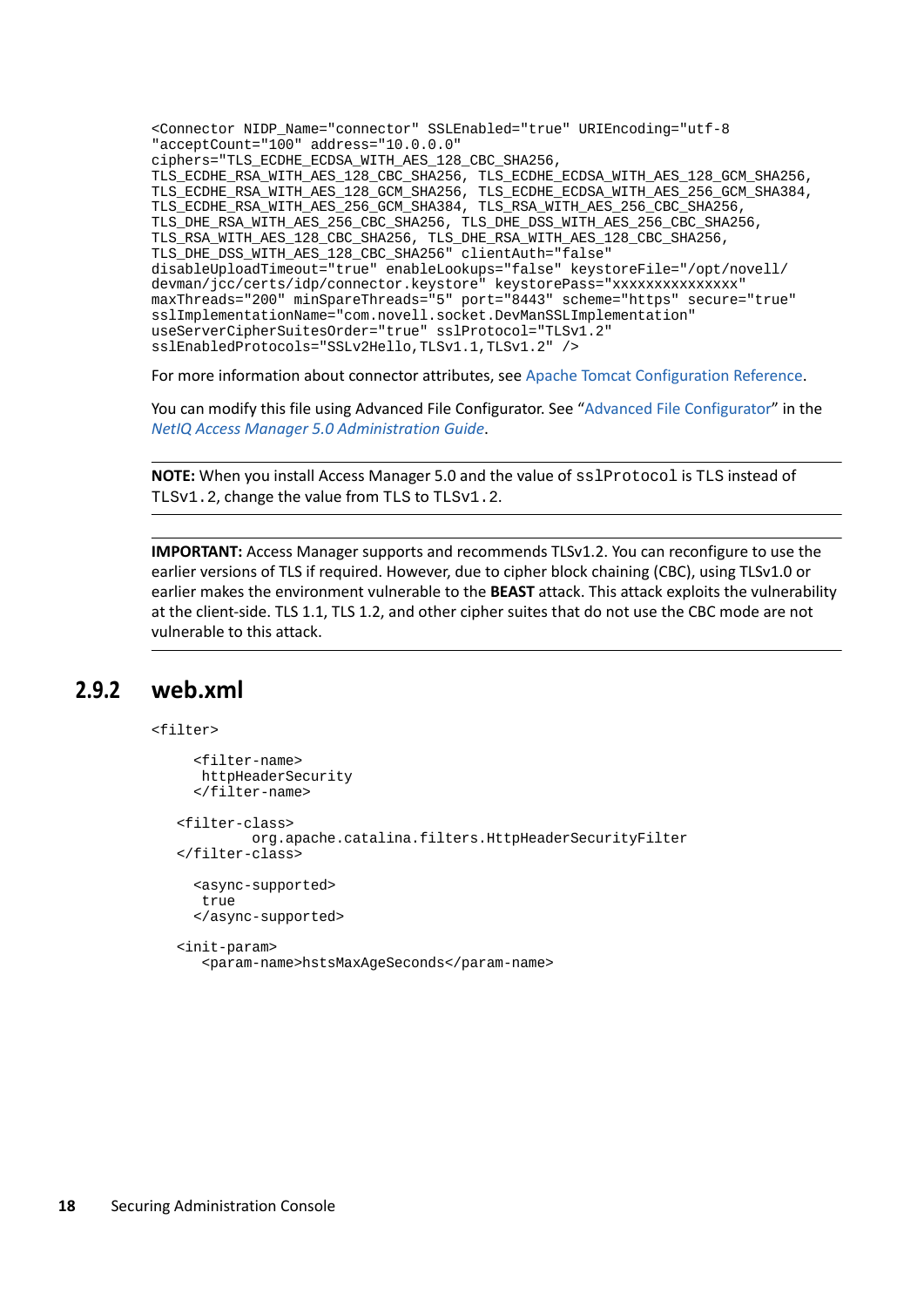```
<param-value>31536000</param-value>
      </init-param>
    <init-param>
       <param-name>antiClickJackingOption</param-name>
       <param-value>SAMEORIGIN</param-value>
    </init-param>
</filter>
<filter-mapping>
    <filter-name>httpHeaderSecurity</filter-name>
    <url-pattern>/*</url-pattern>
    <dispatcher>REQUEST</dispatcher>
</filter-mapping>
```
You can modify this file using Advanced File Configurator. See "[Advanced File Configurator](https://www.microfocus.com/documentation/access-manager/5.0/pdfdoc/admin/admin.pdf#advancedfileconfigurator)" in the *[NetIQ Access Manager 5.0 Administration Guide](https://www.microfocus.com/documentation/access-manager/5.0/pdfdoc/admin/admin.pdf#bookinfo)*.

**NOTE:** You can add these filters at any location in web. xml as long as it is not within any existing tag.

#### <span id="page-18-0"></span>**2.9.3 tomcat8.conf**

JAVA\_OPTS="\${JAVA\_OPTS} -Dsun.security.ssl.allowUnsafeRenegotiation=false" JAVA\_OPTS="\${JAVA\_OPTS} -Djdk.tls.rejectClientInitiatedRenegotiation=true" JAVA\_OPTS="\${JAVA\_OPTS} -Djdk.tls.ephemeralDHKeySize=2048"

You can modify this file using Advanced File Configurator. See "[Advanced File Configurator](https://www.microfocus.com/documentation/access-manager/5.0/pdfdoc/admin/admin.pdf#advancedfileconfigurator)" in the *[NetIQ Access Manager 5.0 Administration Guide](https://www.microfocus.com/documentation/access-manager/5.0/pdfdoc/admin/admin.pdf#bookinfo)*.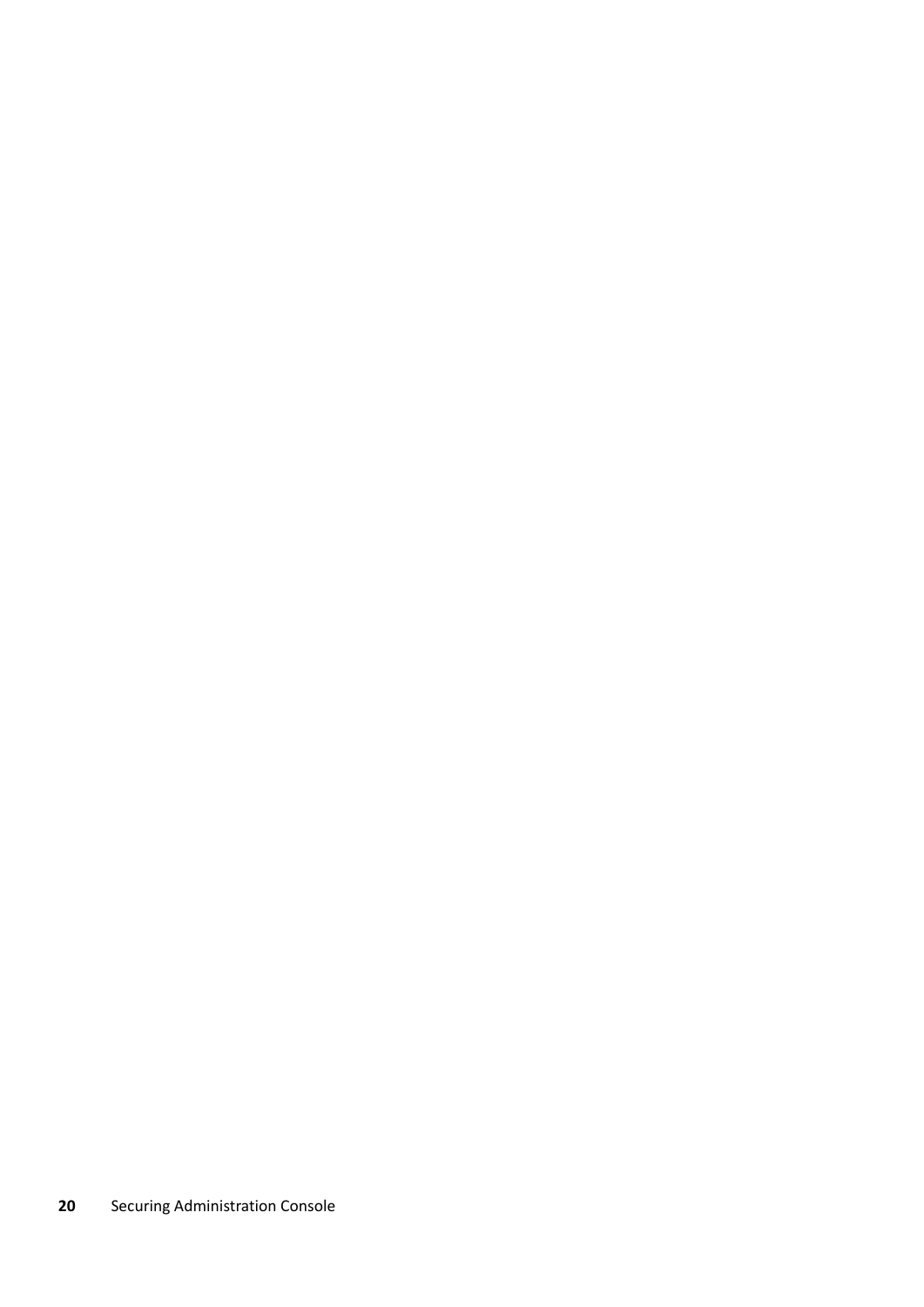# <span id="page-20-0"></span><sup>3</sup> **Securing Identity Server**

#### **In this Chapter**

- [Disabling Unused Authentication Protocols](#page-20-1)
- [Configuring SSL Communication between Browsers and Identity Server](#page-20-2)
- [Configuring SSL Communication with Identity Server and a Service Provider](#page-20-3)
- [Securing Authentication by Using Strong and Multi-Factor Authentication Methods](#page-21-0)
- **[Securing Federation](#page-22-0)**
- [Configuring a Whitelist of Target URL](#page-23-1)
- [Blocking Access to Identity Server Pages](#page-26-0)
- [Enabling Advanced Session Assurance](#page-26-1)
- [Securing Identity Server Web Service Interface](#page-27-0)
- **[Enabling reCAPTCHA](#page-27-1)**
- [Preventing the SWEET32 Attack](#page-28-0)
- [Detecting the Brute Force Attack](#page-28-1)
- [Restricting the Direct Access to Files in the nidp Folder](#page-28-2)
- **[Preventing Cross-Site Request Forgery Attacks](#page-29-0)**
- [Using the Device ID in the URN Cookie](#page-31-0)
- [Default Security Settings in Configuration Files](#page-31-1)

## <span id="page-20-1"></span>**3.1 Disabling Unused Authentication Protocols**

You must disable any authentication protocol that is not in use. Enabling additional protocols increases the attack surface area.

Go to **Devices** > **Identity Servers** > **Edit** and ensure to deselect unused protocols in **Enabled Protocols**.

### <span id="page-20-2"></span>**3.2 Configuring SSL Communication between Browsers and Identity Server**

See [Section 8.1.2, "Enabling SSL between Browsers and Identity Server," on page 52.](#page-51-3)

### <span id="page-20-3"></span>**3.3 Configuring SSL Communication with Identity Server and a Service Provider**

See [Section 8.1.3, "Enabling SSL between Identity Server and a Service Provider," on page 53.](#page-52-2)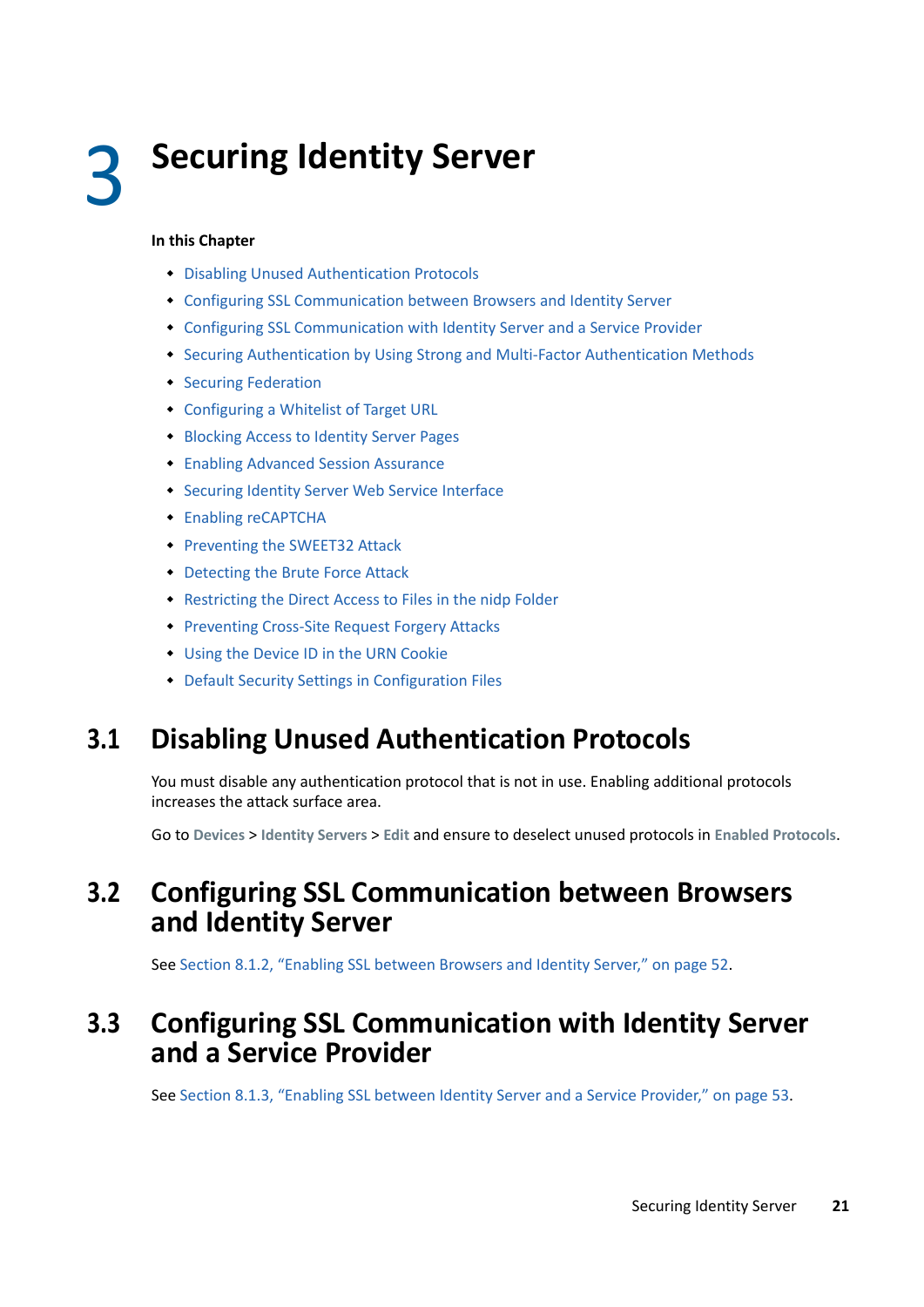## <span id="page-21-0"></span>**3.4 Securing Authentication by Using Strong and Multi-Factor Authentication Methods**

One of the strengths of Access Manager is its wide range of support for various means of authentication that goes well beyond simple and commonly used username/password methods including multi-factor and step-up scenarios. Access Manager includes many built-in preconfigured schemes via the combination of classes, methods, and contracts that can be used as is or can be configured to meet your needs. You can assign a contract directly to specific protected resources or federation partners. For more sophisticated security needs, the contract can also be dynamically chosen governed by Access Manager risk policies. Risk policies can allow access, ask for step-up authentication, or deny access based on the risk calculated at the time of the access request.

For more information about the Access Managers risk-based authentication feature, see ["Risk-based](https://www.microfocus.com/documentation/access-manager/5.0/pdfdoc/admin/admin.pdf#b1dg0omz)  [Authentication"](https://www.microfocus.com/documentation/access-manager/5.0/pdfdoc/admin/admin.pdf#b1dg0omz) in the *[NetIQ Access Manager 5.0 Administration Guide](https://www.microfocus.com/documentation/access-manager/5.0/pdfdoc/admin/admin.pdf#bookinfo)*.

The authentication contract, assigned directly or determined by risk policies, can come from a variety of sources. Many are included with Access Manager itself. An example of the third-party provider is RADIUS. If you need advance security or you want to focus on both security and mobile users convenience, a variety of single and multi-factor contracts of the Advanced Authentication solution integrated with Access Manager is an ideal option.

For more information about configuring authentication methods, see ["Configuring Authentication"](https://www.microfocus.com/documentation/access-manager/5.0/pdfdoc/admin/admin.pdf#b137p6z6) in the *[NetIQ Access Manager 5.0 Administration Guide](https://www.microfocus.com/documentation/access-manager/5.0/pdfdoc/admin/admin.pdf#bookinfo)*.

**NOTE:** You must not use persistent authentication or social authentication for applications that require high security. If you are using persistent authentication, you should associate the persistent cookie with the client IP address.

For securing cookies to prevent session replay attacks, enable Advanced session Assurance. For more information, see "[Setting Up Advanced Session Assurance](https://www.microfocus.com/documentation/access-manager/5.0/pdfdoc/admin/admin.pdf#advsessionassurance)" in the *[NetIQ Access Manager 5.0](https://www.microfocus.com/documentation/access-manager/5.0/pdfdoc/admin/admin.pdf#bookinfo)  [Administration Guide](https://www.microfocus.com/documentation/access-manager/5.0/pdfdoc/admin/admin.pdf#bookinfo)*.

#### **Authentication Contracts**

If you have set up Access Manager to require SSL connections among all of its components, delete the Name/Password - Form and the Name/Password - Basic contracts. Deleting the contracts removes them from the list of available contracts to be assigned to protected resources If these contracts are assigned, the user's password can be sent across the wire in the clear text format. If your system needs this type of contract, you can re-create it from the method. To delete these contracts, go to Administration Console and click **Identity Servers > Servers > Edit > Local > Contracts**.

If you use password-based authentication, you can make it more secure by using second-factor authentication methods such as TOTP method or Advanced Authentication methods in the contract.

You can configure advanced authentication by using Advanced Authentication methods. For more information, see *[Multi-Factor Authentication Using Advanced Authentication](https://www.microfocus.com/documentation/access-manager/5.0/pdfdoc/nam_aa_integration_guide/nam_aa_integration_guide.pdf#namaaintegrationguide)*.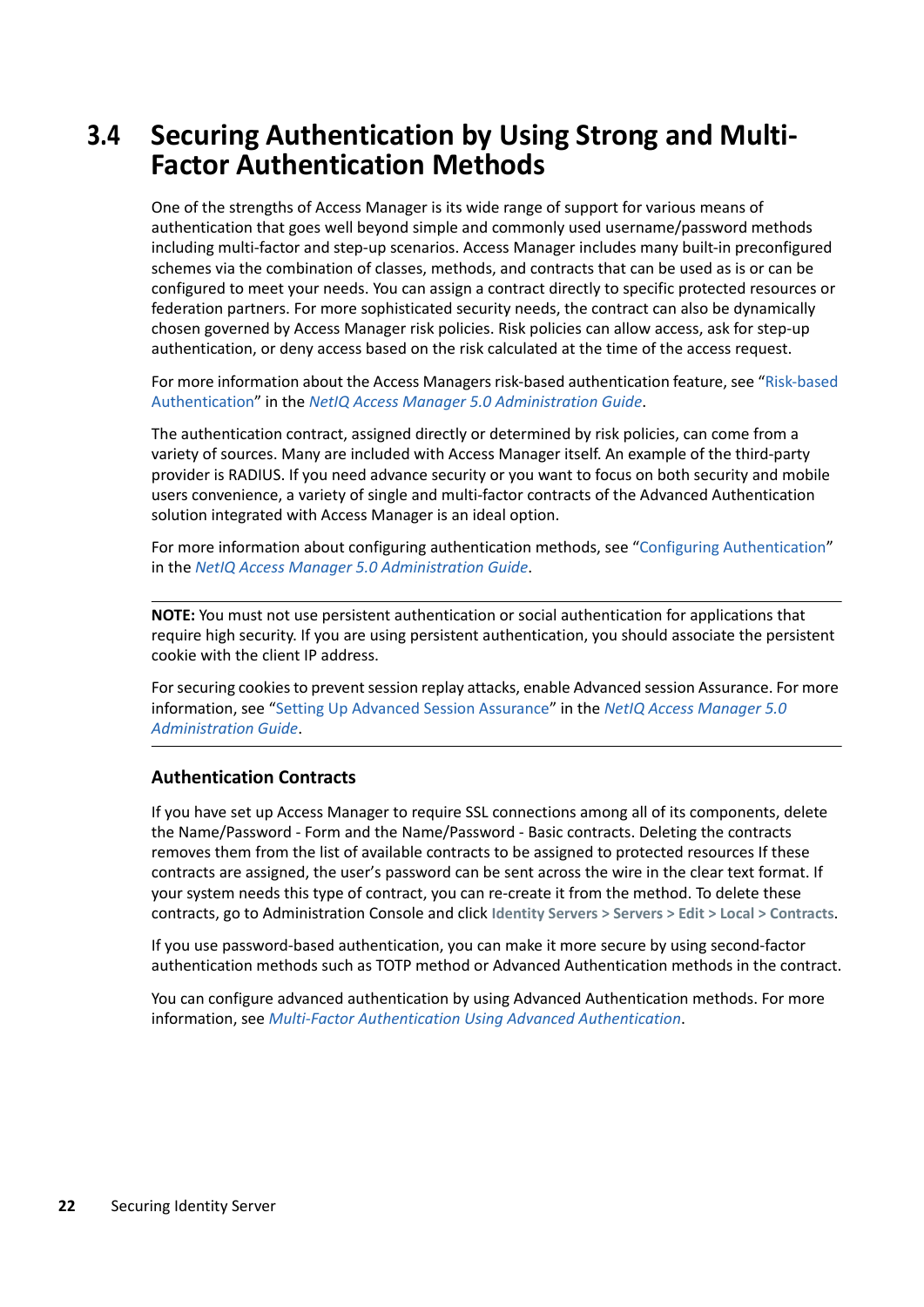## <span id="page-22-0"></span>**3.5 Securing Federation**

You can secure your federation relationships in numerous ways. The methods available are defined within federation protocols themselves. The method you want to use must be agreed upon by both members of a federation relationship. Specifically, this agreement is required between the identity provider (most often Access Manager's role) and the service provider (for example, a SaaS service).

The most commonly used means of security includes using HTTPS for communication between parties secured by well-known CA certificates. For information about how to enable HTTPS in Access Manager Identity Server, see [Enabling SSL between Identity Server and a Service Provider.](#page-52-2)

Another way for SAML is the signing and/or encryption of assertions. For more information, see [Configuring the Encryption Method for the SAML Assertion](#page-23-0).

SAML also has options for communicating the assertion data between parties known as protocol bindings. Protocol bindings include Post and Artifact. The Post binding is currently simplest and most popular among SaaS vendors and is typically secured using HTTPS, assertion signing, and encryption. The Artifact binding is considered more secure, but its level of security is not always required for a federation relationship.

**Post method versus exchange artifacts:** When you set up a federation between an identity provider and a service provider, you can select either to exchange assertions with a post method or to exchange artifacts.

An assertion in a post method might contain the user's password or other sensitive data, which can make it less secure than an artifact when the assertion is sent to the browser.

An artifact is a randomly generated ID, it contains no sensitive data. Only the intended receiver can use it to retrieve assertion data.

If both providers support artifacts, you should select this method because it is more secure. For more details, see the **Response protocol binding** option in "[Configuring a SAML 2.0 Authentication](https://www.microfocus.com/documentation/access-manager/5.0/pdfdoc/admin/admin.pdf#saml2authrqt)  [Request"](https://www.microfocus.com/documentation/access-manager/5.0/pdfdoc/admin/admin.pdf#saml2authrqt) and "[Configuring a SAML 2.0 Authentication Response](https://www.microfocus.com/documentation/access-manager/5.0/pdfdoc/admin/admin.pdf#saml2authresp)" in the *[NetIQ Access Manager 5.0](https://www.microfocus.com/documentation/access-manager/5.0/pdfdoc/admin/admin.pdf#bookinfo)  [Administration Guide](https://www.microfocus.com/documentation/access-manager/5.0/pdfdoc/admin/admin.pdf#bookinfo)*.

**NOTE:** To use exchange artifact, the service provider needs to establish a direct communication channel with the identity provider.

Additional SAML protocol options might also need to be configured and matched between the identity provider and service provider. Common options are covered later in this section.

### <span id="page-22-1"></span>**3.5.1 Setting Options**

Go to **Identity Servers** > **Servers** > **Edit** > **SAML 2.0** > **Service Provider** > **Options** and set up the following options for a service provider:

- **SAML2 SIGN METHODDIGEST SHA256:** By default, this option is enabled. Assertions use the SHA 256 algorithm as a hashing algorithm for the service provider. You can disable this option by selecting false.
- **SAML2 POST SIGN RESPONSE TRUSTEDPROVIDERS:** Select true. The identity provider will sign the entire SAML 2.0 response for the service provider.
- **SAML2 AVOID AUDIENCE RESTRICTION:** Select true to avoid sending the audience restriction information with assertion to this service provider.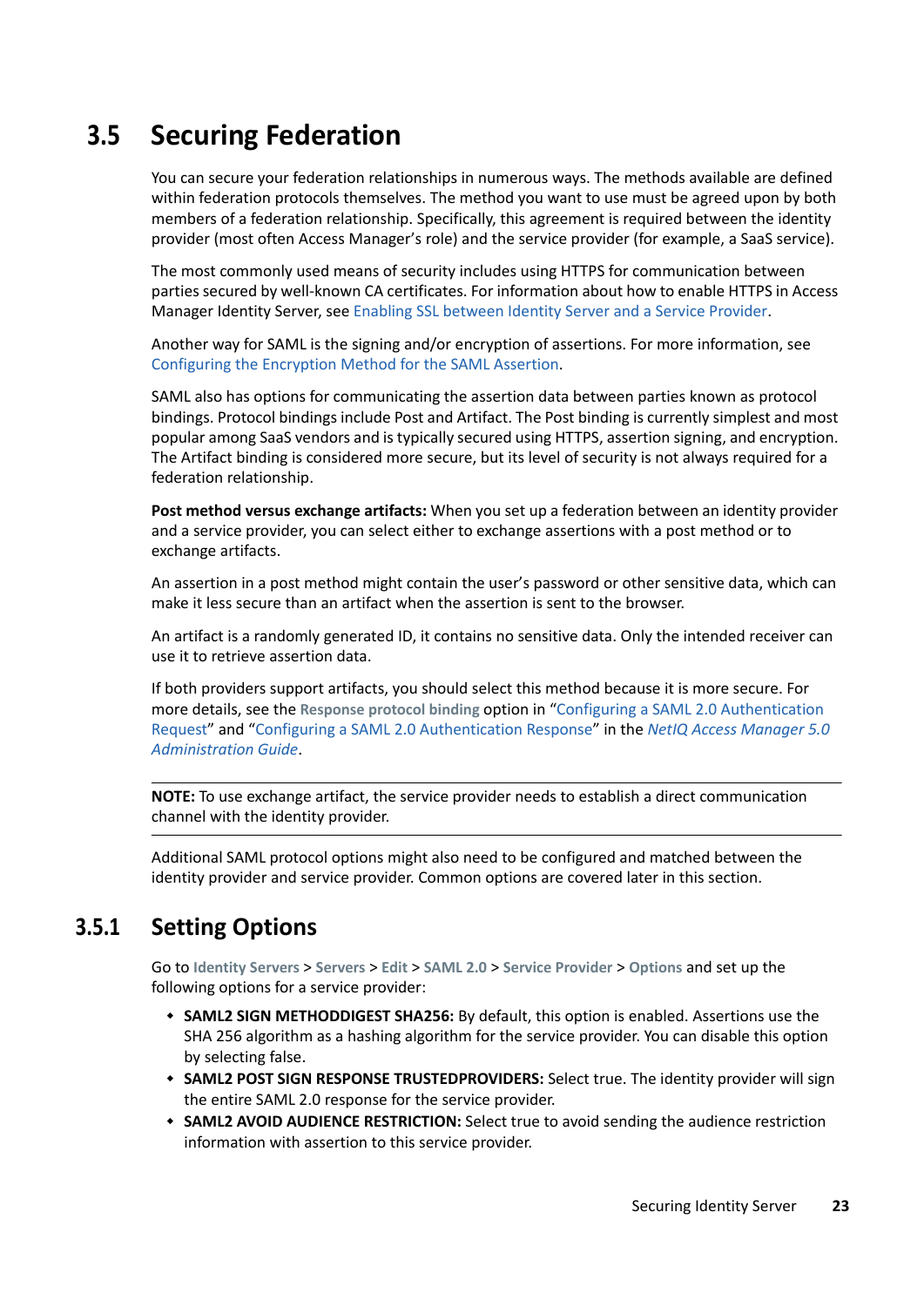**IS SAML2 POST SIGN RESPONSE:** Select true to enable the identity provider to send signed SAML 2.0 post responses to all its trusted providers.

**NOTE:** Configuring IS SAML2 POST SIGN RESPONSE is same as configuring the SignPost in web.xml. However, configuring it through Administration Console is recommended because it provides more options. You can combine these options with IS SAML2 POST SIGN RESPONSE to avoid Access Manager restarts.

#### <span id="page-23-0"></span>**3.5.2 Configuring the Encryption Method for the SAML Assertion**

By default, AES128 (Advanced Standard Encryption, 128-bit) is used to encrypt SAML assertions. If you require a different encryption method, such as AES256 (Advanced Standard Encryption, 256 bit), you can modify the Tomcat web.  $xml$  file, and specify the required method. To use PKCS 2.0 (RSA-OAEP) for encryption, see [TID](https://www.novell.com/support/kb/doc.php?id=7017339).

- **1** Open the Identity Server [web.xml](https://www.microfocus.com/documentation/access-manager/5.0/pdfdoc/admin/admin.pdf#web) file.
- **2** Add the following lines to the file:

```
<context-param>
         <param-name>EncryptionMethod</param-name>
         <param-value>AES256</param-value>
</context-param>
```
You can set the <param-value> element to AES128 or AES256. Because AES128 is the default, specifying this value in the web. xml file does not change any behavior.

For information about how to edit a file, see ["Modifying Configurations](https://www.microfocus.com/documentation/access-manager/5.0/pdfdoc/admin/admin.pdf#modconfigfile)" in the *[NetIQ Access](https://www.microfocus.com/documentation/access-manager/5.0/pdfdoc/admin/admin.pdf#bookinfo)  [Manager 5.0 Administration Guide](https://www.microfocus.com/documentation/access-manager/5.0/pdfdoc/admin/admin.pdf#bookinfo)*.

The following algorithms for encryption method are supported:

```
<md:EncryptionMethod Algorithm="http://www.w3.org/2001/04/xmlenc#aes128-
cbc"/><md:EncryptionMethod Algorithm="http://www.w3.org/2001/04/
xmlenc#aes256-cbc"/><md:EncryptionMethod Algorithm="http://www.w3.org/
2001/04/xmlenc#rsa-oaep"/><md:EncryptionMethod Algorithm="http://
www.w3.org/2001/04/xmlenc#rsa-oaep-mgf1p"/>
```
## <span id="page-23-1"></span>**3.6 Configuring a Whitelist of Target URL**

URL redirection, which many applications and services require, inherently brings in security risks. While redirecting, the request can be tampered to redirect users to an external, malicious site. To prevent such issues, you can configure a list of permissible domains. Redirection is allowed only to the configured domains.

- [Section 3.6.1, "Configuring a Global Whitelist of Target URL," on page 25](#page-24-0)
- \* [Section 3.6.2, "Configuring a Whitelist of Intersite Transfer Service Target URL," on page 25](#page-24-1)
- \* [Section 3.6.3, "Configuring a Whitelist of Assertion Consumer Service URL," on page 25](#page-24-2)
- [Section 3.6.4, "Configuring a Whitelist of URLs for Preventing the Open Redirect Vulnerability,"](#page-25-0)  [on page 26](#page-25-0)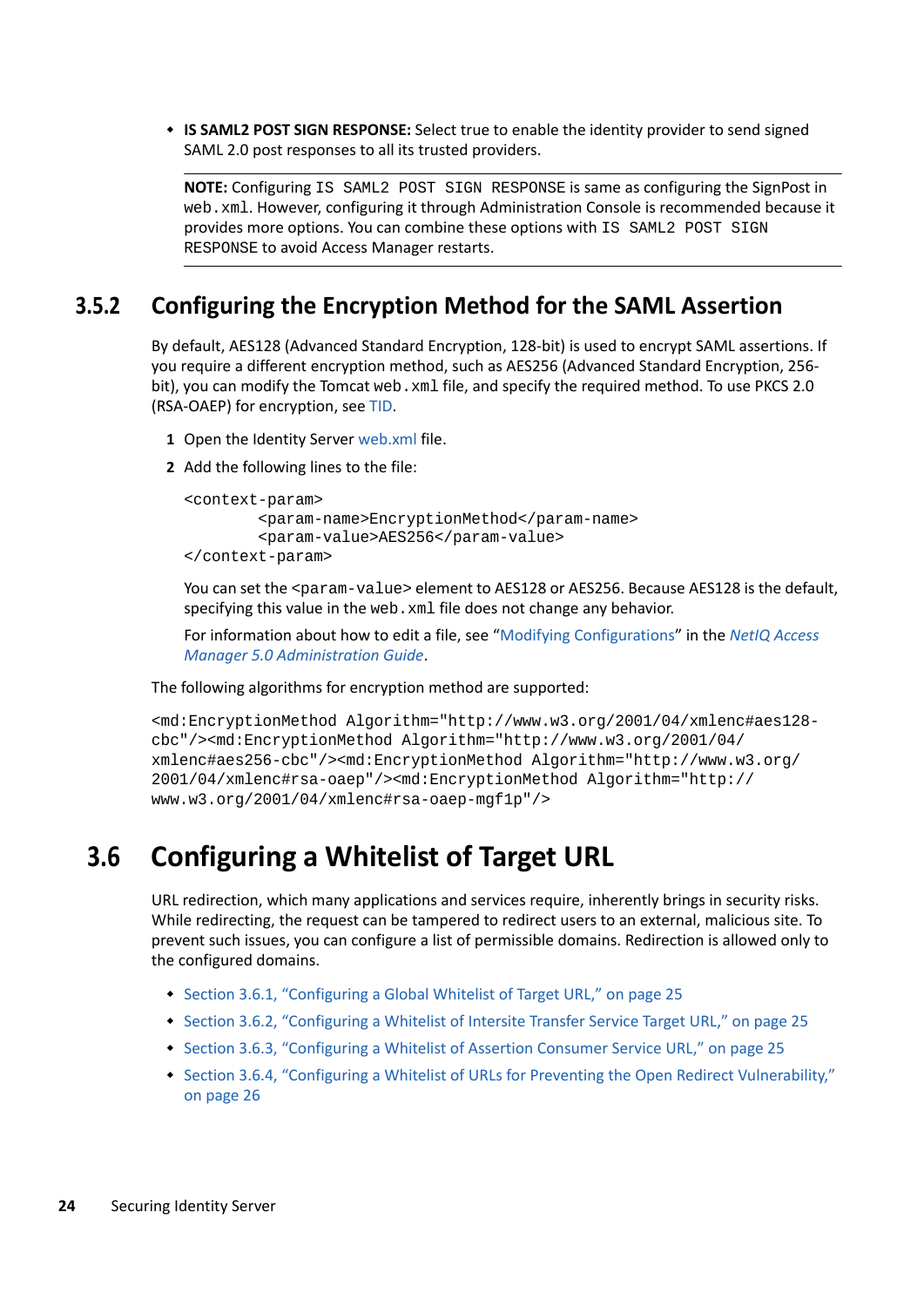### <span id="page-24-0"></span>**3.6.1 Configuring a Global Whitelist of Target URL**

- **1** Click **Devices** > **Identity Servers** > **Edit** > **Identity Providers**.
- **2** Under **Redirection White List**, click **New**.
- **3** Specify **Domain**.

You can specify a domain name with an asterisk wildcard character (\*) that represents the entire DNS subtree. For example, specifying \*.digitalairlines.com as a domain will allow redirection to all children domain under digitalairlines.com including digitalairlines.com. The WWW prefix is not required. You can specify the \* wildcard only at the lowest level of the subtree.

For example:

Valid domain name: \*.digitalairlines.com

Invalid domain name: innerweb.\*.comYou must configure at least one domain to prevent open redirection.

**Liberty**: The target parameter is filtered. If the requested target is not the white list, the Identity Server does not login.

**WS-Fed**: The wreply parameter is filtered. If the requested wreply is not in the white list, the Identity Server does not login. However, if wreply is same as the provider's single logout or single sign-on URL domain, the request is accepted.

**SAML 2.0**: For idpsend, the target parameter is filtered using this list. This list is not applicable for spsend.

### <span id="page-24-1"></span>**3.6.2 Configuring a Whitelist of Intersite Transfer Service Target URL**

- **1** Click **Devices** > **Identity Servers** > **Edit** > *[Liberty, SAML1.1, or SAML 2.0]* > *[Service Provider] >* **Intersite Transfer Service**.
- **2** In the **Domain List**, click **New**.
- **3** Specify the domain name.

The domain name must be a full domain name, such as www.digitalairlines.com. Wildcard domain names, such as www.digitalairlines. \*. com, do not work.

### <span id="page-24-2"></span>**3.6.3 Configuring a Whitelist of Assertion Consumer Service URL**

When an authentication request from a service provider is not signed, Identity Server cannot validate the authenticity and integrity of the request. So, any intruder can intercept the request and change the Assertion Consumer Service URL in the request and make the Identity Server to send the assertion to malicious sites.

To secure and validate the authentication request from a service provider, you can use the following options in the service provider configuration of Identity Server:

**SAML2 ACS URL RESTRICT:** This option ensures that Identity Server must validate the Assertion Consumer Service URL in the request against the trusted metadata URL before sending the assertion. If the Assertion Consumer URL in the authentication request is tampered by any malicious user, Identity Server terminates the request and assertion is not sent.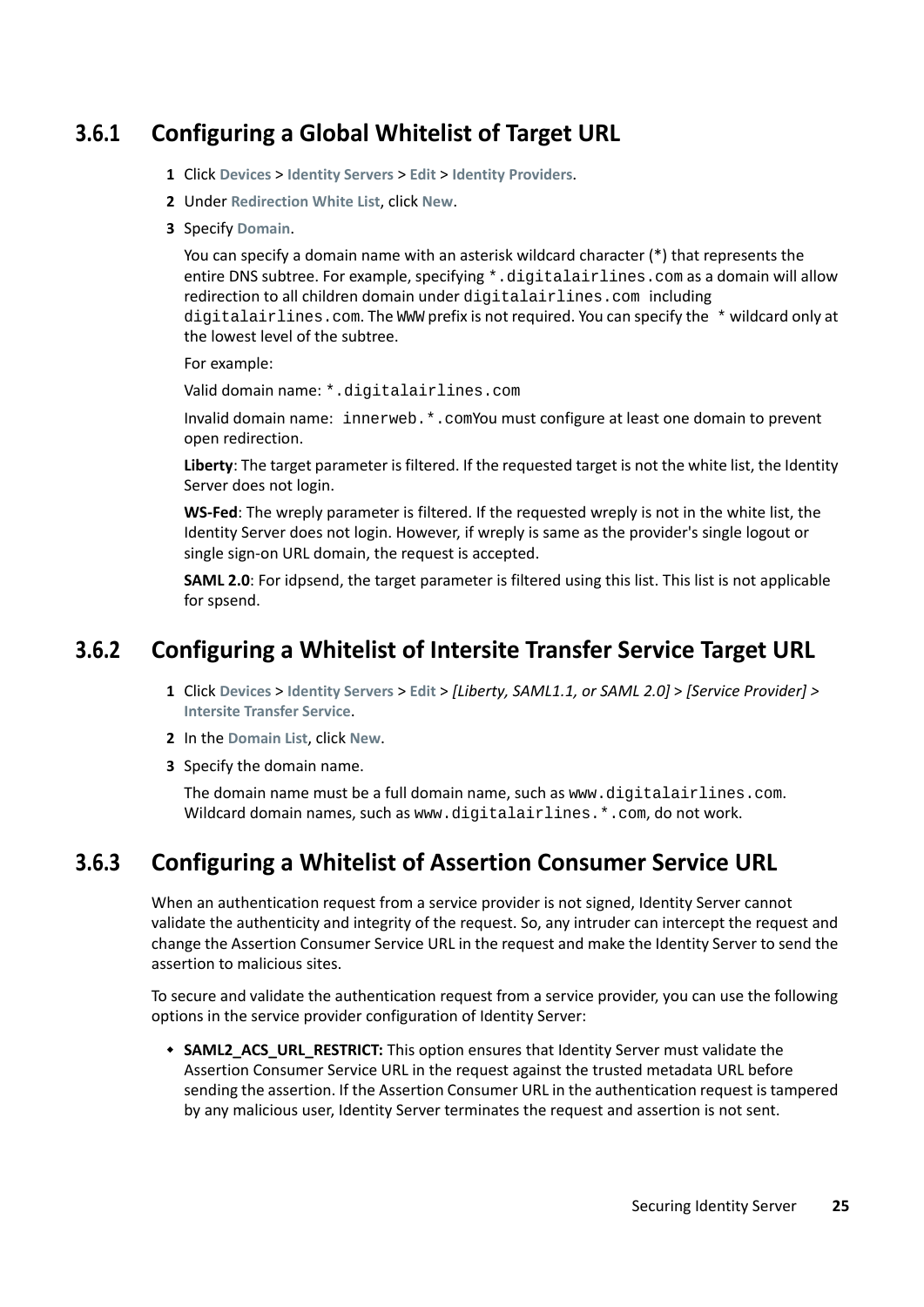**SAML2\_ACS\_DOMAIN\_WHITELIST:** This option ensures that Identity Server must validate the Assertion Consumer URL in the request against a whitelist of domains. If the Assertion Consumer Service URL does not match with any of the domain URLs in the whitelist, Identity Server terminates the request.

You must define the SAML2\_ACS\_DOMAIN\_WHITELIST along with SAML2 ACS URL RESTRICT for a service provider in Identity Server. SAML2\_ACS\_DOMAIN\_WHITELIST does not work if SAML2\_ACS\_URL\_RESTRICT is not enabled.

To define these options, perform the following steps:

- **1** Click **Devices** > **Identity Servers** > *<Cluster>* > **Edit** > **SAML 2.0**.
- **2** Select the required service provider.
- **3** Click **Options** > **New**.
- **4** Select **OTHER** and specify the following properties:

| <b>Property Name</b>                  | <b>Property Value</b>                            | <b>Description</b>                                                                                                |
|---------------------------------------|--------------------------------------------------|-------------------------------------------------------------------------------------------------------------------|
| SAML2 ACS URL RESTRICT True           |                                                  | Identity Server allows authentication only to the<br>trusted ACS URLs.                                            |
| SAML2 ACS DOMAIN WHI<br><b>TELIST</b> | Domain names<br>separated with semi-<br>color(j) | Identity Server performs additional validation of<br>the authentication request with the ACS domain<br>whitelist. |

### <span id="page-25-0"></span>**3.6.4 Configuring a Whitelist of URLs for Preventing the Open Redirect Vulnerability**

(Access Manager 5.0 Service Pack 1 and later)

Enabling the **Use Introductions** option for an identity provider might result in the Open Redirect vulnerability. To prevent this vulnerability, perform the following steps:

**1** Create the relayStateWhiteList.conf file and add the exact URLs for which you want to allow redirection.

For example, if you specify https://www.microfocus.com, all sub-domains under this domain. Such as:

- https://www.microfocus.com/en-us/home
- https://www.microfocus.com/en-us/digital-transformation/overview
- https://www.microfocus.com

If you specify https://www.microfocus.com/en-us/home, then any child URL of this URL will be allowed. For example, https://www.microfocus.com/en-us/home/resources. However, https://www.microfocus.com will not be allowed.

**2** Place relayStateWhiteList.conf to the /opt/novell/nids/lib/webapp/WEB-INF folder by using Advanced File Configurator.

For information about how to add a file, see "[Adding Configurations to a Cluster"](https://www.microfocus.com/documentation/access-manager/5.0/pdfdoc/admin/admin.pdf#addconfigcluster) in the *[NetIQ](https://www.microfocus.com/documentation/access-manager/5.0/pdfdoc/admin/admin.pdf#bookinfo)  [Access Manager 5.0 Administration Guide](https://www.microfocus.com/documentation/access-manager/5.0/pdfdoc/admin/admin.pdf#bookinfo)*.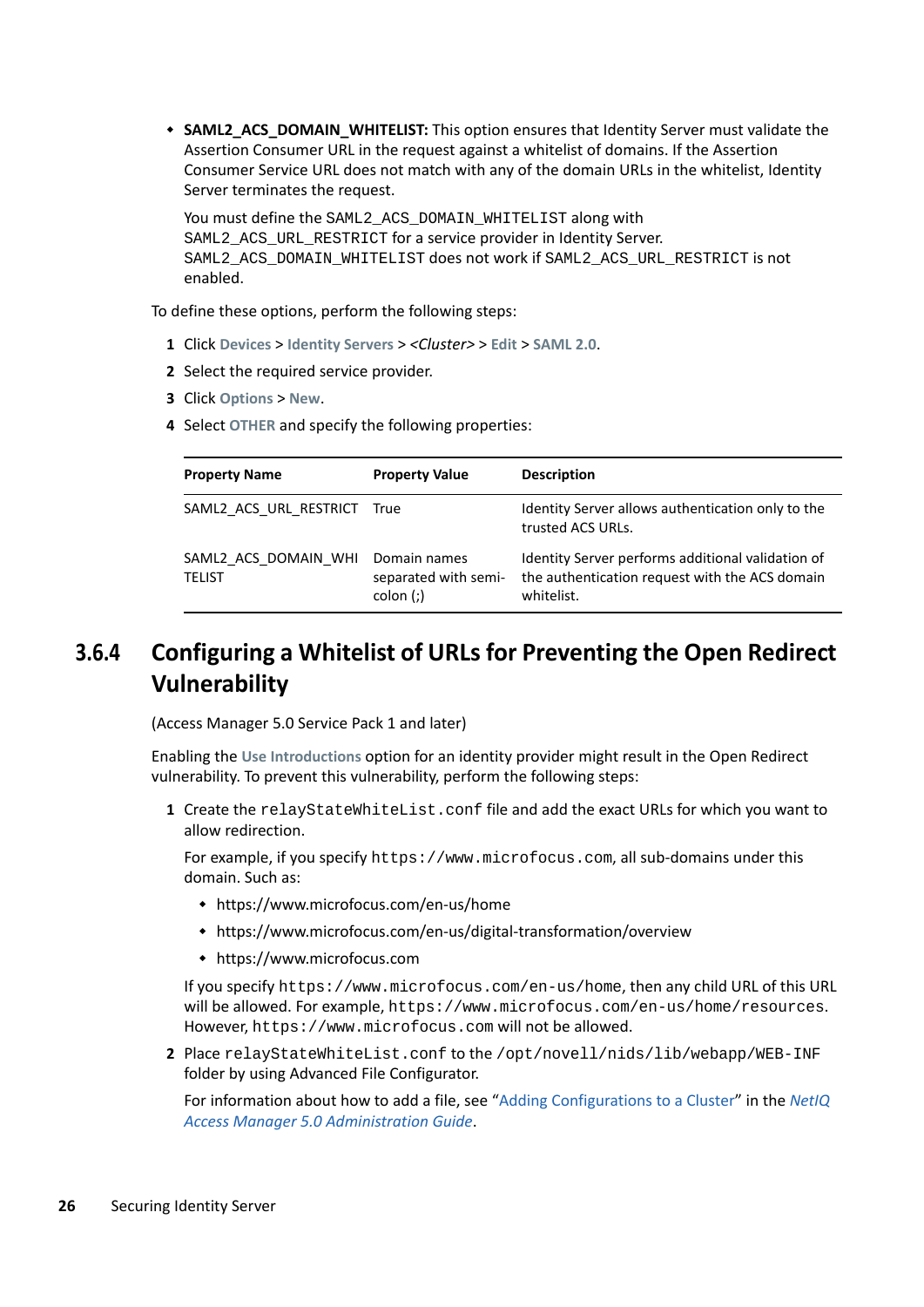**3** Open the Identity Server web.xml file.

For information about how to edit a file, see ["Modifying Configurations](https://www.microfocus.com/documentation/access-manager/5.0/pdfdoc/admin/admin.pdf#modconfigfile)" in the *[NetIQ Access](https://www.microfocus.com/documentation/access-manager/5.0/pdfdoc/admin/admin.pdf#bookinfo)  [Manager 5.0 Administration Guide](https://www.microfocus.com/documentation/access-manager/5.0/pdfdoc/admin/admin.pdf#bookinfo)*.

**4** Uncomment the 'RelayStateWhiteListFilter' snippet:

```
<filter-name>RelayStateWhiteListFilter</filter-name>
<filter-class>com.mf.tomcat.custom.filter.RelayStateWhiteListFilter</
filter-class>
<Description>This filter is used to whitelist relaystate parameter for 
introductions. </description>
<init-param>
        <param-name>configFile</param-name>
        <param-value>relayStateWhiteList.conf</param-value>
</init-param>
<init-param>
        <param-name>blackListRedirectPath</param-name>
        <param-value>/nidp/app/logout</param-value>
</init-param>
```
**5** Save the file.

## <span id="page-26-0"></span>**3.7 Blocking Access to Identity Server Pages**

Authenticated users can access a few Identity Server pages. These pages contain information about the user and Identity Server that can cause security issues.

For information about how to block user access to these pages, see "[Blocking Access to the Legacy](https://www.microfocus.com/documentation/access-manager/5.0/pdfdoc/admin/admin.pdf#bprxxa9)  [User Portal Page](https://www.microfocus.com/documentation/access-manager/5.0/pdfdoc/admin/admin.pdf#bprxxa9)" and "[Blocking Access to the WSDL Services Page](https://www.microfocus.com/documentation/access-manager/5.0/pdfdoc/admin/admin.pdf#b1hnzna9)" in the *[NetIQ Access Manager 5.0](https://www.microfocus.com/documentation/access-manager/5.0/pdfdoc/admin/admin.pdf#bookinfo)  [Administration Guide](https://www.microfocus.com/documentation/access-manager/5.0/pdfdoc/admin/admin.pdf#bookinfo)*.

## <span id="page-26-1"></span>**3.8 Enabling Advanced Session Assurance**

Advanced Session Assurance enables you to prevent session replay attacks by adding an additional layer of security to your sessions. When a session is established, Access Manager creates a unique fingerprint of the device from which the session is established. During the session, at a configurable time interval, Access Manager validates the session to ensure that the fingerprint matches with that the device it originated from.

By default, in a fresh installation, Advanced Session Assurance is enabled for all clusters.

However, in an upgraded setup, it is disabled by default. You must upgrade all nodes in the cluster before enabling Advance Session Assurance.

For more information, see "[Setting Up Advanced Session Assurance](https://www.microfocus.com/documentation/access-manager/5.0/pdfdoc/admin/admin.pdf#advsessionassurance)" in the *[NetIQ Access Manager](https://www.microfocus.com/documentation/access-manager/5.0/pdfdoc/admin/admin.pdf#bookinfo)  [5.0 Administration Guide](https://www.microfocus.com/documentation/access-manager/5.0/pdfdoc/admin/admin.pdf#bookinfo)*.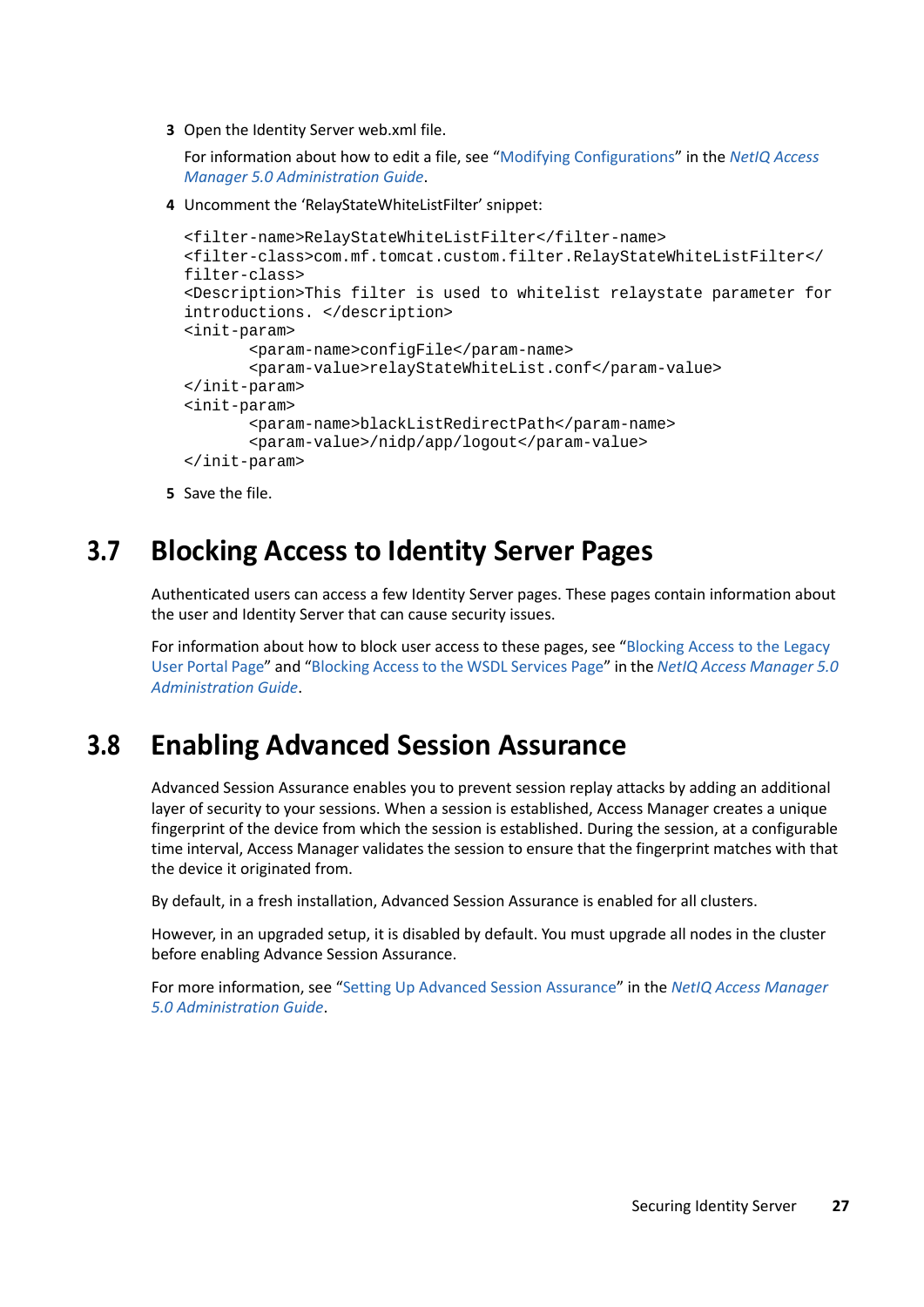## <span id="page-27-0"></span>**3.9 Securing Identity Server Web Service Interface**

By default, the web service interface of Identity Server (/nidp/services/

IDSISCredentialProfile?wsdl) is accessible by everyone. Identity Server and Access Gateway use this interface for updating credential profile information. An attacker can use this information to bring Identity Server down.

You can prevent such issues by configuring the WSInterfaceFilter filter in the web. xml file. You can modify filter's values depending on the requirement.

For information about how to edit a file, see ["Modifying Configurations](https://www.microfocus.com/documentation/access-manager/5.0/pdfdoc/admin/admin.pdf#modconfigfile)" in the *[NetIQ Access](https://www.microfocus.com/documentation/access-manager/5.0/pdfdoc/admin/admin.pdf#bookinfo)  [Manager 5.0 Administration Guide](https://www.microfocus.com/documentation/access-manager/5.0/pdfdoc/admin/admin.pdf#bookinfo)*.

| <b>Parameter</b>    | <b>Description</b>                                                                                                                                                                                                                                         |
|---------------------|------------------------------------------------------------------------------------------------------------------------------------------------------------------------------------------------------------------------------------------------------------|
| activateWSFFirewall | This activates the WSFFirewall filter. Specify True to activate the filter.                                                                                                                                                                                |
| shieldAllServices   | This specifies whether to shield all web services at /nidp/services or only<br>selected services by using values True and False respectively.                                                                                                              |
|                     | wsfAcceptedDevicesIPList This is a comma separated list of IP addresses that can access the /nidp/<br>services interface. No white space is allowed.                                                                                                       |
| wsURIList           | This is a comma separated list of web services who can access to the web service<br>when shield All Services is set to False. No white space is allowed.                                                                                                   |
|                     | For example, to filter requests for the <host>/nidp/services/<br/>IDSISAuthenticationProfile service, specify<br/>IDSISAuthenticationProfile as param-value for wsURIList. Both WSDL<br/>and the actual service will be placed behind the firewall.</host> |

The following table lists parameters associated with the WSInterfaceFilter filter:

**NOTE:** For certain web services, administrators can also specify a policy from Administration Console. If a policy is defined for a service that is in the wsURIList list, the policy is executed after passing this filter.

## <span id="page-27-1"></span>**3.10 Enabling reCAPTCHA**

Access Manager supports only the *invisible reCAPTCHA* version of reCAPTCHA. reCAPTCHA works on both Name/Password – Form and Secure Name/Password – Form authentication.

reCAPTCHA provides an additional layer of security by requesting users to confirm that they are not a robot. It displays images that users must select based on a matching criteria. If a response succeeds, Access Manager authenticates the user's authentication credentials. If a response fails, Access Manager does not authenticate the user credentials, and redirects to the login page.

For more information, see "[Specifying Common Class Properties](https://www.microfocus.com/documentation/access-manager/5.0/pdfdoc/admin/admin.pdf#configureauthclassprop) > Enabling reCAPTCHA" in the *[NetIQ Access Manager 5.0 Administration Guide](https://www.microfocus.com/documentation/access-manager/5.0/pdfdoc/admin/admin.pdf#bookinfo)*.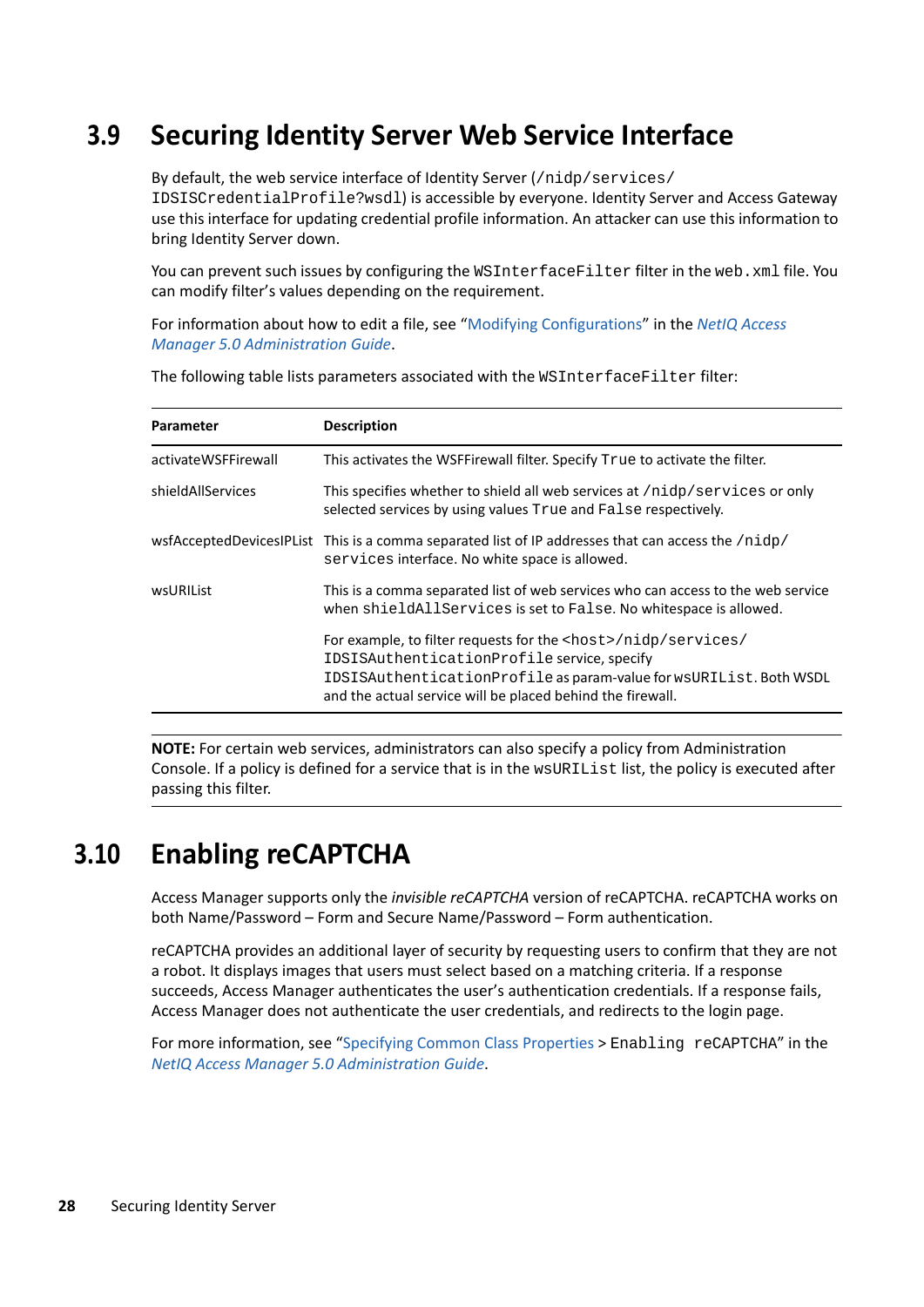## <span id="page-28-0"></span>**3.11 Preventing the SWEET32 Attack**

See Preventing SWEET32 Attack.

## <span id="page-28-1"></span>**3.12 Detecting the Brute Force Attack**

When you enable the RequestLogger filter in the web.xml file, the debug information for each request, including the source IP address is recorded. You can check log messages and identify the IP address of the attacker and block these IP addresses.

This filter logs the client IP addresses of WS Trust, WS-Fed request. This filter is not required for logging client IP addresses of SAML and Liberty requests.

Perform the following steps to enable the RequestLogger filter:

- **1** Modify Identity Server's [web.xml](https://www.microfocus.com/documentation/access-manager/5.0/pdfdoc/admin/admin.pdf#web).
- **2** Uncomment the following snippet:

```
 <filter>
         <filter-name>RequestLogger</filter-name>
         <filter-class>com.novell.nidp.servlets.filters.debug.RequestLogger</
filter-class>
     </filter>
     <filter-mapping>
         <filter-name>RequestLogger</filter-name>
         <url-pattern>/*</url-pattern>
     </filter-mapping>
```
For information about how to modify a configuration file, see "[Modifying Configurations"](https://www.microfocus.com/documentation/access-manager/5.0/pdfdoc/admin/admin.pdf#modconfigfile) in the *[NetIQ Access Manager 5.0 Administration Guide](https://www.microfocus.com/documentation/access-manager/5.0/pdfdoc/admin/admin.pdf#bookinfo)*.

## <span id="page-28-2"></span>**3.13 Restricting the Direct Access to Files in the nidp Folder**

(Access Manager 5.0 Service Pack 1 and later)

For security purposes, direct access to application. xml and extern/dist/lib/ files available in the nidp folder is restricted by default. You can remove the restriction by commenting the <security-constraint> tag in the web.xml file.

If you want to restrict access to any other file in the nidp folder, perform the following steps:

**1** Open the Identity Server [web.xml](https://www.microfocus.com/documentation/access-manager/5.0/pdfdoc/admin/admin.pdf#web) file.

For information about how to edit a file, see ["Modifying Configurations](https://www.microfocus.com/documentation/access-manager/5.0/pdfdoc/admin/admin.pdf#modconfigfile)" in the *[NetIQ Access](https://www.microfocus.com/documentation/access-manager/5.0/pdfdoc/admin/admin.pdf#bookinfo)  [Manager 5.0 Administration Guide](https://www.microfocus.com/documentation/access-manager/5.0/pdfdoc/admin/admin.pdf#bookinfo)*.

**2** Under the <security-constraint> tag, add <url-pattern> or <path of the file> that you want to hide from the direct access.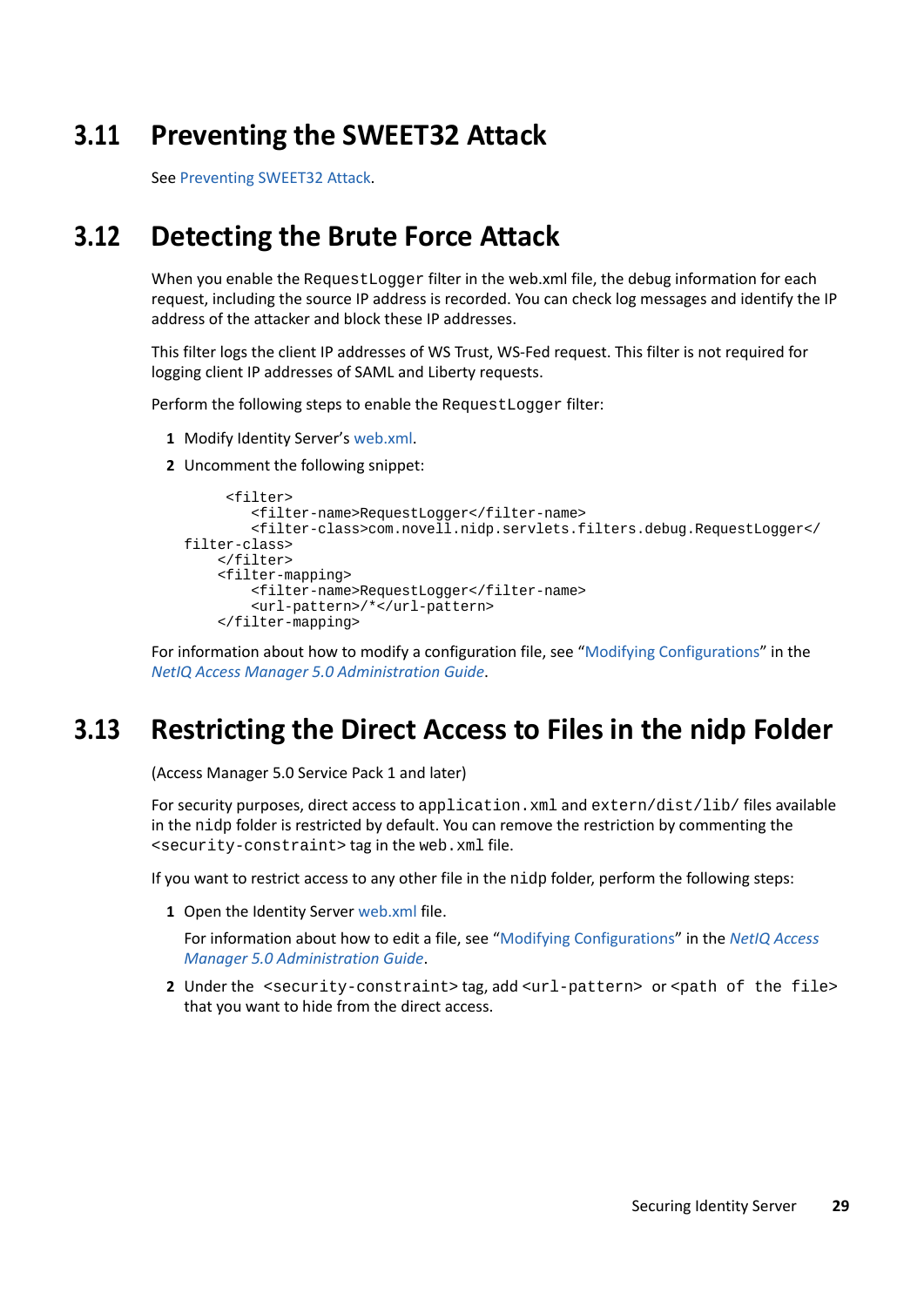#### The following is an example snippet:

```
<security-constraint>
   <web-resource-collection>
      <web-resource-name>Include files</web-resource-name>
      <description>No direct access to include files.</description>
      <url-pattern>/application.xml</url-pattern>
      <url-pattern>/extern/dist/lib/*</url-pattern>
      <http-method>POST</http-method>
      <http-method>GET</http-method>
   </web-resource-collection>
   <auth-constraint />
</security-constraint>
```
**3** Save the file.

### <span id="page-29-0"></span>**3.14 Preventing Cross-Site Request Forgery Attacks**

(Access Manager 5.0 Service Pack 1 and later)

The CSRFDetectionFilter filter verifies all requests to detect and mitigate any Cross-Site Request Forgery (CSRF) attempts. By default, this filter is disabled.

This filter verifies for a session-wide anti-CSRF token that is expected in each request as a form parameter or a query parameter. If the token is not found, the filter matches the referrer header in the request with the server host and any configured exclusions.

When CSRF is detected in the request, Identity Server throws the HTTP 400 Bad Request error. When logging is enabled, you can check the reasons in the log file (catalina.out).

Perform the following steps to enable this filter:

**1** Open the Identity Server [web.xml](https://www.microfocus.com/documentation/access-manager/5.0/pdfdoc/admin/admin.pdf#web) file.

For information about how to edit a file, see ["Modifying Configurations](https://www.microfocus.com/documentation/access-manager/5.0/pdfdoc/admin/admin.pdf#modconfigfile)" in the *[NetIQ Access](https://www.microfocus.com/documentation/access-manager/5.0/pdfdoc/admin/admin.pdf#bookinfo)  [Manager 5.0 Administration Guide](https://www.microfocus.com/documentation/access-manager/5.0/pdfdoc/admin/admin.pdf#bookinfo)*.

**2** Locate and uncomment the following snippet:

```
<!--<filter>
     <filter-name>CSRFDetectionFilter</filter-name>
     <filter-class>com.novell.nidp.servlets.filters.csrf.CSRFDetectionFilter</
filter-class>
     <description> This filter is used to detect CSRF attacks in NIDS, for an 
authenticated session</description>
    <init-param>
         <param-name>active</param-name>
         <param-value>False</param-value>
     </init-param>
     <init-param>
         <param-name>exclude</param-name>
         <param-value>metadata</param-value>
     </init-param>
```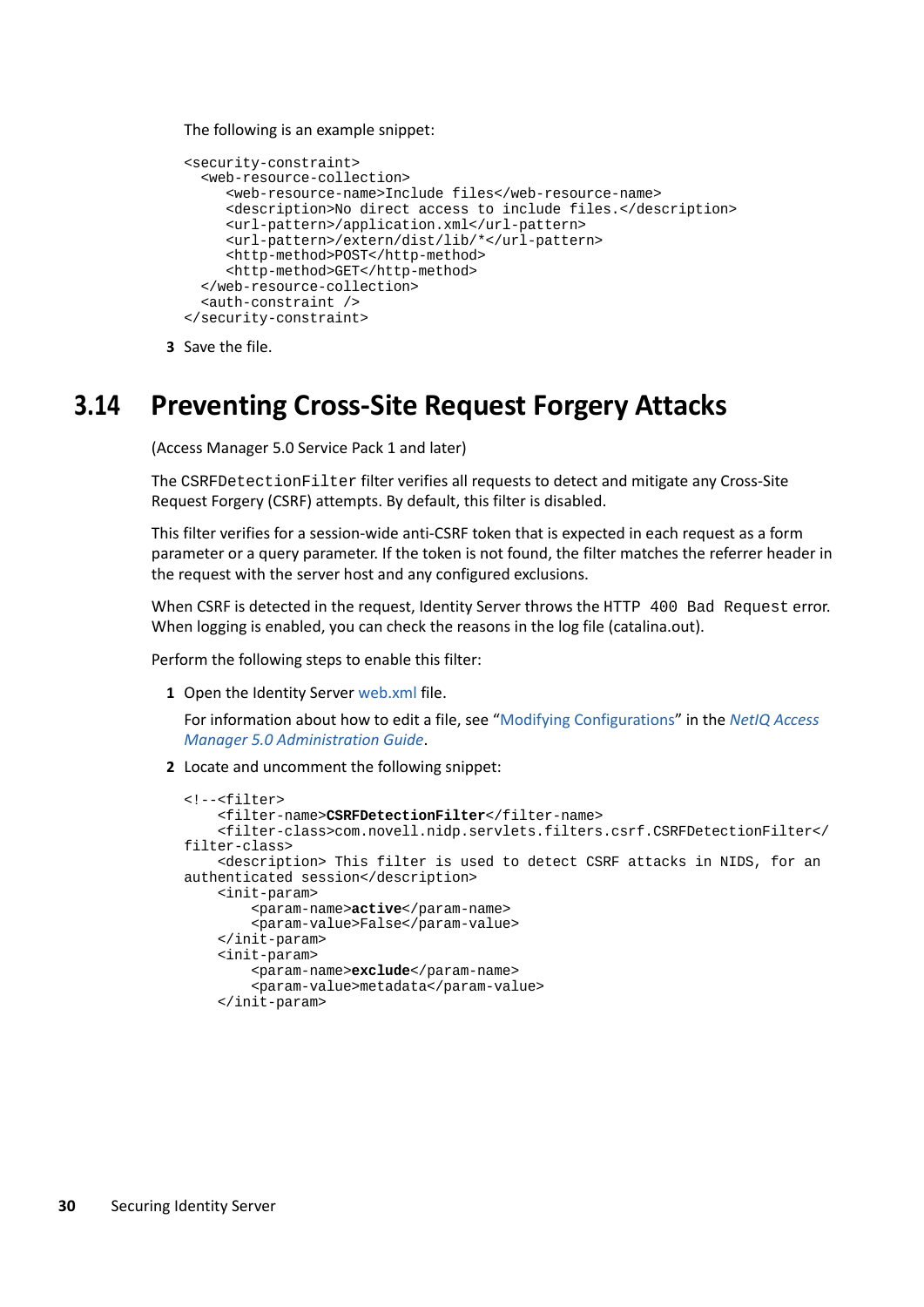```
 <init-param>
         <param-name>RefererWhitelist</param-name>
         <param-value></param-value>
     </init-param>
     <init-param>
         <param-name>RequestWhitelist</param-name>
         <param-value>GET</param-value>
     </init-param>
</filter>
<filter-mapping>
    <filter-name>CSRFDetectionFilter</filter-name>
     <url-pattern>/*</url-pattern>
</filter-mapping> 
-->
```
The following table lists parameters required for this filter:

| Parameter               | <b>Description</b>                                                                                                                                                       |
|-------------------------|--------------------------------------------------------------------------------------------------------------------------------------------------------------------------|
| active                  | You must set this to True to enable the filter. By default, this is set to False.                                                                                        |
| exclude                 | Specify the coma-separated paths you want to exclude in the verification by the<br><b>CSRFDetectionFilter filter.</b>                                                    |
|                         | For example,                                                                                                                                                             |
|                         | <init-param><br/><param-name>exclude</param-name><br/><param-value>metadata, saml2</param-value><br/></init-param>                                                       |
| <b>RefererWhitelist</b> | Specify the coma-separated domain or hostname that you want to exclude in the<br>verification by the CSRFDetectionFilter filter.                                         |
|                         | For example,                                                                                                                                                             |
|                         | <init-param><br/><param-name>RefererWhitelist </param-name><br/><param-value>www.test.com,www.idp.com</param-value><br/></init-param>                                    |
| RequestWhitelist        | Specify the coma-separated REST methods that you want to exclude in the<br>verification by the CSRFDetectionFilter filter. By default, GET is included in the<br>filter. |
|                         | For example,                                                                                                                                                             |
|                         | <init-param><br/><param-name>RequestWhitelist </param-name><br/><param-value>GET, POST</param-value><br/></init-param>                                                   |

**3** Save the file.

#### **To Enable the CSRF Verification for the Password Class and TOTP Class**

Access Manager provides an option **LOGIN CSRF CHECK** to verify CSRF attempts for the Password class and TOTP class. This is applicable for Access Manager default pages. If you have modified any page, you must add the anti-CSRF token to the page.

For information about how to enable this property, see ["Managing a Cluster of Identity Servers](https://www.microfocus.com/documentation/access-manager/5.0/pdfdoc/admin/admin.pdf#bfcvfuj) > Configuring Identity Server Global Options" in the *[NetIQ Access Manager 5.0](https://www.microfocus.com/documentation/access-manager/5.0/pdfdoc/admin/admin.pdf#bookinfo)  [Administration Guide](https://www.microfocus.com/documentation/access-manager/5.0/pdfdoc/admin/admin.pdf#bookinfo)*.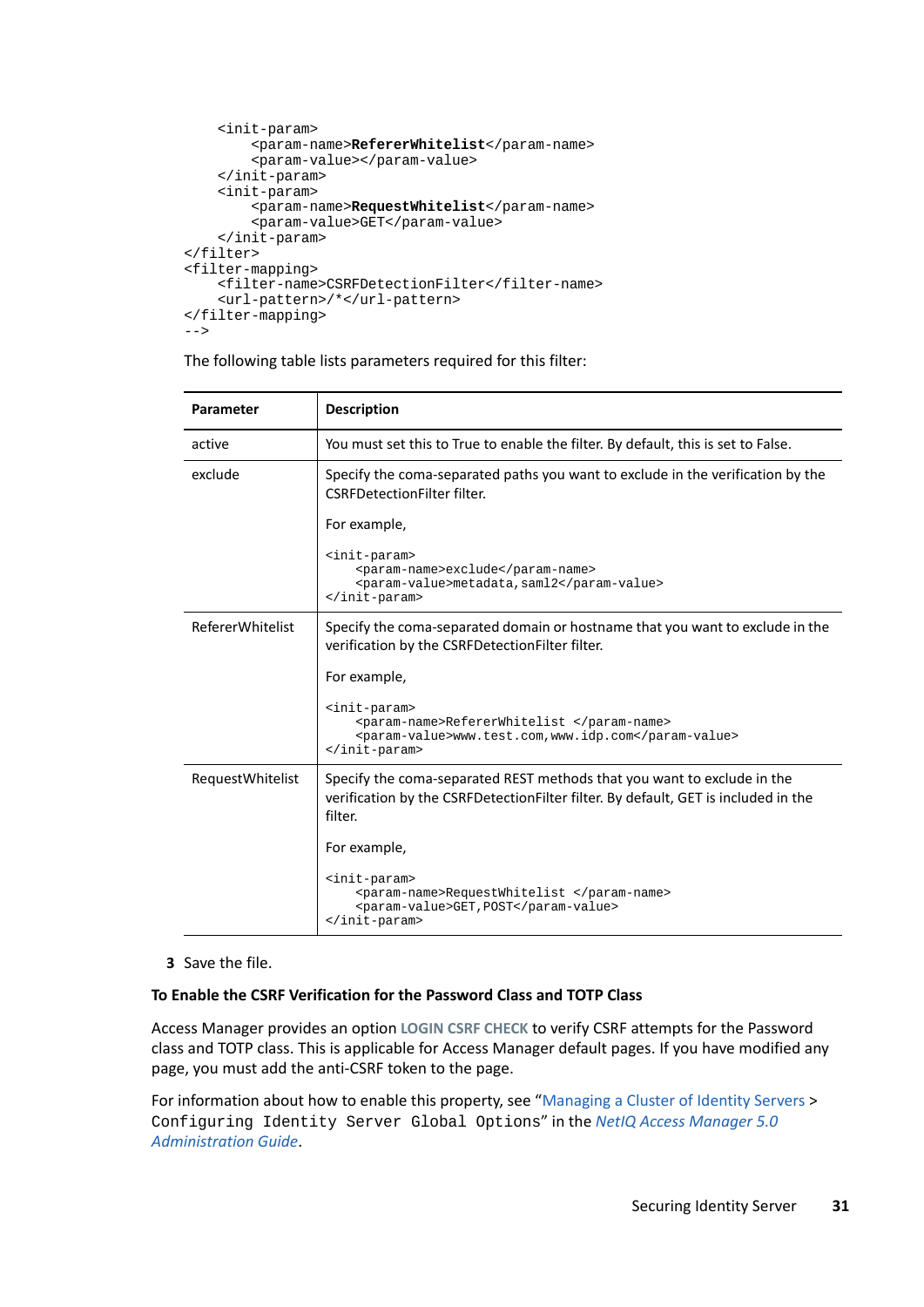## <span id="page-31-0"></span>**3.15 Using the Device ID in the URN Cookie**

(Access Manager 5.0 Service Pack 1 and later)

In an Access Manager environment with multiple Identity Servers and Access Gateways, a cluster cookie (UrnNovellNidpClusterMemberId) is automatically set for the serving node of the cluster. When requests come to Identity Server or Embedded Service Provider (ESP), this cookie is used by all nodes of the cluster to perform the proxying, if necessary.

For higher security, it is recommended to enable the **USE DEVICE ID IN URN COOKIE** property in Identity Server and Access Gateway. When this property is enabled, instead of obfuscation, hashing is used for the cookie value.

For information about how to enable this property, see ["Managing a Cluster of Identity Servers](https://www.microfocus.com/documentation/access-manager/5.0/pdfdoc/admin/admin.pdf#bfcvfuj) > Configuring Identity Server Global Options" and "[Managing Reverse Proxies and](https://www.microfocus.com/documentation/access-manager/5.0/pdfdoc/admin/admin.pdf#reverselist)  [Authentication](https://www.microfocus.com/documentation/access-manager/5.0/pdfdoc/admin/admin.pdf#reverselist) > Configuring ESP Global Options" in the *[NetIQ Access Manager 5.0 Administration](https://www.microfocus.com/documentation/access-manager/5.0/pdfdoc/admin/admin.pdf#bookinfo)  [Guide](https://www.microfocus.com/documentation/access-manager/5.0/pdfdoc/admin/admin.pdf#bookinfo)*.

## <span id="page-31-1"></span>**3.16 Default Security Settings in Configuration Files**

- [Section 3.16.1, "server.xml," on page 32](#page-31-2)
- $\bullet$  [Section 3.16.2, "web.xml," on page 33](#page-32-0)
- ◆ [Section 3.16.3, "tomcat.conf," on page 33](#page-32-1)

#### <span id="page-31-2"></span>**3.16.1 server.xml**

These settings are configured in NIDP\_Name="devman" and NIDP\_Name="connector" attributes inside the Connector element.

You can modify this file using Advanced File Configurator. See "[Advanced File Configurator](https://www.microfocus.com/documentation/access-manager/5.0/pdfdoc/admin/admin.pdf#advancedfileconfigurator)" in the *[NetIQ Access Manager 5.0 Administration Guide](https://www.microfocus.com/documentation/access-manager/5.0/pdfdoc/admin/admin.pdf#bookinfo)*.

```
<Connector NIDP_Name="connector" SSLEnabled="true" URIEncoding="utf-8"
acceptCount="100" address="10.0.0.0"
ciphers="TLS_ECDHE_ECDSA_WITH_AES_128_CBC_SHA256,
TLS_ECDHE_RSA_WITH_AES_128_CBC_SHA256,TLS_ECDHE_ECDSA_WITH_AES_128_GCM_SHA256,
TLS_ECDHE_RSA_WITH_AES_128_GCM_SHA256,TLS_ECDHE_ECDSA_WITH_AES_256_GCM_SHA384,
TLS_ECDHE_RSA_WITH_AES_256_GCM_SHA384,TLS_RSA_WITH_AES_256_CBC_SHA256,
TLS_DHE_RSA_WITH_AES_256_CBC_SHA256,TLS_DHE_DSS_WITH_AES_256_CBC_SHA256,
TLS_RSA_WITH_AES_128_CBC_SHA256,TLS_DHE_RSA_WITH_AES_128_CBC_SHA256,
TLS DHE DSS WITH AES 128 CBC SHA256" clientAuth="false"
disableUploadTimeout="true" enableLookups="false" keystoreFile="/opt/novell/
devman/jcc/certs/idp/connector.keystore" keystorePass="xxxxxxxxxxxxxxx"
maxThreads="600" minSpareThreads="5" port="8443" scheme="https" secure="true"
sslImplementationName="com.example.nidp.common.util.net.server.NIDPSSLImplementati
on" useServerCipherSuitesOrder="true" sslProtocol="TLSv1.2" 
sslEnabledProtocols="SSLv2Hello,TLSv1.1,TLSv1.2" />
```
For information about connector attributes, see [Apache Tomcat Configuration Reference](https://tomcat.apache.org/tomcat-8.0-doc/config/http.html#Attributes).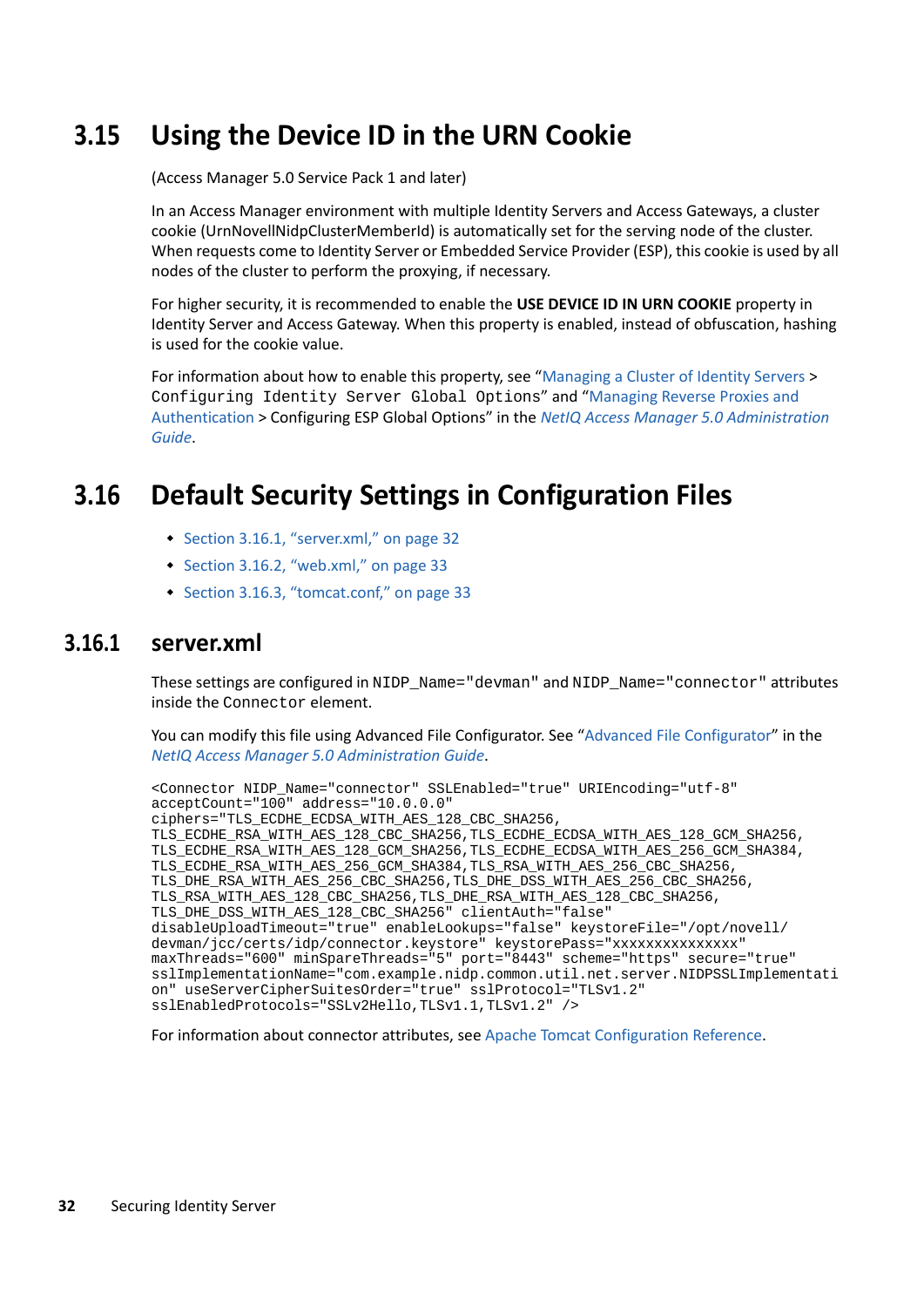### <span id="page-32-0"></span>**3.16.2 web.xml**

```
<filter>
      <filter-name>
      httpHeaderSecurity
      </filter-name>
    <filter-class>
             org.apache.catalina.filters.HttpHeaderSecurityFilter
    </filter-class>
      <async-supported>
       true
      </async-supported>
    <init-param>
             <param-name>hstsMaxAgeSeconds</param-name>
       <param-value>31536000</param-value>
      </init-param>
    <init-param>
         <param-name>antiClickJackingOption</param-name>
       <param-value>SAMEORIGIN</param-value>
      </init-param>
</filter>
<filter-mapping>
    <filter-name>httpHeaderSecurity</filter-name>
      <url-pattern>/*</url-pattern>
    <dispatcher>REQUEST</dispatcher>
</filter-mapping>
```
**NOTE:** You can add these filters at any location in the web. xml if it is not within any existing tag.

You can modify this file using Advanced File Configurator. See "[Advanced File Configurator](https://www.microfocus.com/documentation/access-manager/5.0/pdfdoc/admin/admin.pdf#advancedfileconfigurator)" in the *[NetIQ Access Manager 5.0 Administration Guide](https://www.microfocus.com/documentation/access-manager/5.0/pdfdoc/admin/admin.pdf#bookinfo)*.

#### <span id="page-32-1"></span>**3.16.3 tomcat.conf**

JAVA\_OPTS="\${JAVA\_OPTS} -Dsun.security.ssl.allowUnsafeRenegotiation=false" JAVA\_OPTS="\${JAVA\_OPTS} -Djdk.tls.rejectClientInitiatedRenegotiation=true" JAVA\_OPTS="\${JAVA\_OPTS} -Djdk.tls.ephemeralDHKeySize=2048"

You can modify this file using Advanced File Configurator. See "[Advanced File Configurator](https://www.microfocus.com/documentation/access-manager/5.0/pdfdoc/admin/admin.pdf#advancedfileconfigurator)" in the *[NetIQ Access Manager 5.0 Administration Guide](https://www.microfocus.com/documentation/access-manager/5.0/pdfdoc/admin/admin.pdf#bookinfo)*.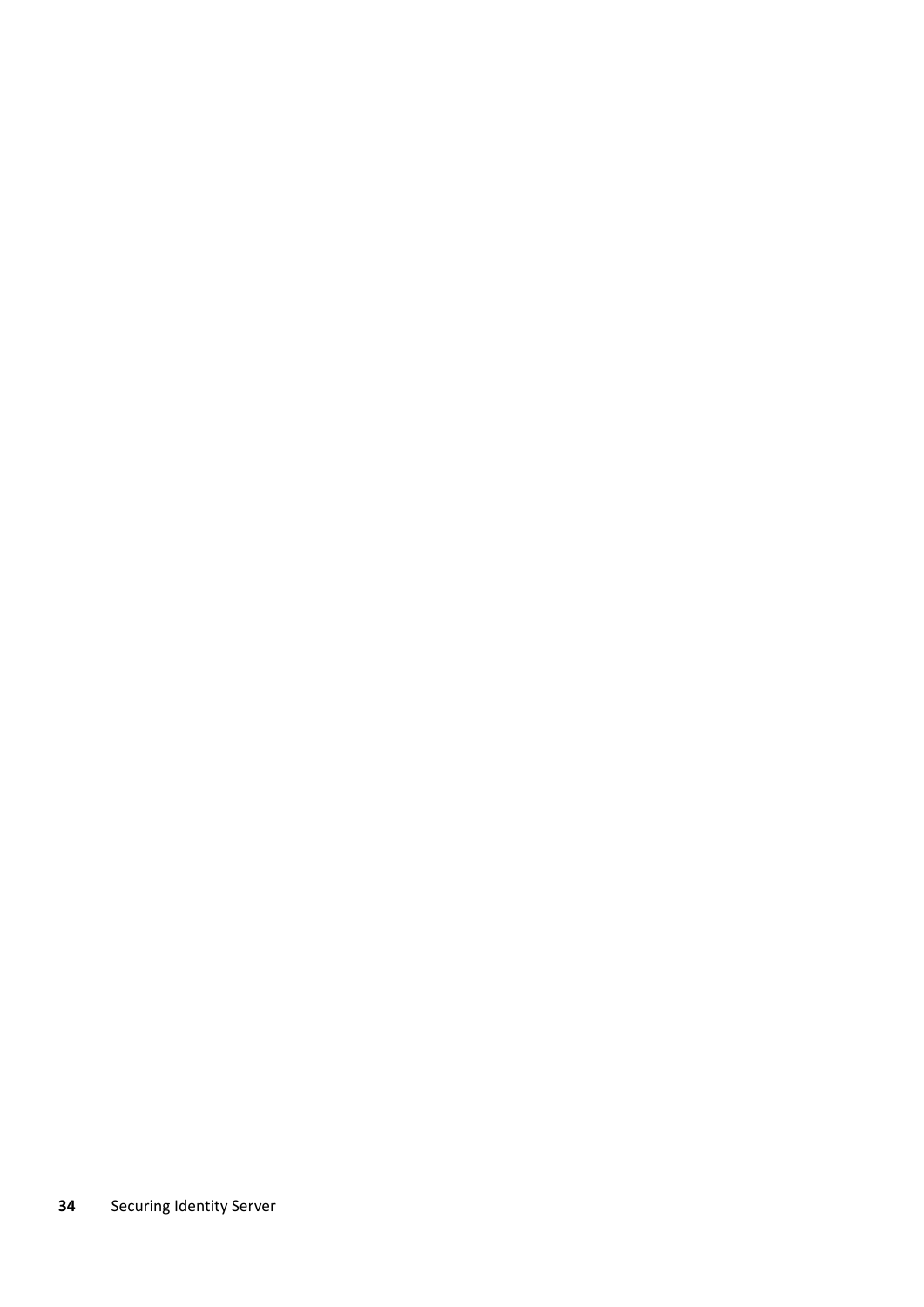# <span id="page-34-0"></span>4 <sup>4</sup> **Securing Access Gateway**

#### **In this Chapter**

- [Enabling SSL Communication between Access Gateway and Identity Server](#page-34-1)
- [Enabling Secure Cookies](#page-34-2)
- [Disabling Phishing](#page-36-0)
- [Disabling Weak Protocols between Access Gateway and Web Servers](#page-36-1)
- [Configuring Stronger Ciphers for SSL Communication between Access Gateway and Web Servers](#page-37-0)
- [Enabling Perfect Forward Secrecy](#page-37-1)
- [Preventing Error Messages to Show the Failure Reason on Browsers](#page-37-2)
- [Enabling Advanced Session Assurance](#page-38-0)
- [Preventing the Slowloris Attack](#page-38-1)
- [AJP Communication Setting for Access Gateway](#page-39-0)
- [Using the Device ID in the URN Cookie](#page-40-0)
- [Default Security Settings in Configuration Files](#page-40-1)

## <span id="page-34-1"></span>**4.1 Enabling SSL Communication between Access Gateway and Identity Server**

See [Configuring SSL for Authentication between Identity Server and Access Gateway.](#page-55-2)

## <span id="page-34-2"></span>**4.2 Enabling Secure Cookies**

Access Gateway and Embedded Service Provider (ESP) of Access Gateway both use session cookies in their communication with the browser. You must protect these session cookies to prevent from being intercepted by hackers.

- [Securing the Embedded Service Provider Session Cookie](#page-34-3)
- **[Securing the Proxy Session Cookie](#page-35-0)**

**NOTE:** You can enable secure Access Gateway session cookies when only SSL resources exist. If a mix of HTTP and HTTPS proxy services exist, you cannot enable it as it is a global setting.

### <span id="page-34-3"></span>**4.2.1 Securing the Embedded Service Provider Session Cookie**

An attacker can spoof a non-secure browser into sending a JSESSION cookie that contains a valid user session. This might happen because Access Gateway communicates with its ESP on port 9009, which is a non-secure connection. Because ESP does not know whether Access Gateway is using SSL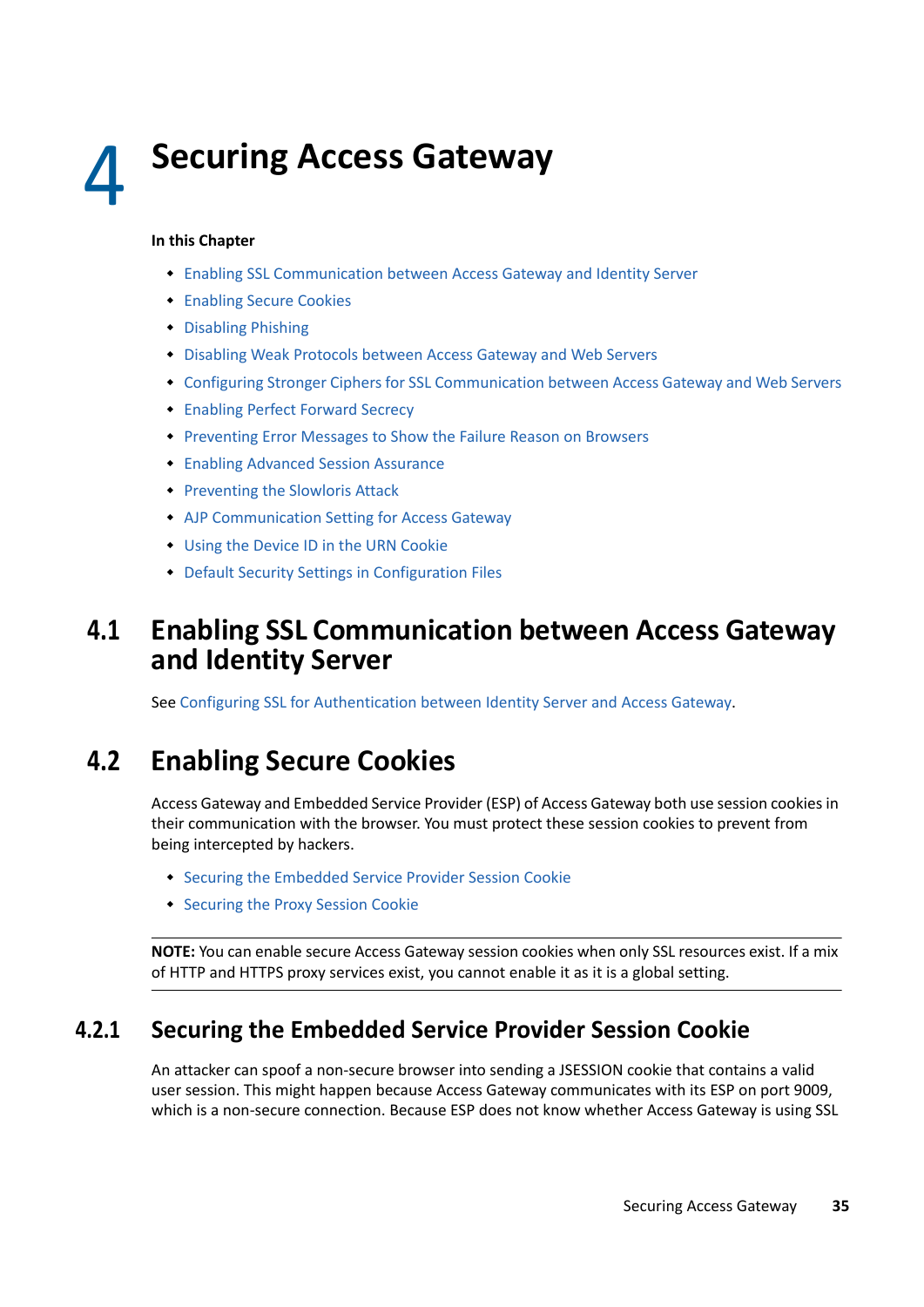to communicate with the browsers, ESP does not mark the JSESSION cookie as secure when it creates the cookie. Access Gateway receives the Set-Cookie header from ESP and passes it to the browser as a non-secure clear-text cookie. If an attacker spoofs the domain of Access Gateway, the browser sends the non-secure JSESSION cookie over a non-secure channel where the cookie might be sniffed.

To stop this, you must first configure Access Gateway to use SSL. See [Section 8.2.1, "Enabling SSL](#page-53-1)  [between Browsers and Access Gateway," on page 54](#page-53-1).

After you have SSL configured, you must perform the following steps to configure Tomcat to secure the cookie:

- **1** Open the Access Gateway [server.xml](https://www.microfocus.com/documentation/access-manager/5.0/pdfdoc/admin/admin.pdf#serverxml) file.
- **2** Search for the connector on port 9009.
- **3** Add the following parameter within the Connector element:

secure="true"

For information about how to edit a file, see ["Modifying Configurations](https://www.microfocus.com/documentation/access-manager/5.0/pdfdoc/admin/admin.pdf#modconfigfile)" in the *[NetIQ Access](https://www.microfocus.com/documentation/access-manager/5.0/pdfdoc/admin/admin.pdf#bookinfo)  [Manager 5.0 Administration Guide](https://www.microfocus.com/documentation/access-manager/5.0/pdfdoc/admin/admin.pdf#bookinfo)*.

**NOTE:** This file is specific to each cluster. Therefore, while applying the changes from this file, the keystore password is retained in each cluster.

### <span id="page-35-0"></span>**4.2.2 Securing the Proxy Session Cookie**

Proxy session cookies store authentication information and other information in the temporary memory that is shared between the browser and the proxy. These cookies are deleted when the browser is closed. However if these cookies are sent through a non-secure channel, hackers might intercept the cookies and impersonate a user on websites. you can use the following configuration options:

- \* [Section 4.2.2.1, "Setting an Authentication Cookie with a Secure Keyword for HTTP," on page 36](#page-35-1)
- [Section 4.2.2.2, "Preventing Cross-Site Scripting Vulnerabilities," on page 37](#page-36-2)

#### <span id="page-35-1"></span>**4.2.2.1 Setting an Authentication Cookie with a Secure Keyword for HTTP**

You can configure Access Gateway to force the HTTP services to authenticate the cookie set with the keyword secure.

To enable this option, perform the following steps:

- **1** Click **Devices** > **Access Gateways** > **Edit** > **Reverse Proxy / Authentication**.
- **2** Select **Enable Secure Cookies.**

This option is used to secure a cookie when Access Gateway is placed behind an SSL accelerator, such as the Cisco SSL accelerator, and Access Gateway is configured to communicate by using only HTTP.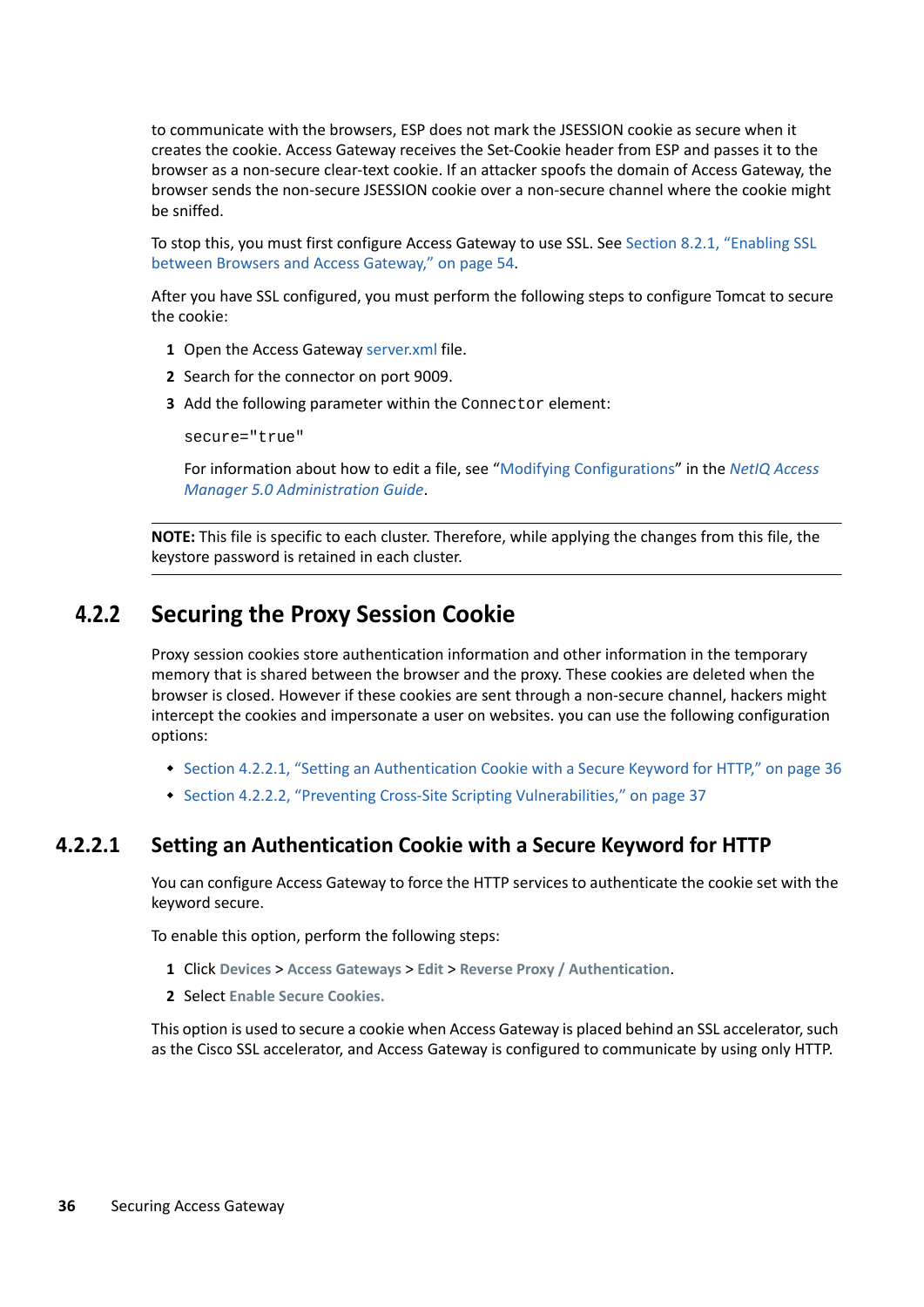#### **4.2.2.2 Preventing Cross-Site Scripting Vulnerabilities**

Cross-site scripting vulnerabilities in web browsers allow malicious sites to grab cookies from a vulnerable site. Intruders might perform session fixation or impersonate the valid user. You can configure Access Gateway to set its authentication cookie with the HttpOnly keyword to prevent scripts from accessing the cookie.

To enable this option, perform the following steps:

- **1** Click **Devices** > **Access Gateways** > **Edit** > **Reverse Proxy / Authentication**.
- **2** Select **Force HTTP-Only Cookies**.

## **4.3 Disabling Phishing**

You can configure Access Gateway ESP to disable the ESP phishing by implementing a context parameter in the web.xml file for ESP.

- **1** Open the ESP [web.xml](https://www.microfocus.com/documentation/access-manager/5.0/pdfdoc/admin/admin.pdf#web) file.
- **2** Add the following entry:

```
<context-param>
    <param-name>phishingCheck</param-name>
    <param-value>standard</param-value>
</context-param>
```
You can set the parameter value as standard or off.

<span id="page-36-0"></span>For information about how to edit a file, see ["Modifying Configurations](https://www.microfocus.com/documentation/access-manager/5.0/pdfdoc/admin/admin.pdf#modconfigfile)" in the *[NetIQ Access](https://www.microfocus.com/documentation/access-manager/5.0/pdfdoc/admin/admin.pdf#bookinfo)  [Manager 5.0 Administration Guide](https://www.microfocus.com/documentation/access-manager/5.0/pdfdoc/admin/admin.pdf#bookinfo)*.

## **4.4 Disabling Weak Protocols between Access Gateway and Web Servers**

See the overview of [Strengthening TLS/SSL Settings](#page-58-0) for information about weak protocols.

To restrict Access Gateway to communicate with backend web servers only using TLS 1.1 and TLS 1.2 protocols, set the following advanced options:

 Click **Devices** > **Access Gateways** > **Edit** > *[Name of Reverse Proxy]* > *[Name of Proxy Service]* > **Advanced Options** and set SSLProxyProtocol TLSv1.1 +TLSv1.2

While setting the protocol, ensure that the web server supports the configured protocol. For example, if Access Manager supports TLS1.1, but the web server does not support that, the connection will fail.

 Click **Devices > Access Gateways > Edit > Advanced Options,** and set SSLProtocol -SSLV2 - SSLV3 -TLSv1 -TLSv1.1 +TLSv1.2

For more information about SSLProxyProtocol directives, see [SSLProxyProtocol Directive](https://httpd.apache.org/docs/current/mod/mod_ssl.html#sslproxyprotocol)  [documentation.](https://httpd.apache.org/docs/current/mod/mod_ssl.html#sslproxyprotocol)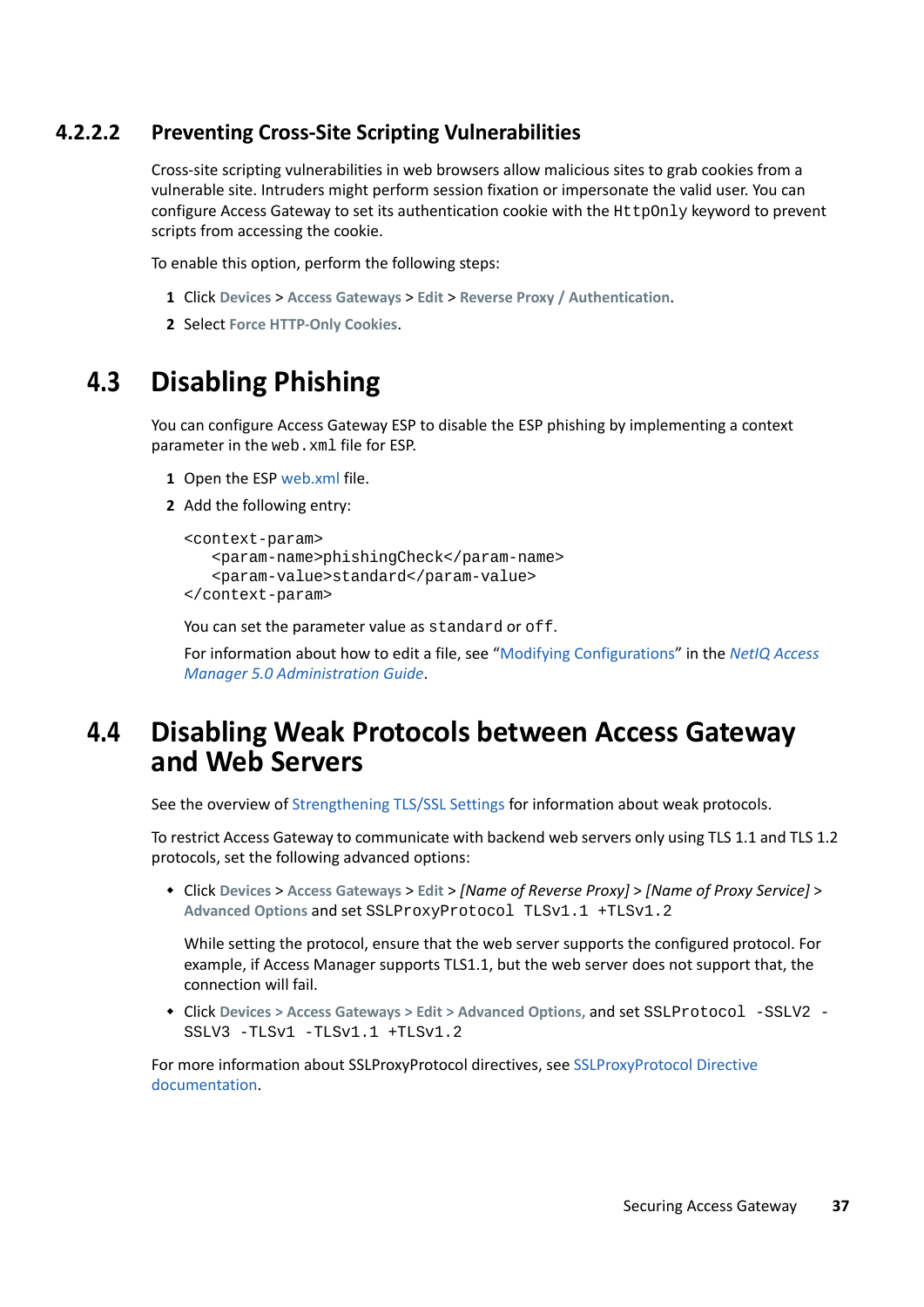## **4.5 Configuring Stronger Ciphers for SSL Communication between Access Gateway and Web Servers**

See the overview of [Strengthening TLS/SSL Settings](#page-58-0) for information about strong ciphers.

- <span id="page-37-0"></span>**1** Click **Devices > Access Gateways > Edit > Advanced Options**.
- **2** Set the following advanced options:
	- SSLHonorCipherOrder on
	- SSLCipherSuite ECDHE-RSA-AES256-SHA384:AES256- SHA256:HIGH:MEDIUM:!LOW:!EXP:!SSLv2:!aNULL:!EDH:!ECDH:!ECDSA:!AESGC M:!eNULL:!NULL

While setting the cipher suite, ensure that the web server supports the cipher suite. For example, if Access Manager supports ECDH ciphers, but the web server does not support it, the connection fails.

You can configure SSLCipherSuite option as follows to get the **A+ rating** while validating with SSLLabs. However, this setting might affect performance.

```
SSLCipherSuite ECDHE-ECDSA-AES128-GCM-SHA256:ECDHE-RSA-AES128-GCM-
SHA256:ECDHE-ECDSA-AES256-GCM-SHA384:ECDHE-RSA-AES256-GCM-
SHA384:ECDHE-ECDSA-CHACHA20-POLY1305:ECDHE-RSA-CHACHA20-POLY1305:DHE-
RSA-AES128-GCM-SHA256:DHE-RSA-AES256-GCM-SHA384
```
## **4.6 Enabling Perfect Forward Secrecy**

Apache simplifies the process with the [SSLHonorCipherOrder directive.](http://httpd.apache.org/docs/2.2/mod/mod_ssl.html#sslhonorcipherorder) This directive indicates that Apache must respect the sequence of the encryption processes in SSLCipherSuite that is the first match found must be used. With the SSLCipherSuite list above and the SSLHonorCipherOrder on directive in place, Perfect Forward Secrecy (PFS) is enabled.

Click **Devices > Access Gateways > Edit > Advanced Options** and set the following advanced options:

```
SSLHonorCipherOrder On
SSLCipherSuite 
ECDH+AESGCM:ECDH+AES256:ECDH+AES128:ECDH+3DES:RSA+AESGCM:RSA+AES:!aNULL:!DES:!MD5:
!DSS
```
For information about PFS and prerequisites for enabling it, see [Enabling Perfect Forward Secrecy](#page-59-0).

## **4.7 Preventing Error Messages to Show the Failure Reason on Browsers**

Whenever Identity Server reports a 500 internal error due to an invalid input, the reason for failure is included in the response and visible on the browser.

This might cause a security issue as intruders can use this information to attack against Identity Server and ESP.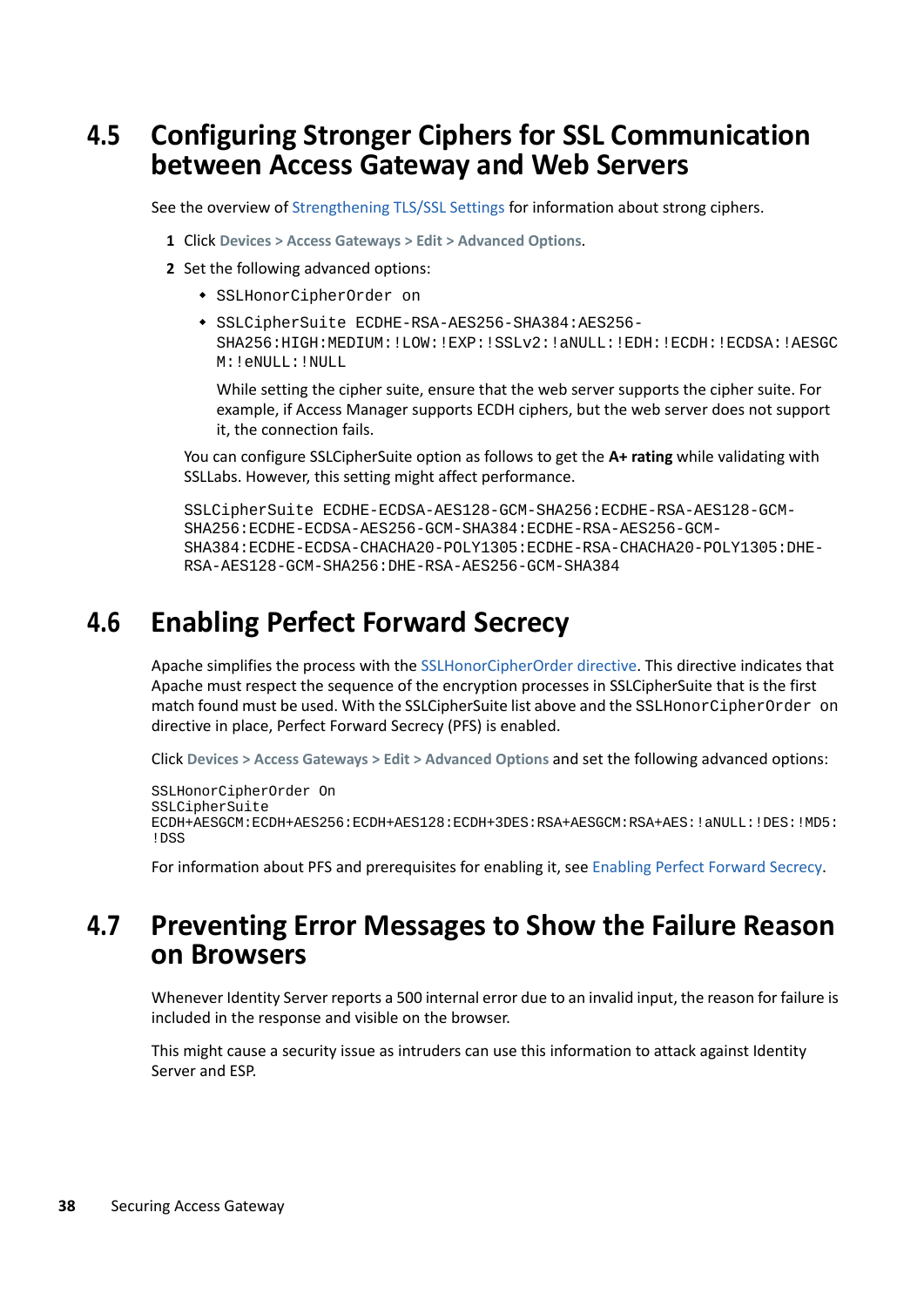Configure the web.xml file for ESP as follows:

- **1** Open the [web.xml](https://www.microfocus.com/documentation/access-manager/5.0/pdfdoc/admin/admin.pdf#web) file.
- **2** Update the file as follows:

```
<welcome-file-list>
    <welcome-file>index.html</welcome-file>
</welcome-file-list>
<error-page>
   <error-code>500</error-code>
    <location>/index.html</location>
</error-page>
```
index.html can be any custom page. Similarly, you can configure web. xml for error-code 404 by adding one more <error-page> tag. For information about how to edit a file, see ["Modifying](https://www.microfocus.com/documentation/access-manager/5.0/pdfdoc/admin/admin.pdf#modconfigfile)  [Configurations"](https://www.microfocus.com/documentation/access-manager/5.0/pdfdoc/admin/admin.pdf#modconfigfile) in the *[NetIQ Access Manager 5.0 Administration Guide](https://www.microfocus.com/documentation/access-manager/5.0/pdfdoc/admin/admin.pdf#bookinfo)*.

## **4.8 Enabling Advanced Session Assurance**

Advanced Session Assurance enables you to prevent session replay attacks by adding an additional layer of security to your sessions. When a session is established, Access Manager creates a unique fingerprint of the device from which the session is established. During the session, at a configurable time interval, Access Manager validates the session to ensure that the fingerprint matches with that the device it originated from.

By default, in a fresh installation, Advanced Session Assurance is enabled for all clusters.

However, in an upgraded setup, it is disabled by default. You must upgrade all nodes in the cluster to version 4.3 or later before enabling Advance Session Assurance. Enable Advanced Session Assurance on the need basis. See "[Best Practices for Enabling Advanced Session Assurance at the Proxy Service](https://www.microfocus.com/documentation/access-manager/5.0/pdfdoc/admin/admin.pdf#bestpracticesagps)  [Resource Level"](https://www.microfocus.com/documentation/access-manager/5.0/pdfdoc/admin/admin.pdf#bestpracticesagps) in the *[NetIQ Access Manager 5.0 Administration Guide](https://www.microfocus.com/documentation/access-manager/5.0/pdfdoc/admin/admin.pdf#bookinfo)*.

For more information about Advanced Session Assurance and how to enable it, see ["Setting Up](https://www.microfocus.com/documentation/access-manager/5.0/pdfdoc/admin/admin.pdf#advsessionassurance)  [Advanced Session Assurance](https://www.microfocus.com/documentation/access-manager/5.0/pdfdoc/admin/admin.pdf#advsessionassurance)" in the *[NetIQ Access Manager 5.0 Administration Guide](https://www.microfocus.com/documentation/access-manager/5.0/pdfdoc/admin/admin.pdf#bookinfo)*.

## **4.9 Preventing the Slowloris Attack**

To secure your environment from the Slowloris attack, you can configure the RequestReadTimeout option at the global and proxy service levels. This option sets timeout values for the following actions:

- Completing the TLS handshake
- Receiving the request headers
- Receiving the request body

Perform the following steps to configure the RequestReadTimeout option:

- **1** To configure the option at the global level, click **Devices** > **Access Gateways** > **Edit** > **Advanced Options**.
- **2** To configure the option for a proxy service, click **Devices** > **Access Gateways** > **Edit** > *[Name of Reverse Proxy]* > *[Name of Proxy Service]* > **Advanced Options**.
- **3** Add the option in the following format: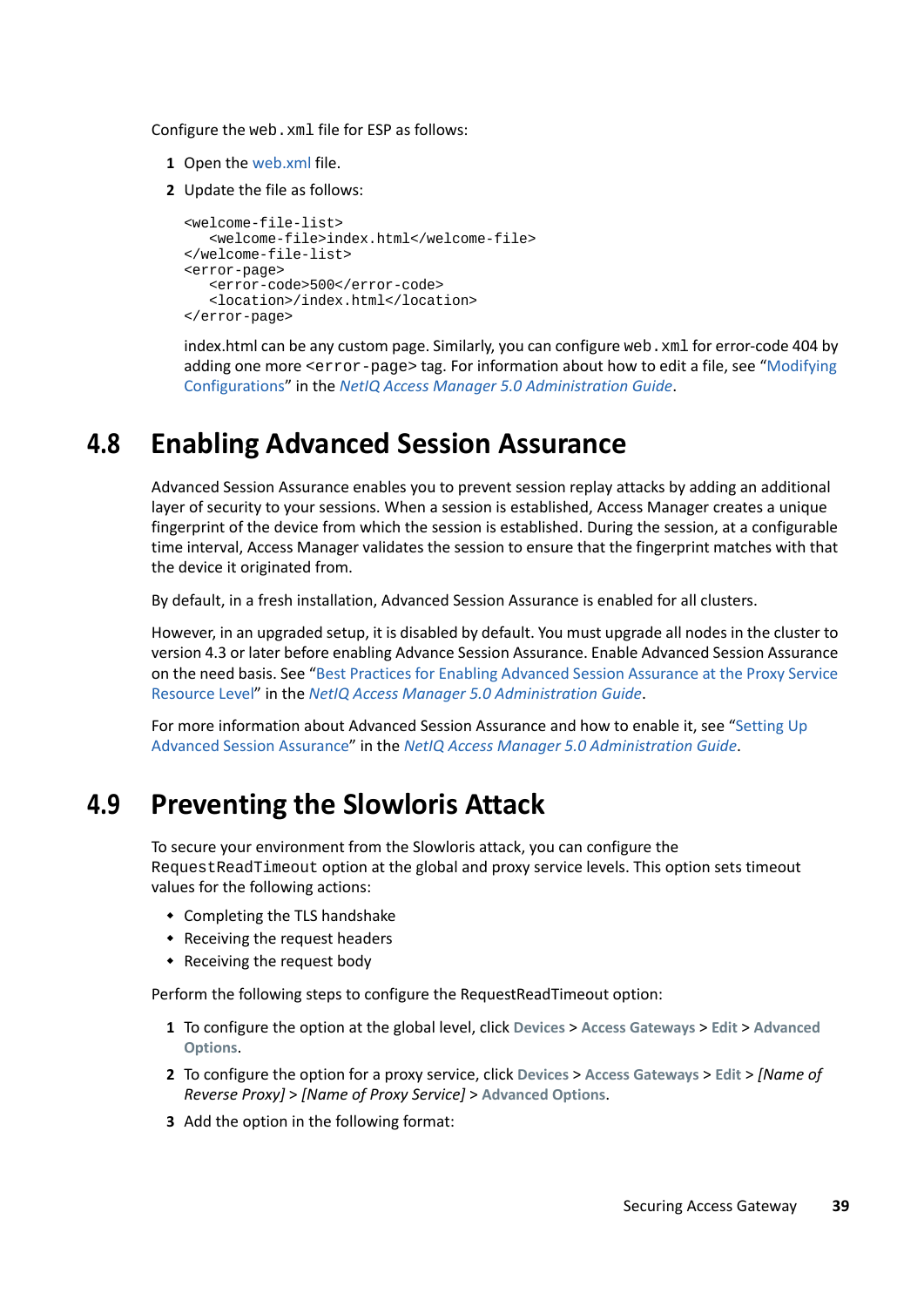RequestReadTimeout [handshake=timeout[-maxtimeout][,MinRate=rate] [header=timeout[-maxtimeout][,MinRate=rate] [body=timeout[ maxtimeout][,MinRate=rate]

For example, configure the option as follows to allow for 10 seconds to complete the TLS handshake, 15 seconds to receive the request headers, and 30 seconds for receiving the request body:

RequestReadTimeout handshake=10 header=15 body=30

**4** Click OK.

For more information about this option, see [RequestReadTimeout Directive.](https://httpd.apache.org/docs/2.4/mod/mod_reqtimeout.html#requestreadtimeout)

**NOTE:** The RequestReadTimeout option is not supported for path-based multi-homing proxy services.

## **4.10 AJP Communication Setting for Access Gateway**

(Access Manager 5.0 Service Pack 1 and later)

By default, a constant passcode is used to communicate between HTTPD and Tomcat. For higher security, you can change this passcode. You must change the passcode in the httpd proxy service configuration file and the secret in /opt/novell/nam/mag/conf/serverl.xml.

To change the passcode in the HTTPD configuration file, perform the following steps:

- **1** Click **Devices** > **Access Gateways** > **Edit** > **Advanced Options**.
- <span id="page-39-0"></span>**2** Set the AJPToken <passcode> option and specify the passcode. For example,

AJPToken <new-passcode>

The following list includes the supported special characters:

&  $\lceil$ ] | { }  $\lambda$ \ ` "  $\prec$ > **3** Click **OK**.

To change the secret in the server.xml file, perform the following steps:

**1** In /opt/novell/nam/mag/conf/serverl.xml, modify the value of secret in the AJP protocol section.

The value must be the same as the passcode specified in the AJPToken <new-passcode> option that you specified in [Step 2](#page-39-0).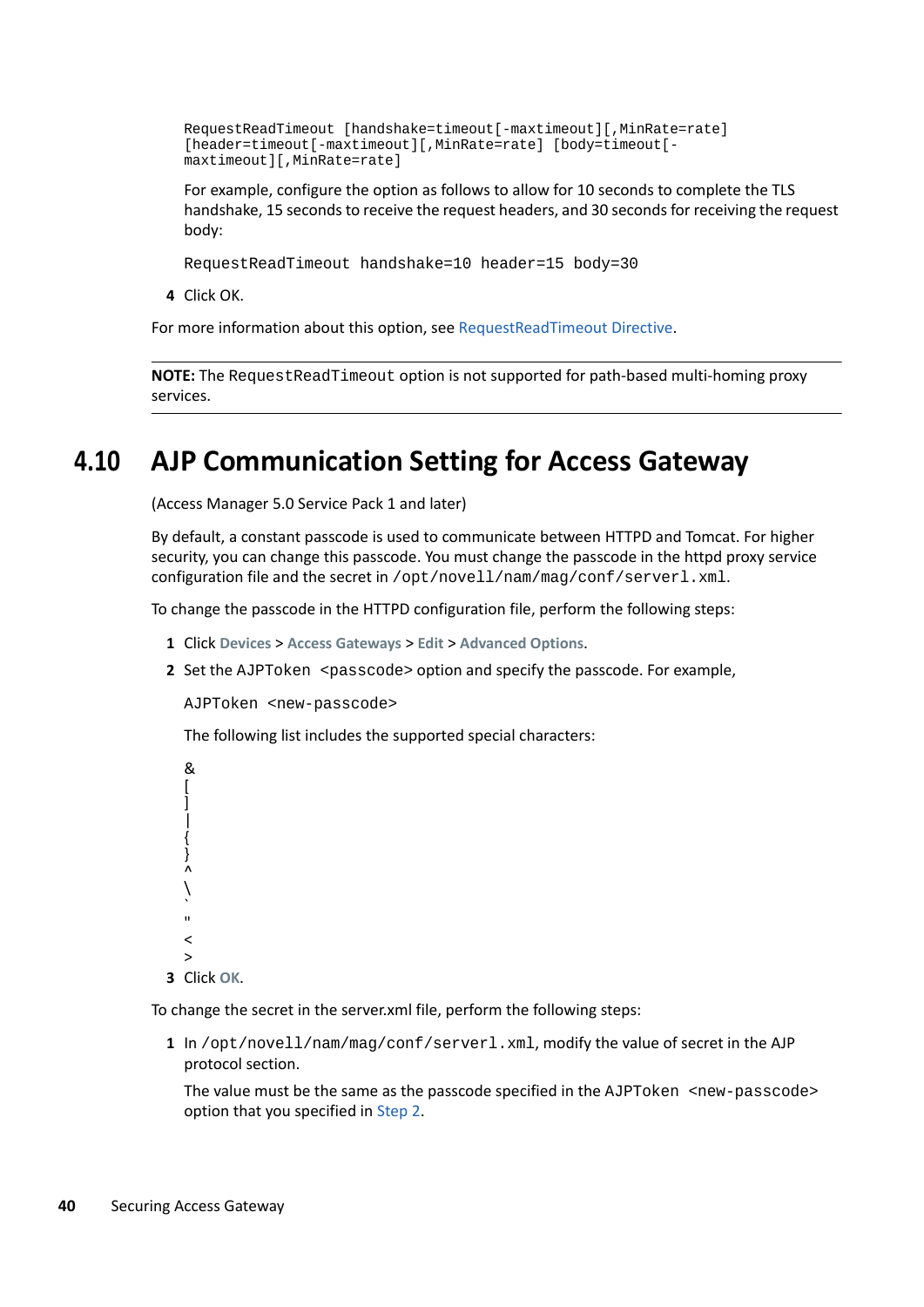```
<Connector port="9009" enableLookups="false" redirectPort="8443" 
protocol="AJP/1.3" address="127.0.0.1" minSpareThreads="25" maxThreads="600" 
backlog="0" connectionTimeout="20000" packetSize="65536" maxPostSize="65536" 
secret="value" />
```
**NOTE:** Due to the tomcat restriction, special characters need to be specified in a specific format. For example, to include  $\&$ , specify  $&$  amp;

| To Use        | <b>Specify</b> |
|---------------|----------------|
| &             | &              |
| [             | [              |
| 1             | ]              |
| I             |                |
| {             | {              |
| $\mathcal{E}$ | }              |
| Λ             | ^              |
| ١             | \              |
|               | `              |
| п             | "              |
| <             | <              |
| $\mathbf{r}$  | >              |

To specify a special character in the value, refer to the following list:

**2** Save the file.

**3** Restart Access Gateway by running the following command:

/etc/init.d/novell-mag restart

## **4.11 Using the Device ID in the URN Cookie**

(Access Manager 5.0 Service Pack 1 and later)

See [Section 3.15, "Using the Device ID in the URN Cookie," on page 32](#page-31-0).

## **4.12 Default Security Settings in Configuration Files**

- [Section 4.12.1, "ESP web.xml," on page 42](#page-41-2)
- [Section 4.12.2, "Access Gateway Advanced Options," on page 42](#page-41-3)
- [Section 4.12.3, "httpd.conf," on page 42](#page-41-0)
- [Section 4.12.4, "NovellAgSettings.conf," on page 42](#page-41-1)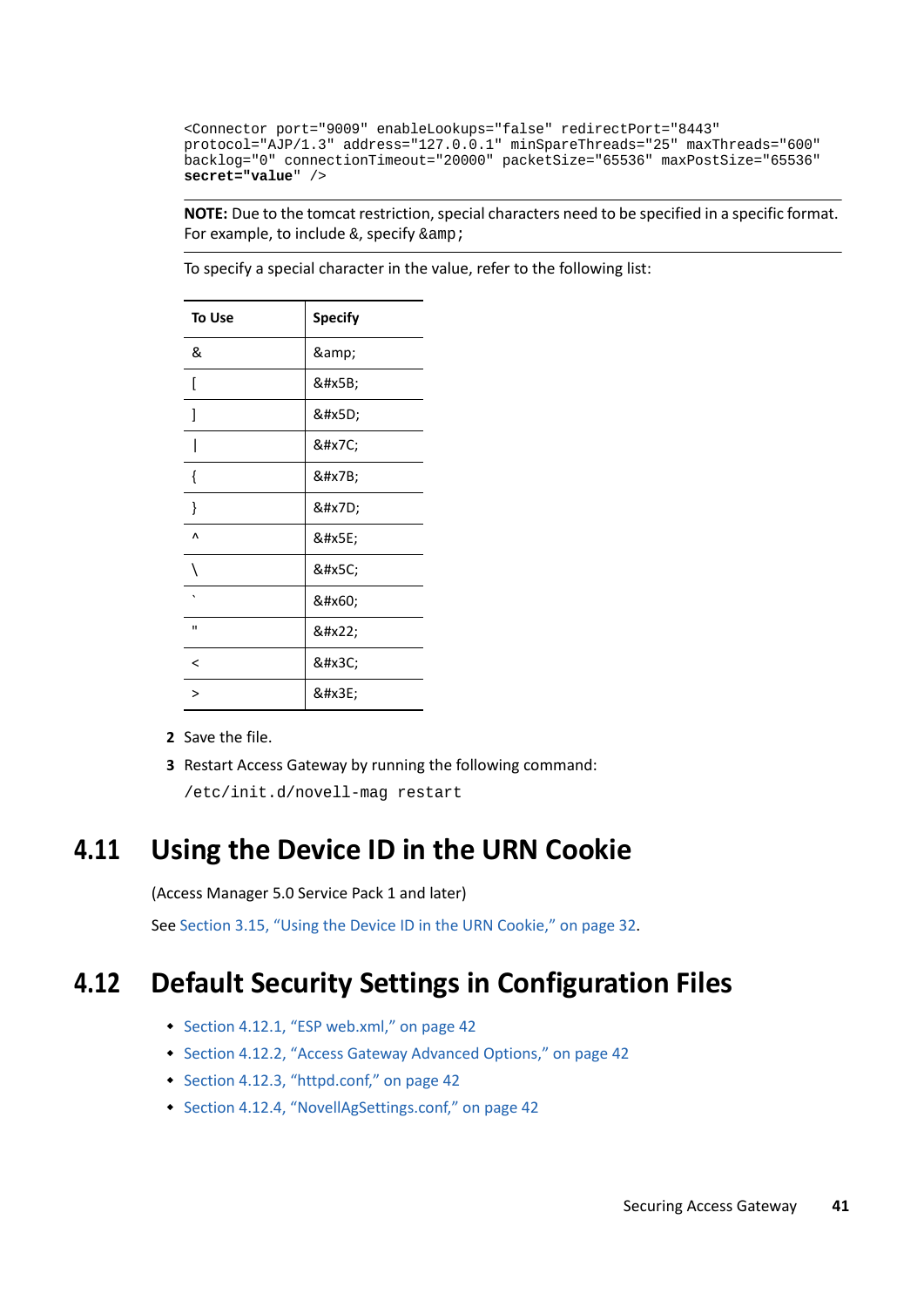## <span id="page-41-2"></span>**4.12.1 ESP web.xml**

```
<context-param>
       <param-name>phishingCheck</param-name>
     <param-value>standard</param-value>
</context-param>
<welcome-file-list>
       <welcome-file>index.html</welcome-file>
</welcome-file-list>
<error-page>
       <error-code>500</error-code>
     <location>/index.html</location>
</error-page>
<filter>
       <filter-name>TomcatSameOriginFilter</filter-name>
     <filter-class>org.apache.catalina.filters.HttpHeaderSecurityFilter
     </filter-class>
<init-param>
     <param-name>antiClickJackingOption</param-name>
         <param-value>SAMEORIGIN</param-value>
</init-param>
</filter>
<filter-mapping>
       <filter-name>TomcatSameOriginFilter</filter-name>
     <url-pattern>/*</url-pattern>
</filter-mapping>
```
You can modify this file using Advanced File Configurator. See "[Advanced File Configurator](https://www.microfocus.com/documentation/access-manager/5.0/pdfdoc/admin/admin.pdf#advancedfileconfigurator)" in the *[NetIQ Access Manager 5.0 Administration Guide](https://www.microfocus.com/documentation/access-manager/5.0/pdfdoc/admin/admin.pdf#bookinfo)*.

#### <span id="page-41-3"></span>**4.12.2 Access Gateway Advanced Options**

SSLProtocol TLSv1.1 +TLSv1.2

SSLCipherSuite !aNULL:!eNULL:!EXPORT:!DSS:!DES:!RC4:ALL:!EDH

#### <span id="page-41-0"></span>**4.12.3 httpd.conf**

The mod headers library is enabled.

LoadModule headers\_module libexec/mod\_headers.so

You can modify this file using Advanced File Configurator. See "[Advanced File Configurator](https://www.microfocus.com/documentation/access-manager/5.0/pdfdoc/admin/admin.pdf#advancedfileconfigurator)" in the *[NetIQ Access Manager 5.0 Administration Guide](https://www.microfocus.com/documentation/access-manager/5.0/pdfdoc/admin/admin.pdf#bookinfo)*.

#### <span id="page-41-1"></span>**4.12.4 NovellAgSettings.conf**

The header set directive for the HSTS header is added at the bottom of the file:

Header always set Strict-Transport-Security "max-age=31536000; includeSubDomains"

You can modify this file using Advanced File Configurator. See "[Advanced File Configurator](https://www.microfocus.com/documentation/access-manager/5.0/pdfdoc/admin/admin.pdf#advancedfileconfigurator)" in the *[NetIQ Access Manager 5.0 Administration Guide](https://www.microfocus.com/documentation/access-manager/5.0/pdfdoc/admin/admin.pdf#bookinfo)*.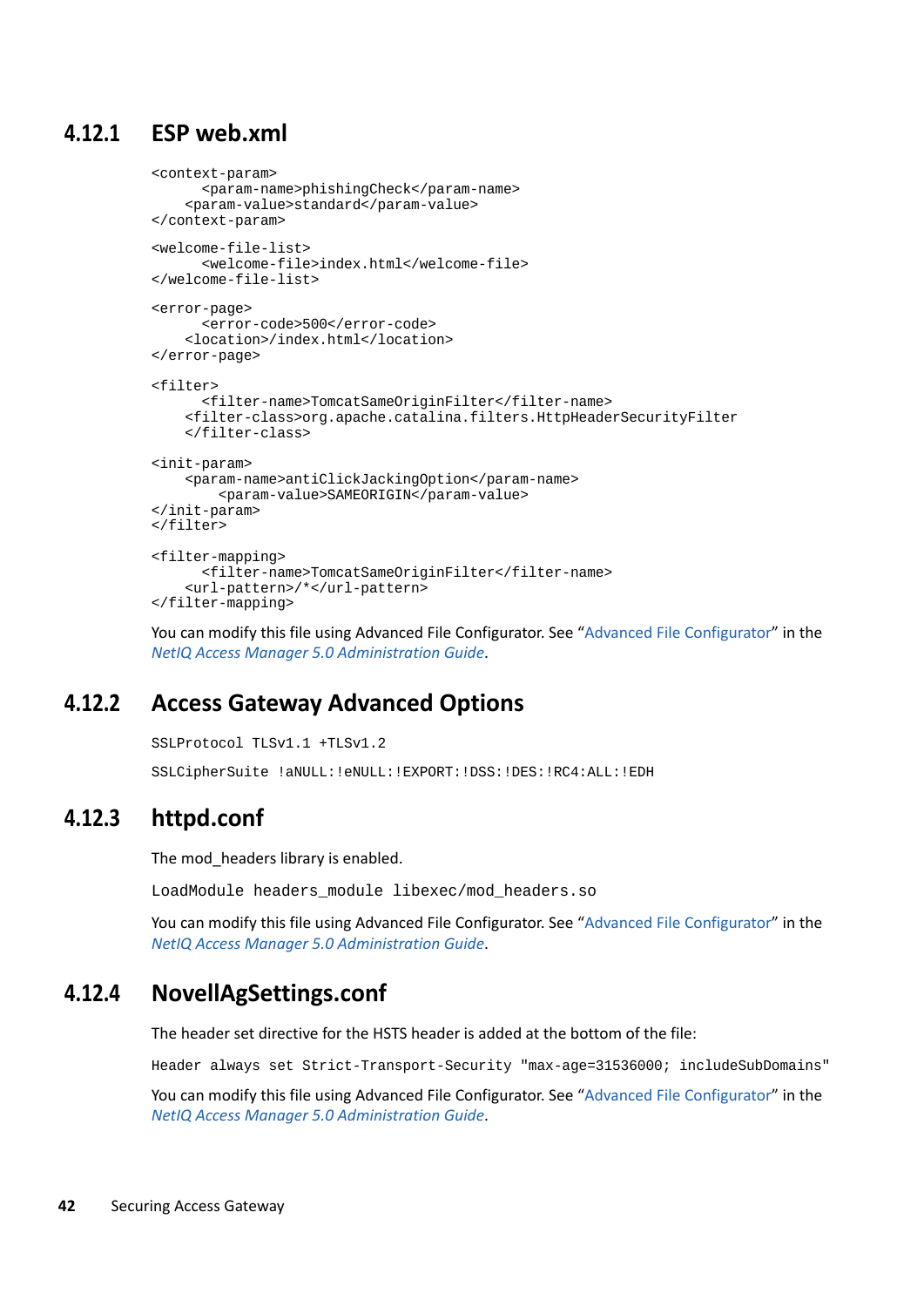# 5 <sup>5</sup> **Securing Analytics Server**

- [Section 5.1, "Customizing the Size of EDH Keys," on page 43](#page-42-0)
- [Section 5.2, "Configuring SSL in Analytics Server," on page 43](#page-42-1)
- [Section 5.3, "Disabling SSL Renegotiations," on page 43](#page-42-2)
- [Section 5.4, "Securing Analytics Server Cluster Communication," on page 44](#page-43-1)
- [Section 5.5, "Setting Analytics Dashboard Timeout," on page 44](#page-43-0)
- <span id="page-42-3"></span>[Section 5.6, "Default Security Settings in Configuration Files," on page 44](#page-43-2)

## <span id="page-42-0"></span>**5.1 Customizing the Size of EDH Keys**

For information about why to customize the EDH key size, see [Customizing the Size of Ephemeral](#page-60-0)  [Diffie-Hellman Keys.](#page-60-0)

- **1** Open the /opt/novell/nam/dashboard/conf/tomcat.conf file.
- **2** Ensure that the following line exists:

<span id="page-42-4"></span>JAVA\_OPTS="\${JAVA\_OPTS} -Djdk.tls.ephemeralDHKeySize=2048"

## <span id="page-42-1"></span>**5.2 Configuring SSL in Analytics Server**

See [Section 8.4, "Configuring SSL in Analytics Server," on page 56](#page-55-0).

## <span id="page-42-2"></span>**5.3 Disabling SSL Renegotiations**

You should disable SSL renegotiation as it is vulnerable to the man-in-the-middle attacks.

Perform the following steps to disable SSL renegotiations in Analytics Server:

- **1** Open the /opt/novell/nam/dashboard/conf/tomcat.conf file.
- **2** Ensure that the following lines exist:

```
JAVA_OPTS="${JAVA_OPTS} -
Dsun.security.ssl.allowUnsafeRenegotiation=false"
JAVA_OPTS="${JAVA_OPTS} -
Djdk.tls.rejectClientInitiatedRenegotiation=true"
```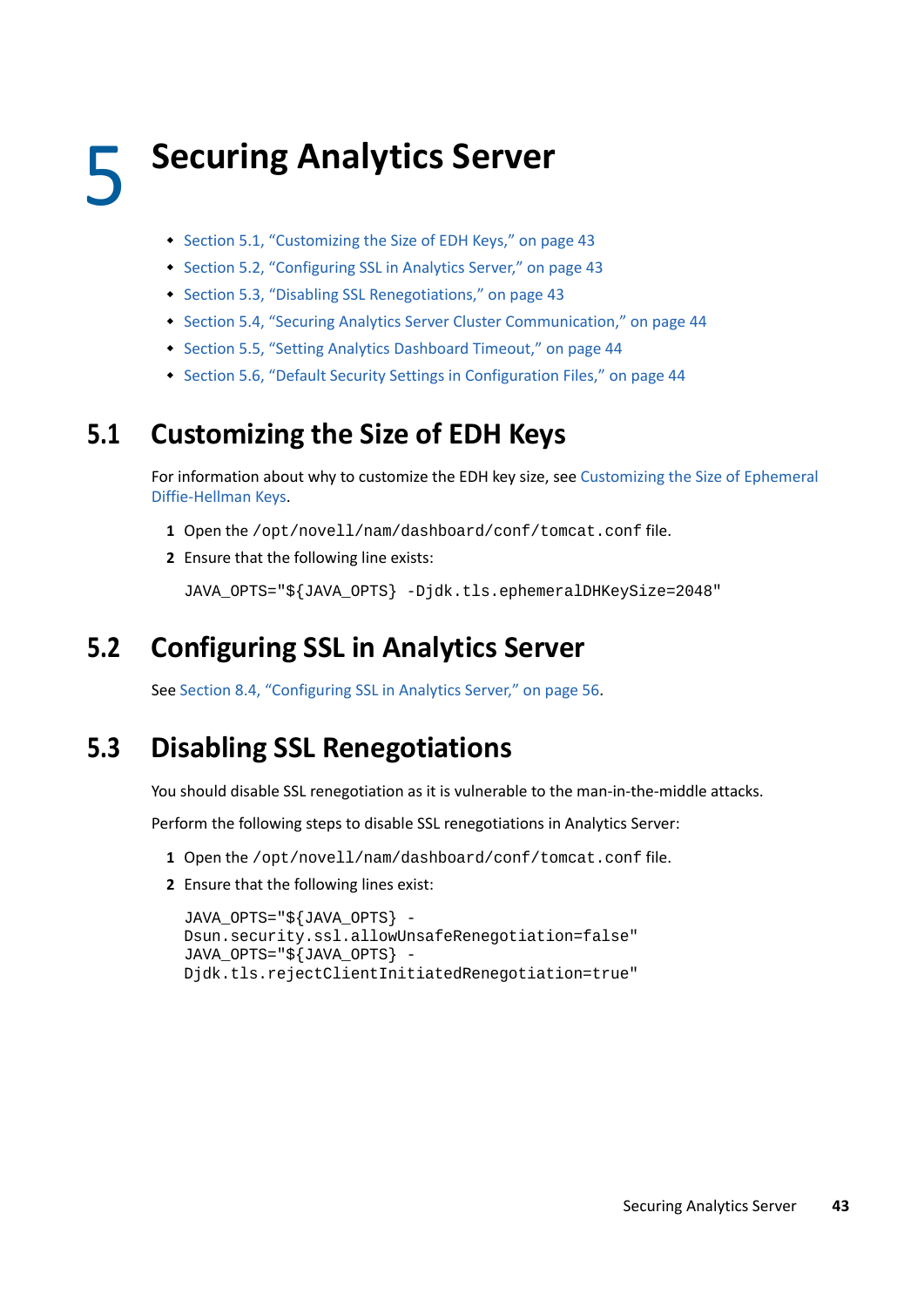## <span id="page-43-1"></span>**5.4 Securing Analytics Server Cluster Communication**

To access Analytics Dashboard, ensure that port 8445 is open. For information about other ports that you need to open for internal communication, see "[Prerequisites for Installing Analytics Server"](https://www.microfocus.com/documentation/access-manager/5.0/pdfdoc/install_upgrade/install_upgrade.pdf#prereqinstallas) in the *[NetIQ Access Manager 5.0 Installation and Upgrade Guide](https://www.microfocus.com/documentation/access-manager/5.0/pdfdoc/install_upgrade/install_upgrade.pdf#bookinfo)*.

You can use IP tables to restrict cluster communication. Allow communication between only Analytics Server cluster nodes and Access Manager devices.

The following is a sample configuration of IP tables:

```
Iptables -P INPUT DROP ## By default drop all 
iptables -A INPUT -s 164.99.184.0/23 -j ACCEPT ## You can allow traffic only 
between Analytics Dashboard cluster nodes and Access Manager devices instead of the 
entire network. 
iptables -A INPUT -i lo -j ACCEPT ## Enable Loop back communication 
iptables -A INPUT -p tcp --dport 8445 -j ACCEPT ## Enable 8445 for public access
iptables-save
```
## <span id="page-43-0"></span>**5.5 Setting Analytics Dashboard Timeout**

By default, no timeout is set for the Analytics Dashboard session. However, for security reasons, it is recommended to set an appropriate timeout value.

Perform the following steps to set a timeout value:

**1** In the /opt/netiq/common/tomcat/conf/web.xml file, add the following snippet within the <session-config> element:

```
 <cookie-config>
   <max-aqe>3600</max-aqe> <!-- 3600 is in seconds -->
 </cookie-config>
```
**2** Restart Analytics Dashboard.

## <span id="page-43-2"></span>**5.6 Default Security Settings in Configuration Files**

- ◆ [Section 5.6.1, "server.xml," on page 45](#page-44-0)
- $\bullet$  [Section 5.6.2, "web.xml," on page 45](#page-44-1)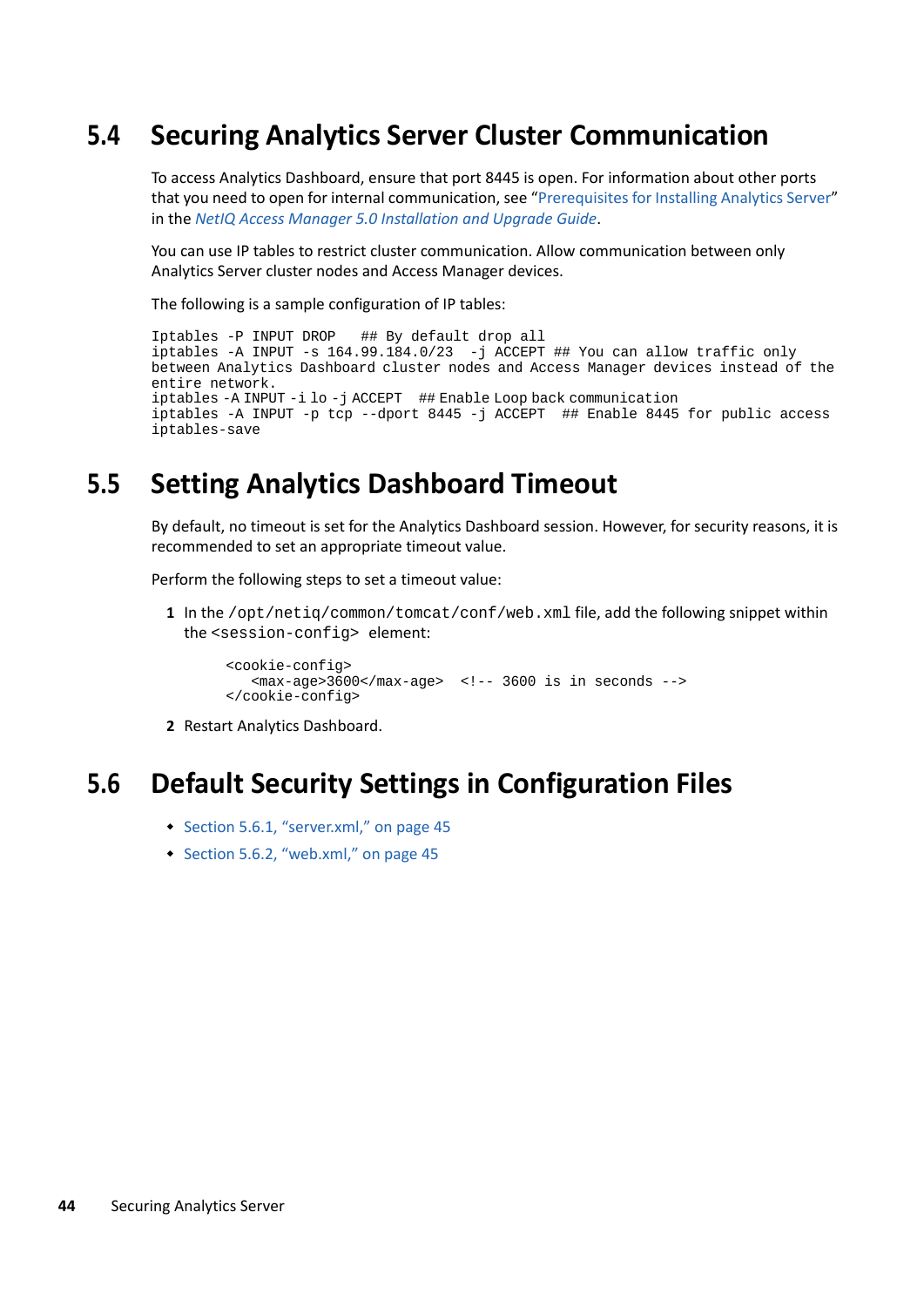#### <span id="page-44-0"></span>**5.6.1 server.xml**

Path: /opt/novell/nam/dashboard/conf/server.xml

<Connector NIDP\_Name="connector" SSLEnabled="true" URIEncoding="utf-8" acceptCount="100" ciphers="TLS\_ECDHE\_ECDSA\_WITH\_AES\_128\_CBC\_SHA256, TLS\_ECDHE\_RSA\_WITH\_AES\_128\_CBC\_SHA256,TLS\_ECDHE\_ECDSA\_WITH\_AES\_128\_GCM\_SHA 256, TLS\_ECDHE\_RSA\_WITH\_AES\_128\_GCM\_SHA256,TLS\_ECDHE\_ECDSA\_WITH\_AES\_256\_GCM\_SHA 384, TLS\_ECDHE\_RSA\_WITH\_AES\_256\_GCM\_SHA384,TLS\_RSA\_WITH\_AES\_256\_CBC\_SHA256,TLS\_ DHE\_RSA\_WITH\_AES\_256\_CBC\_SHA256,TLS\_DHE\_DSS\_WITH\_AES\_256\_CBC\_SHA256,TLS\_RS A\_WITH\_AES\_128\_CBC\_SHA256,TLS\_DHE\_RSA\_WITH\_AES\_128\_CBC\_SHA256, TLS\_DHE\_DSS\_WITH\_AES\_128\_CBC\_SHA256" clientAuth="false" disableUploadTimeout="true" enableLookups="false" keystoreFile="/opt/ novell/devman/jcc/certs/ra/connector.keystore" keystorePass="xxxxxxxxxxxxxxx" maxThreads="150" minSpareThreads="5" port="8445" protocol="org.apache.coyote.http11.Http11NioProtocol" scheme="https" secure="true" sslEnabledProtocols="SSLv2Hello,TLSv1.1,TLSv1.2" sslProtocol="TLSv1.2"/>

#### <span id="page-44-1"></span>**5.6.2 web.xml**

Path: /opt/novell/nam/dashboard/webapps/kibana/WEB-INF/web.xml

```
<filter>
     <filter-name>httpHeaderSecurity</filter-name>
     <filter-class>org.apache.catalina.filters.HttpHeaderSecurityFilter
     </filter-class>
     <async-supported>true</async-supported>
</filter>
<init-param>
     <param-name>hstsMaxAgeSeconds</param-name>
     <param-value>31536000</param-value>
</init-param>
<filter-mapping>
     <filter-name>httpHeaderSecurity</filter-name>
     <url-pattern>/*</url-pattern>
     <dispatcher>REQUEST</dispatcher>
</filter-mapping>
<filter>
     <filter-name>TomcatSameOriginFilter</filter-name>
     <filter-class>org.apache.catalina.filters.HttpHeaderSecurityFilter
     </filter-class>
     <init-param>
       <param-name>antiClickJackingOption</param-name>
       <param-value>SAMEORIGIN</param-value>
     </init-param>
</filter>
<filter-mapping>
     <filter-name>TomcatSameOriginFilter</filter-name>
     <url-pattern>/*</url-pattern>
</filter-mapping>
```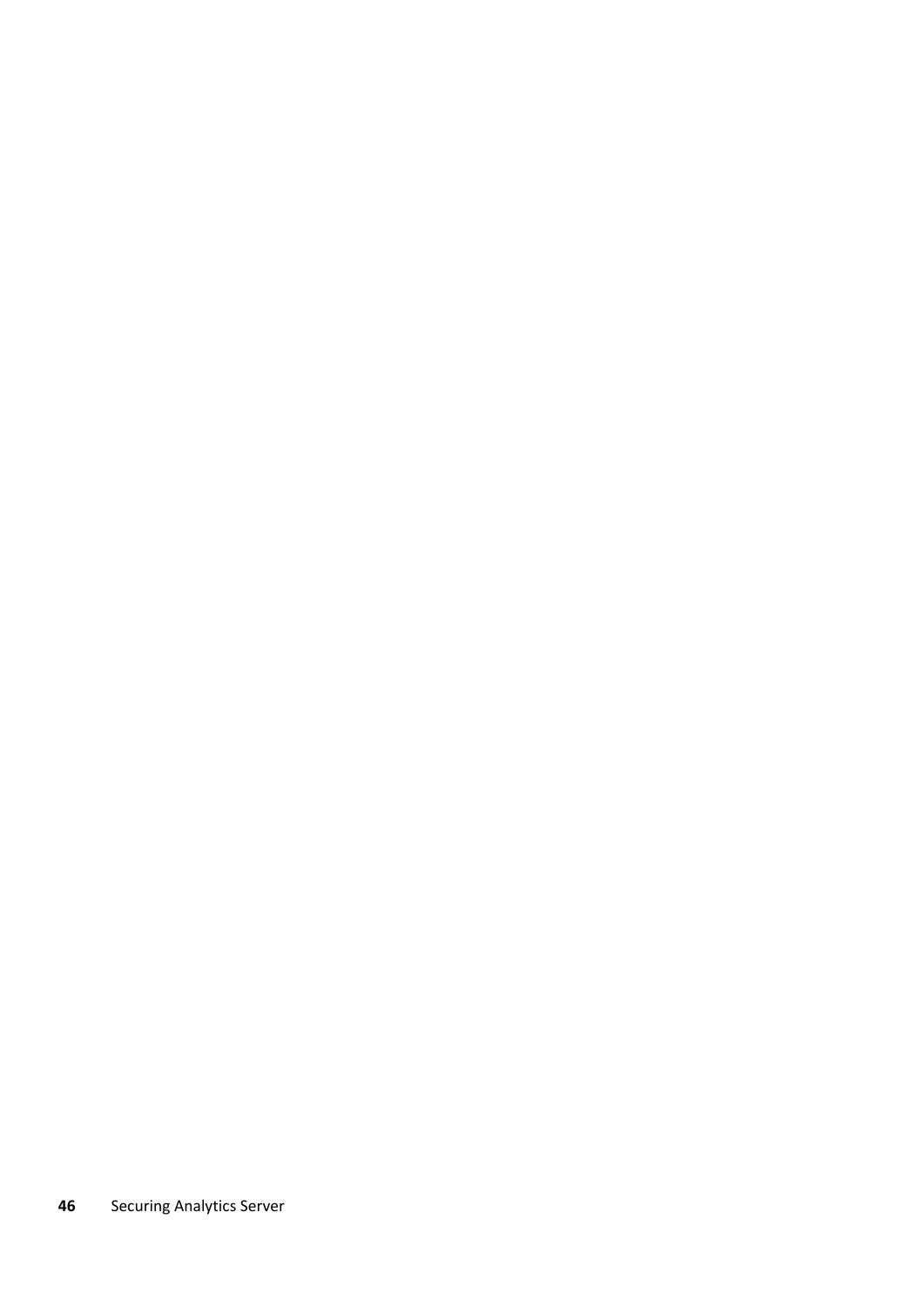## **Securing Access Manager on Docker**

#### **In this Chapter**

- [Deployment Considerations for Kubernetes](#page-46-0)
- **[Securing Access to Access Manager Services in a Kubernetes Cluster](#page-46-1)**
- [YAML Best Practices](#page-47-1)
- **+ [Protecting Access Manager Secrets on Kubernetes](#page-47-0)**

## <span id="page-46-0"></span>**6.1 Deployment Considerations for Kubernetes**

See "[Deployment Considerations](https://www.microfocus.com/documentation/access-manager/5.0/pdfdoc/install_upgrade/install_upgrade.pdf#t4dmusv5pn1a)" in the *[NetIQ Access Manager 5.0 Installation and Upgrade Guide](https://www.microfocus.com/documentation/access-manager/5.0/pdfdoc/install_upgrade/install_upgrade.pdf#bookinfo)*.

Ensure that you have secured the Kubernetes cluster from any accidental or malicious access. For more information, see [Securing a Cluster](https://kubernetes.io/docs/tasks/administer-cluster/securing-a-cluster/) (https://kubernetes.io/docs/tasks/administer-cluster/ securing-a-cluster/).

## <span id="page-46-1"></span>**6.2 Securing Access to Access Manager Services in a Kubernetes Cluster**

Ingress manages external access to Access Manager services in a Kubernetes cluster. Configuring Ingress is mandatory while deploying Access Manager on Azure. However, configuring Ingress is optional on AWS if the worker nodes are on the public IP address.

| Component                     | Value                                                                                           |
|-------------------------------|-------------------------------------------------------------------------------------------------|
| <b>Administration Console</b> | 2443                                                                                            |
| <b>Identity Server</b>        | 8443                                                                                            |
| <b>Access Gateway</b>         | 8000                                                                                            |
|                               | 9099                                                                                            |
|                               | Depending on the ports that Access Gateway needs to open, you can<br>specify more port numbers. |
| <b>Analytics Dashboard</b>    | 8445                                                                                            |
|                               | 1468                                                                                            |

Configure the following ports:

For information about how to configure Ingress, see "[Configuring Ingress](https://www.microfocus.com/documentation/access-manager/5.0/pdfdoc/install_upgrade/install_upgrade.pdf#t4djte7lb5wb)" in the *[NetIQ Access](https://www.microfocus.com/documentation/access-manager/5.0/pdfdoc/install_upgrade/install_upgrade.pdf#bookinfo)  [Manager 5.0 Installation and Upgrade Guide](https://www.microfocus.com/documentation/access-manager/5.0/pdfdoc/install_upgrade/install_upgrade.pdf#bookinfo)*.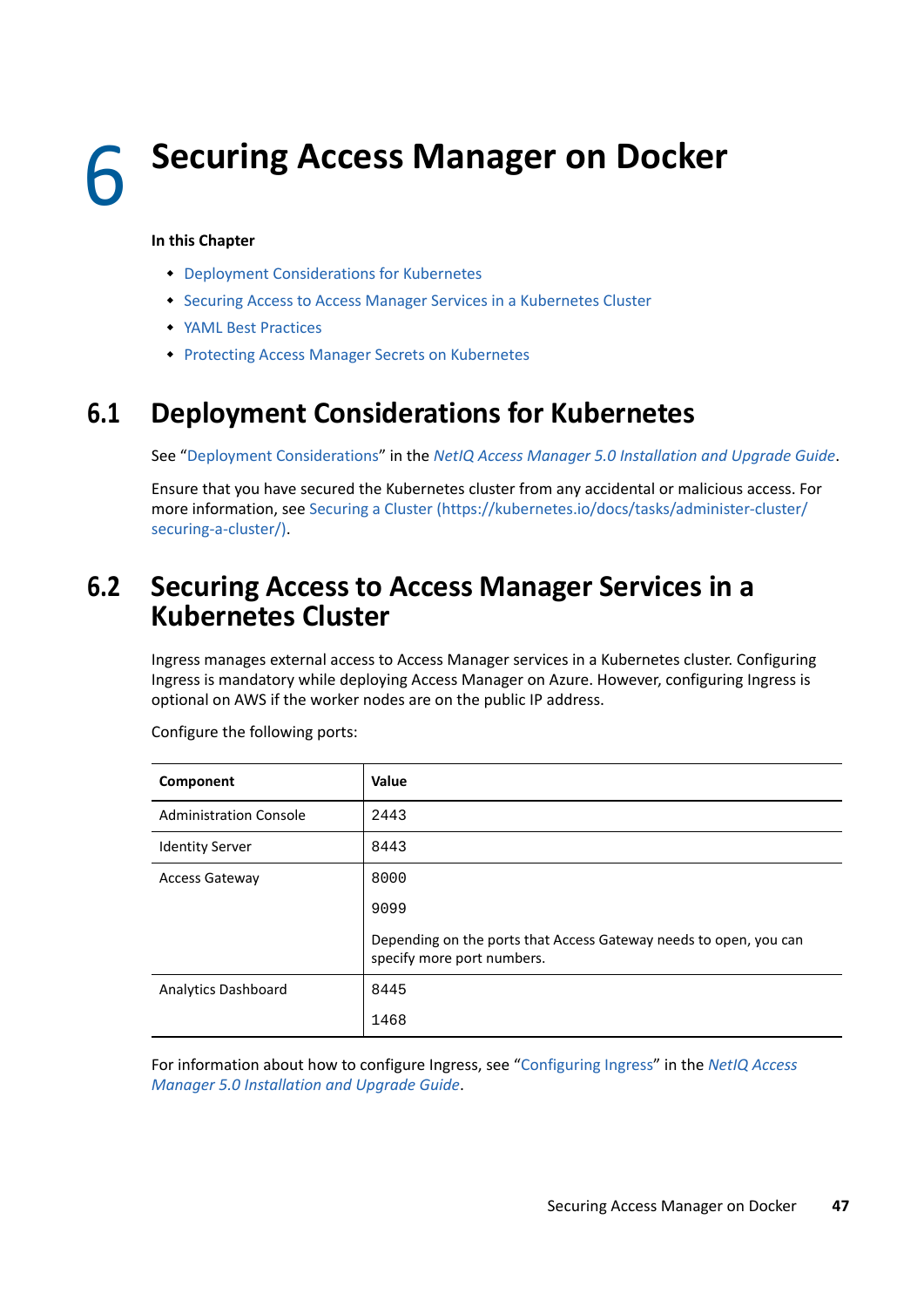## <span id="page-47-1"></span>**6.3 YAML Best Practices**

You must clear the sensitive information, such as password from values. yml after the deployment is complete.

When inputs (password) are sent by using the  $-$ -set command, it is visible when you run the helm get values <release name> command.

## <span id="page-47-0"></span>**6.4 Protecting Access Manager Secrets on Kubernetes**

If the secrets are decoded with Base64, Kubernetes does not hide the secrets while encrypting, managing, and sharing secrets across a Kubernetes cluster by default. Therefore, Access Manager Secrets could be visible.

For information about how to protect Access Manager secrets, see ["Protecting Access Manager](https://www.microfocus.com/documentation/access-manager/5.0/pdfdoc/install_upgrade/install_upgrade.pdf#protectaccessmanagersecrets)  [Secrets"](https://www.microfocus.com/documentation/access-manager/5.0/pdfdoc/install_upgrade/install_upgrade.pdf#protectaccessmanagersecrets) in the *[NetIQ Access Manager 5.0 Installation and Upgrade Guide](https://www.microfocus.com/documentation/access-manager/5.0/pdfdoc/install_upgrade/install_upgrade.pdf#bookinfo)*.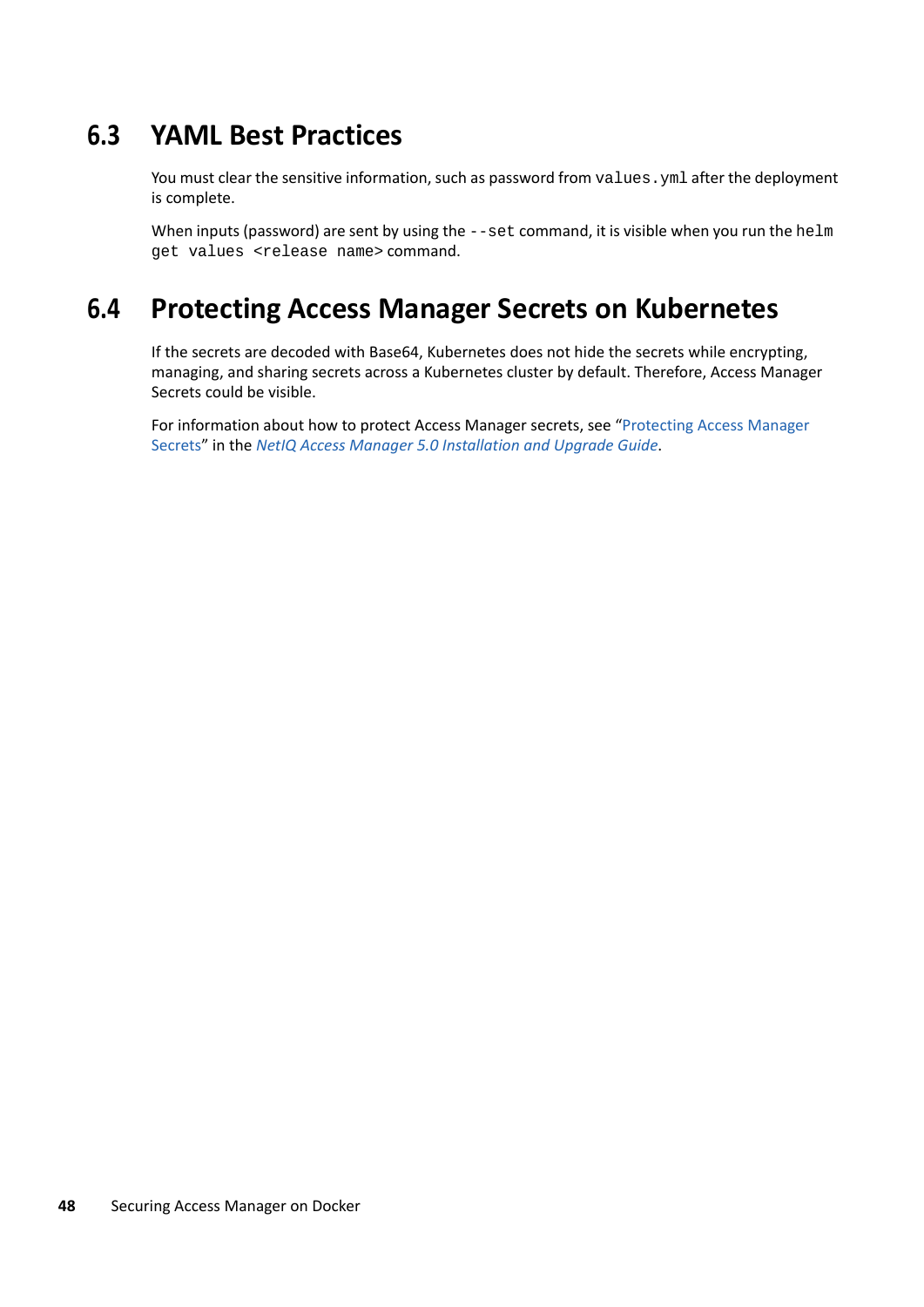#### **In this Chapter**

[Section 7.1, "Disabling Weak MAC Algorithms on a Secure Shell Server," on page 49](#page-48-0)

## <span id="page-48-0"></span>**7.1 Disabling Weak MAC Algorithms on a Secure Shell Server**

After installing or upgrading Analytics Server, reconfigure SSH server to use the strong MAC algorithms.

You can identify the available MAC algorithms by using the sudo sshd  $-T$  |grep mac command. The MD5 or 96-bit MAC algorithms are considered as weak algorithms. Hence, you must remove the weak algorithms.

To remove the weak MAC algorithms, perform the following:

- **1** Log into Analytics Server with root credentials.
- **2** Open the /etc/ssh/sshd\_config file and search for macs.
- **3** Remove the weak MAC algorithms that are mentioned in the file.

The entry will be similar to the following line and can include additional strong MAC algorithms:

macs hmac-sha1,hmac-sha2-256,hmac-sha2-512,hmac-ripemd160,hmacripemd160@openssh.com,umac-64@openssh.com,umac-128@openssh.com,hmacsha1-etm@openssh.com,hmac-sha2-512-etm@openssh.com,hmac-ripemd160 etm@openssh.com,umac-64-etm@openssh.com,umac-128-etm@openssh.com

- **4** Save the file.
- **5** Restart the sshd service by using the service sshd restart command.
- **6** Launch a new SSH session before closing the existing session.

This verifies the connection and you can log in to the server with the root account.

**7** (Conditional) If the connection to server fails, revert the changes to the sshd\_config file.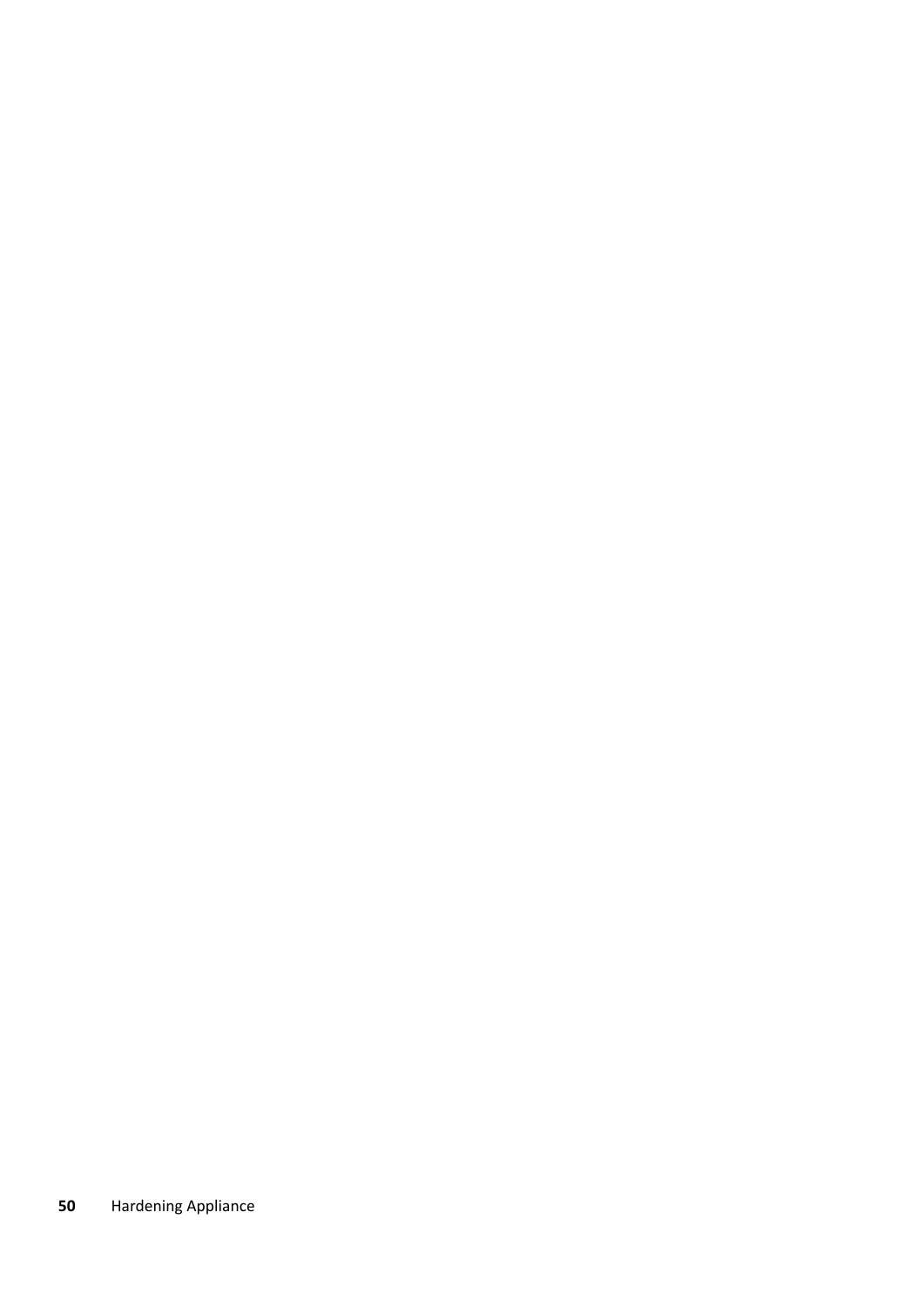# 8 <sup>8</sup>**Configuring Secure Communication**

Access Manager has six communication channels that you can configure for SSL. The following diagram illustrates potential SSL Communication channels:

<span id="page-50-0"></span>



The first channel is set between Identity Server and LDAP servers when you configure user stores. The other channels are configured according to their numeric values. SSL must be configured between Identity Server and browsers before you configure the channel between Access Gateway and Identity Server for SSL.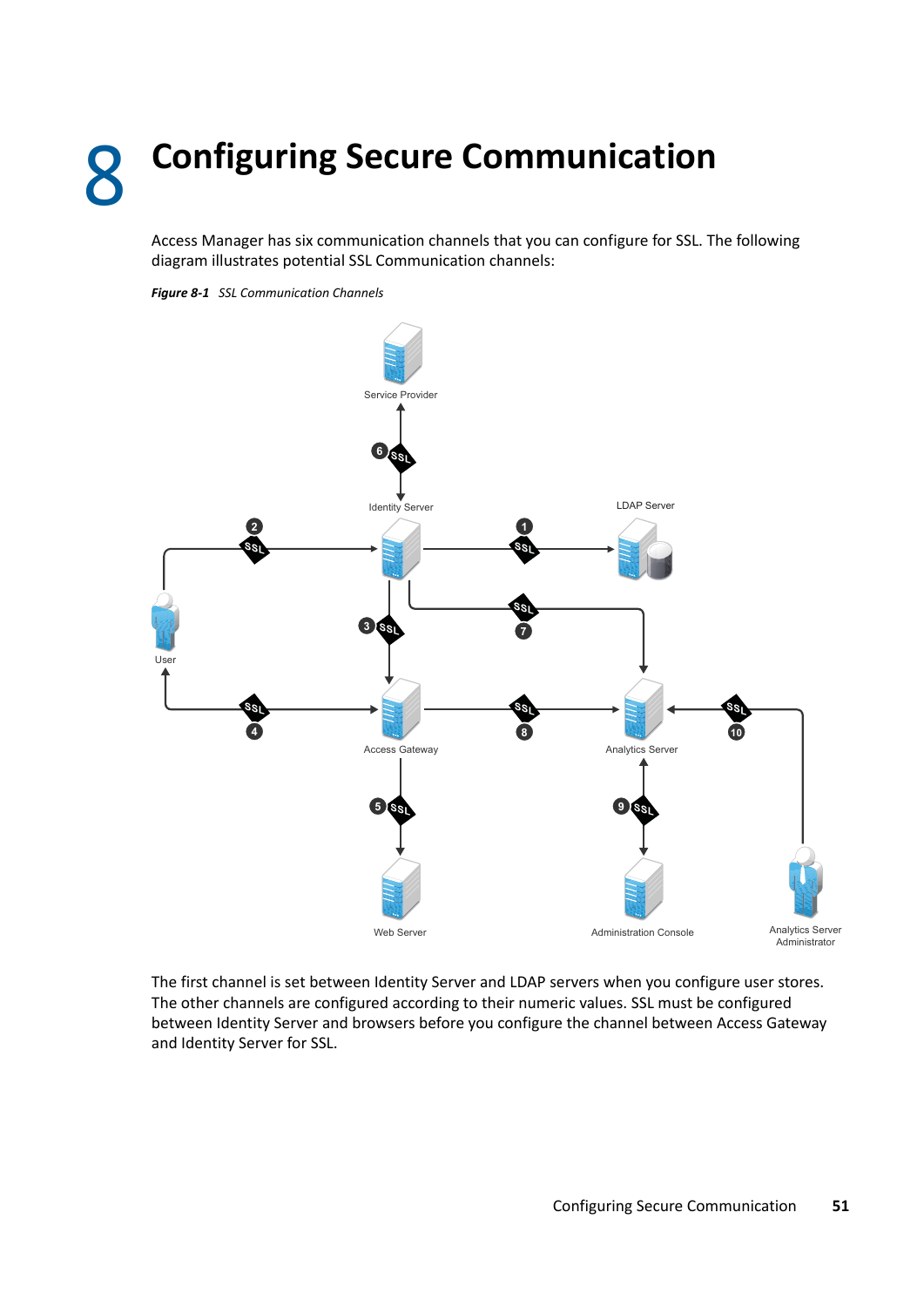This section discusses the following topics:

- [Configuring SSL in Identity Server](#page-51-0)
- [Configuring SSL in Access Gateway](#page-52-0)
- [Configuring SSL for Authentication between Identity Server and Access Gateway](#page-55-1)
- [Configuring SSL in Analytics Server](#page-55-2)
- [Using Trusted Certificates Authority](#page-57-0)

## <span id="page-51-0"></span>**8.1 Configuring SSL in Identity Server**

An attacker can spoof a non-secure browser and send a JSESSION cookie that contains a valid user session. You can prevent this by configuring Identity Server to use a SSL channel for communications.

#### **In this Section**

- [Configuring a SSL Channel between Identity Server and LDAP Servers](#page-51-1)
- [Enabling SSL between Browsers and Identity Server](#page-51-2)
- [Enabling SSL between Identity Server and a Service Provider](#page-52-1)

## <span id="page-51-1"></span>**8.1.1 Configuring a SSL Channel between Identity Server and LDAP Servers**

Channel 1 in [Figure 8-1, "SSL Communication Channels," on page 51](#page-50-0).

You can set a SSL channel between Identity Server and LDAP servers while configuring user stores. Select the **Use secure LDAP connections** option to change the port from 389 to the secure LDAP port 636.

**IMPORTANT:** If you use port 389, user names and passwords are sent in the clear text that is vulnerable to security issues.

To enable the **Use secure LDAP connections** option, perform the following steps:

- **1** Go to **Identity Servers** > **Servers** > **Edit** > **Local** > **User Stores**.
- **2** Click [name of the user store] > [name of the replica].
- **3** Select **Use secure LDAP connections**.

#### <span id="page-51-2"></span>**8.1.2 Enabling SSL between Browsers and Identity Server**

Channel 2 in [Figure 8-1, "SSL Communication Channels," on page 51](#page-50-0).

- **1** Click **Devices** > **Identity Servers** > **Edit**.
- **2** Change **Protocol** to HTTPS (the system changes the port to 8443).
- **3** In the **SSL Certificate** line, click the **Browse** icon > **Replace** and select the Identity Server certificate.
- **4** Restart Tomcat.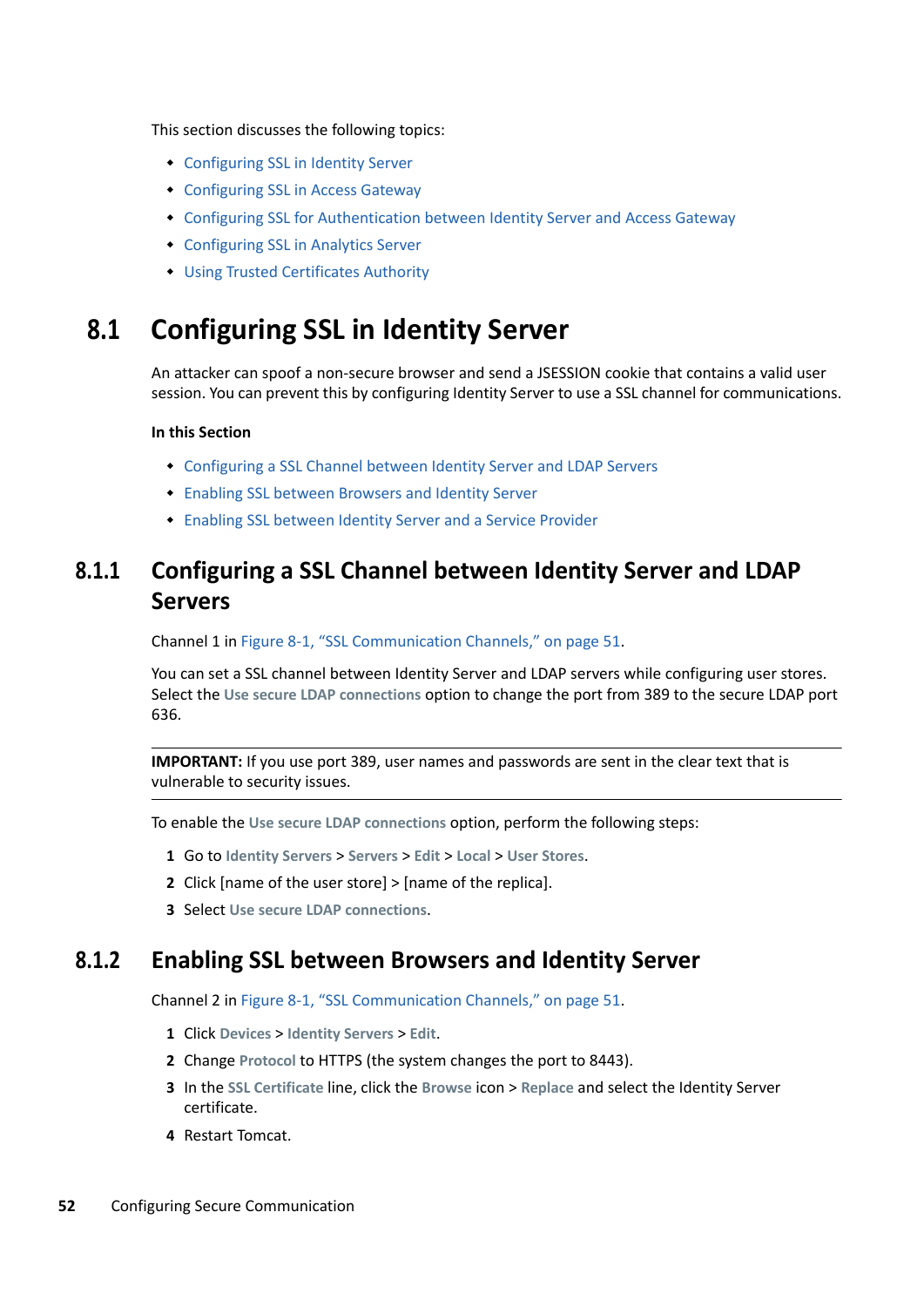If your Identity Server and Administration Console are on the same machine, log in to Administration Console again.

- **5** After the Identity Server health turns green, go to **Access Gateway** > **Edit** > **Service Provider Certificates** > **Trusted Roots**.
- **6** Click **Add** to select the trusted root certificate of the certificate authority that signed Identity Server certificate.

(Conditional) If you imported intermediate certificates for the CA, select them also.

**IMPORTANT:** If the external certificate authority writes the DN in reverse order (the cn element is displayed first), you receive an error message that the certificate names do not match. You can ignore this warning, if the order of the DN elements is the cause.

**7** Update Access Gateway.

#### <span id="page-52-1"></span>**8.1.3 Enabling SSL between Identity Server and a Service Provider**

Channel 6 in [Figure 8-1, "SSL Communication Channels," on page 51](#page-50-0).

To make the communication between Identity Server and a service provider more secure, you must consider the following settings:

**Identity Provider Signing Certificate:** Select a certificate from the keystore and assign it to the service provider.

**Identity Provider Encryption Certificate:** Select a certificate from the keystore and assign it to the service provider.

**Signing certificate per service provider:** When you assign custom certificates to each service provider while configuring Identity Server, ensure that you export these certificates and custom metadata to the service provider. To retrieve the metadata, click the metadata link (available in the note on the Trust page).

For more information, see "[Configuring Communication Security for a SAML 2.0 Service Provider "](https://www.microfocus.com/documentation/access-manager/5.0/pdfdoc/admin/admin.pdf#saml2trustsp) *[NetIQ Access Manager 5.0 Administration Guide](https://www.microfocus.com/documentation/access-manager/5.0/pdfdoc/admin/admin.pdf#bookinfo)*.

**NOTE:** These security considerations are also valid when Identity Server acts as a service provider.

## <span id="page-52-0"></span>**8.2 Configuring SSL in Access Gateway**

You can configure Access Gateway to use SSL in its connections to Embedded Service Provider (ESP), browsers, and its web servers.

**Enable SSL with ESP:** To encrypt the data exchanged for authentication (a communication channel between Identity Server and Access Gateway). This option is available only for the reverse proxy that has been assigned to perform authentication.

If you enable SSL between browsers and Access Gateway, this option is automatically selected. You can enable SSL with the ESP without enabling SSL between Access Gateway and browsers. This allows the authentication and identity information that Access Gateway and Identity Server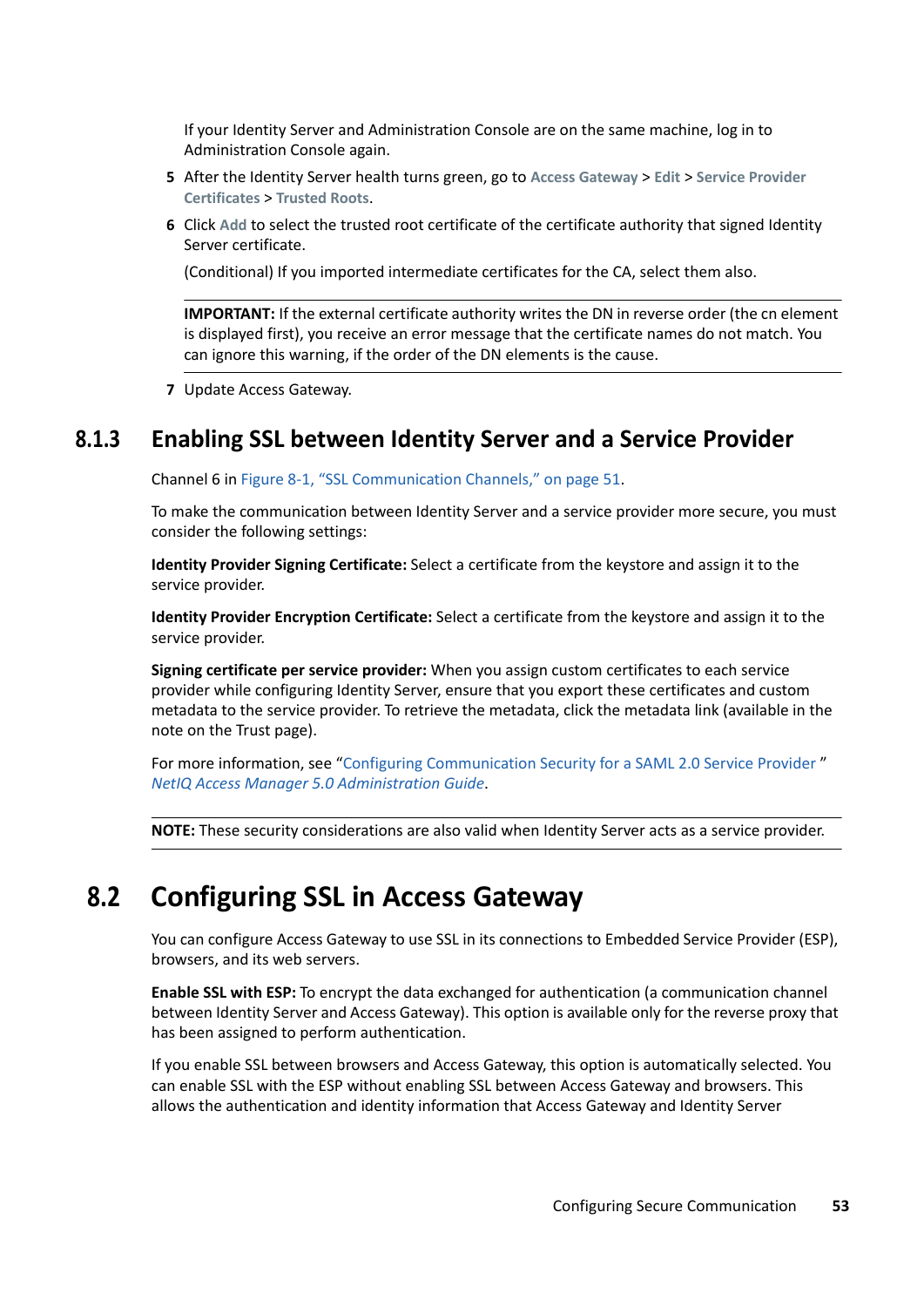exchange to use a secure channel. However, it allows the data, that Access Gateways retrieves from the back-end web servers and sends to users, to use a non-secure channel. This saves processing overhead if the data on web servers is not sensitive.

**Enable SSL between Browser and Access Gateway:** To configure SSL connections between your clients and Access Gateway. SSL must be configured between browsers and Access Gateway before you can configure SSL between Access Gateway and web servers.

**Redirect Requests from Non-Secure Port to Secure Port:** To determine whether browsers are redirected to a secure port and allowed to establish an SSL connection. If this option is not selected, browsers that connect to the non-secure port are denied service.

This option is only available if you have selected **Enable SSL with Embedded Service Provider**.

For information about how to enable SSL between SSL with ESP and how to redirect requests from a non-secure port to a secure port, see [Enabling SSL between Browsers and Access Gateway](#page-53-0).

### <span id="page-53-0"></span>**8.2.1 Enabling SSL between Browsers and Access Gateway**

This section explains how to enable SSL communication between Access Gateway and browsers (channel 4 in [Figure 8-1 on page 51\)](#page-50-0).

- **1** Click **Devices** > **Access Gateways** > **Edit** > **[Name of Reverse Proxy]**.
- **2** Select the following options based on your requirement:
	- **Enable SSL with Embedded Service Provider**
	- **Enable SSL between Browser and Access Gateway**
	- **Redirect Requests from Non-Secure Port to Secure Port**
- <span id="page-53-1"></span>**3** Select the certificate to use for SSL between Access Gateway and browsers.
- **4** (Conditional) If you selected a certificate in [Step 3](#page-53-1) that was created by an external CA, click **Auto-Import Embedded Service Provider Trusted Root**, and specify an alias name.

This option imports the public key from ESP into the trust store of Identity Servers of the selected Identity Server configuration. This sets up a trusted SSL relationship between Identity Server and ESP.

If you are using certificates signed by the Access Manager CA, the public key is automatically added to this trust store.

**5** Configure the ports for SSL:

**Non-Secure Port:** Indicates a specific port to listen to HTTP requests. The default port for HTTP is 80.

- If you selected the **Redirect Requests from Non-Secure Port to Secure Port** option, requests sent to this port are redirected to the secure port. If the browser can establish an SSL connection, the session continues on the secure port. If the browser cannot establish an SSL connection, the session is terminated.
- If you do not select the **Redirect Requests from Non-Secure Port to Secure Port** option, this port is not used when SSL is enabled.

**Secure Port:** Indicates a specific port to listen to HTTPS requests (usually 443). This port needs to match the configuration for SSL. If SSL is enabled, this port is used for all communication with the browsers. The listening address and port combination must not match any combination you have configured for another reverse proxy or tunnel.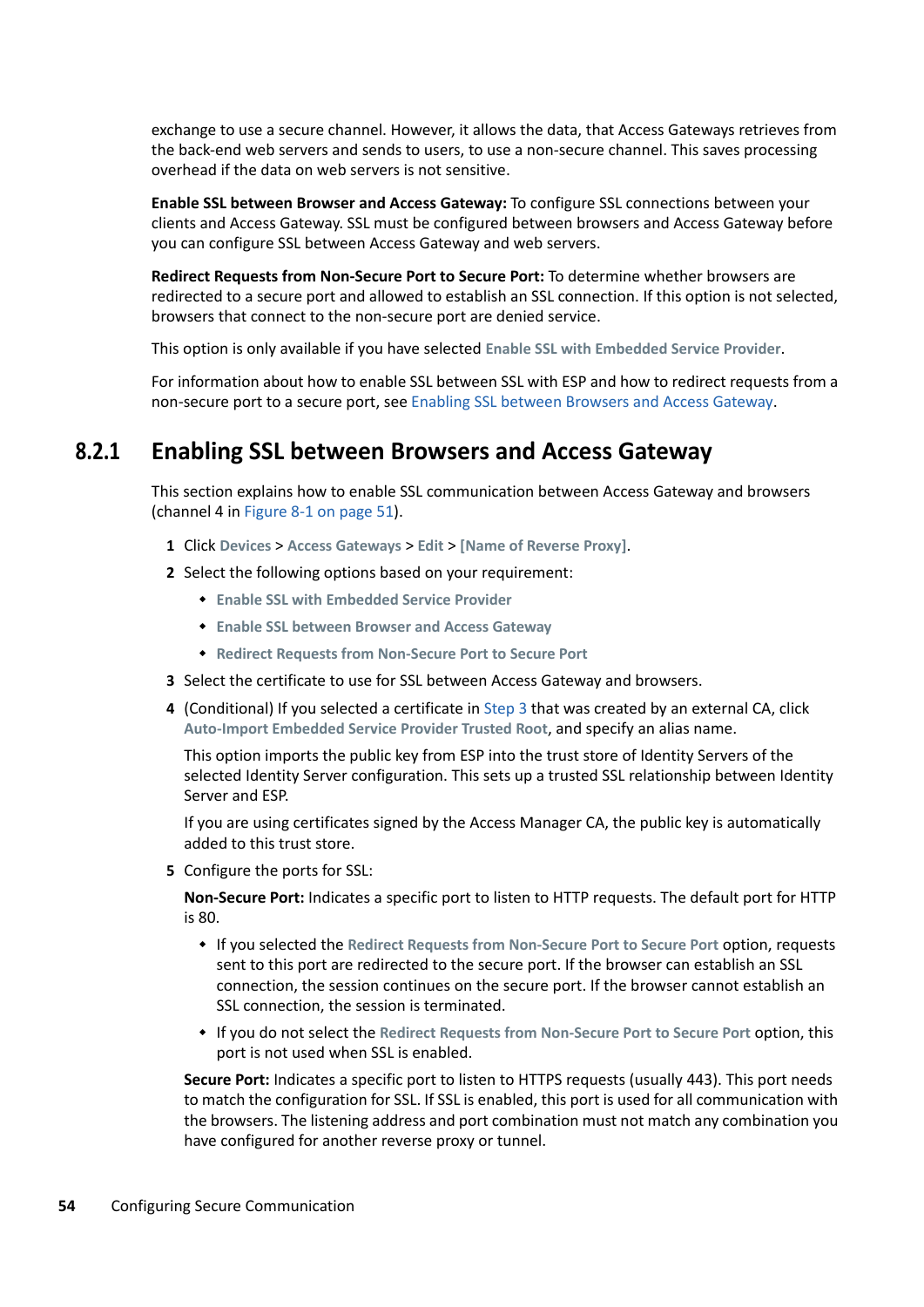- **6** Click **OK** > **Reverse Proxy / Authentication**.
- **7** (Conditional) If you are using an externally signed certificate for Identity Server cluster, click **Auto-Import Identity Server Trusted Root** to import the public key of the CA.

#### **8.2.2 Enabling SSL between Access Gateway and Web Servers**

Channel 5 in [Figure 8-1, "SSL Communication Channels," on page 51](#page-50-0).

SSL must be enabled between Access Gateway and browsers before you can enable it between Access Gateway and its web servers. See [Enabling SSL between Browsers and Access Gateway.](#page-53-0)

- **1** Click **Devices** > **Access Gateways** > **Edit** > **[Name of Reverse Proxy]** > **[Name of Proxy Service]** > **Web Servers**.
- **2** Select **Connect Using SSL**.
- **3** Configure how you want the proxy service to verify the web server certificate:
	- **3a** Select one of the following options in **Web Server Trusted Root**:

**Do not verify**: Use this option when you want the information between Access Gateway and the web server encrypted, but you do not need the added security of verifying the web server certificate.

Continue with Step 4.

**Any in Reverse Proxy Trust Store**: Use this option to verify the certificate authority of the web server certificate. When this option is selected, the public certificate of the certificate authority must be added to the proxy trust store.

**IMPORTANT:** For an Access Gateway Service, this is a global option. If you select this option for one proxy service, all proxy services on an Access Gateway Service are flagged to verify the public certificate. This verification is done even when other proxy services are set to **Do not verify**.

If the web server certificate is part of a chain of certificates, select **SSLProxyVerifyDepth** and specify how many certificates are in the chain.

The SSL connection between Access Gateway and a web server may fail if a self-signed certificate is used. To prevent this, import the web server certificates to the proxy trust store and then use the following advanced option:

SSLProxyCACertificateFile /opt/novell/apache2/cacerts/*myserver.pem*. This is a service level advanced option.

- **3b** Click **Manage Reverse Proxy Trust Store**.
- **3c** Ensure that the IP address of the web server and the port match your web server configuration and then click **OK**.

If the whole chain is not displayed, import what is displayed. You then need to manually import the missing parents in the chain. A parent is missing if the chain does not include a certificate where the Subject and the Issuer have the same CN.

**3d** Specify an alias.

All the displayed certificates are added to the trust store.

**4** (Optional) Set up mutual authentication so that the web server can verify the proxy service certificate. Click **Select Certificate** to select the certificate you created for the reverse proxy.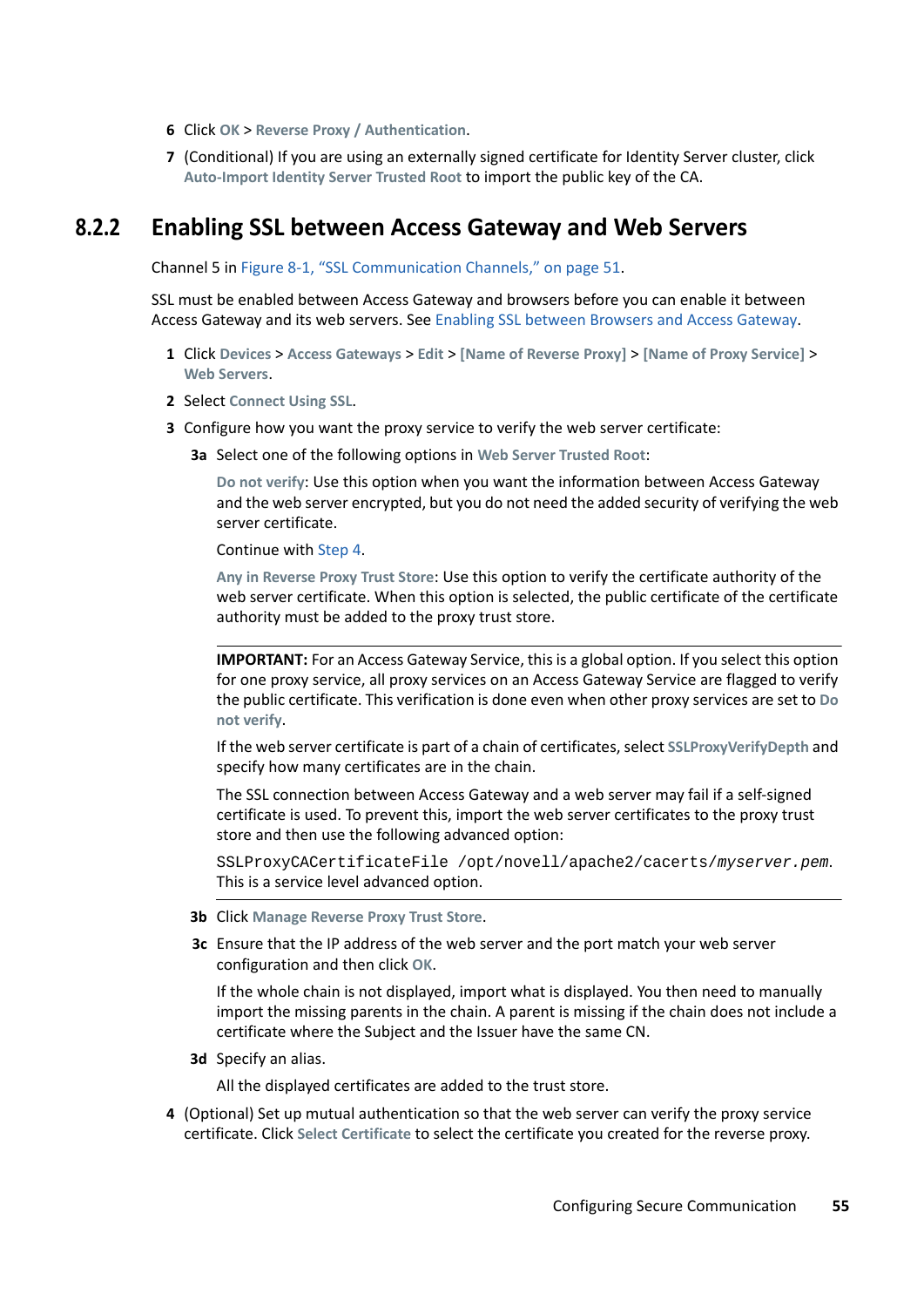Import the trusted root certificate of the CA that signed the proxy service's certificate to the web servers assigned to this proxy service. For instructions, see the web server documentation.

**5** In **Connect Port**, specify the port that your web server uses for SSL communication.

## <span id="page-55-1"></span>**8.3 Configuring SSL for Authentication between Identity Server and Access Gateway**

This section explains how to enable SSL communication between Access Gateway and Identity Server (channel 3 [Figure 8-1, "SSL Communication Channels," on page 51](#page-50-0)).

- **1** Click **Devices** > **Access Gateways** > **Edit** > **[Name of Reverse Proxy]**.
- **2** Select **Enable SSL with Embedded Service Provider** and **Enable SSL between Browser and Access Gateway**.
- **3** In the **Server Certificate** line, click the **Browse** icon to select the Access Gateway certificate.

**IMPORTANT:** If the external certificate authority writes the DN in reverse order (the cn element comes first rather than last), you receive an error message that the subject name does not contain the cn of the device. You can ignore this warning, if the order of the DN elements is the cause.

**4** Click **Auto-Import Embedded Service Provider Trusted Root**.

This adds the trusted root of the Access Gateway certificate to the trusted root store of Identity Server.

- **5** Specify an **Alias** for the certificate.
- **6** On the Server Configuration page, click **Reverse Proxy / Authentication**.
- **7** In the **Embedded Service Provider** section, click **Auto-Import Identity Server Configuration Trusted Root** and follow the prompts.

This imports the trusted root certificate of Identity Server into the trusted root store of the embedded service provider.

**8** Update Access Gateway and Identity Server on respective pages.

## <span id="page-55-2"></span>**8.4 Configuring SSL in Analytics Server**

Channel 7, 8, and 9 in [Figure 8-1, "SSL Communication Channels," on page 51.](#page-50-0)

- **1** Generate the Certificate Authority (CA) Certificate.
	- **1a** Create a private key.

<span id="page-55-0"></span>certtool --generate-privkey --outfile ca-key.pem

**1b** Create the self-signed certificate.

```
certtool --generate-self-signed --load-privkey ca-key.pem --outfile 
ca.pem
```
- **2** Generate a certificate for the local syslog client (private key).
	- **2a** Create a private key for the syslog agent.

```
certtool --generate-privkey --outfile rslclient-key.pem --bits 2048
```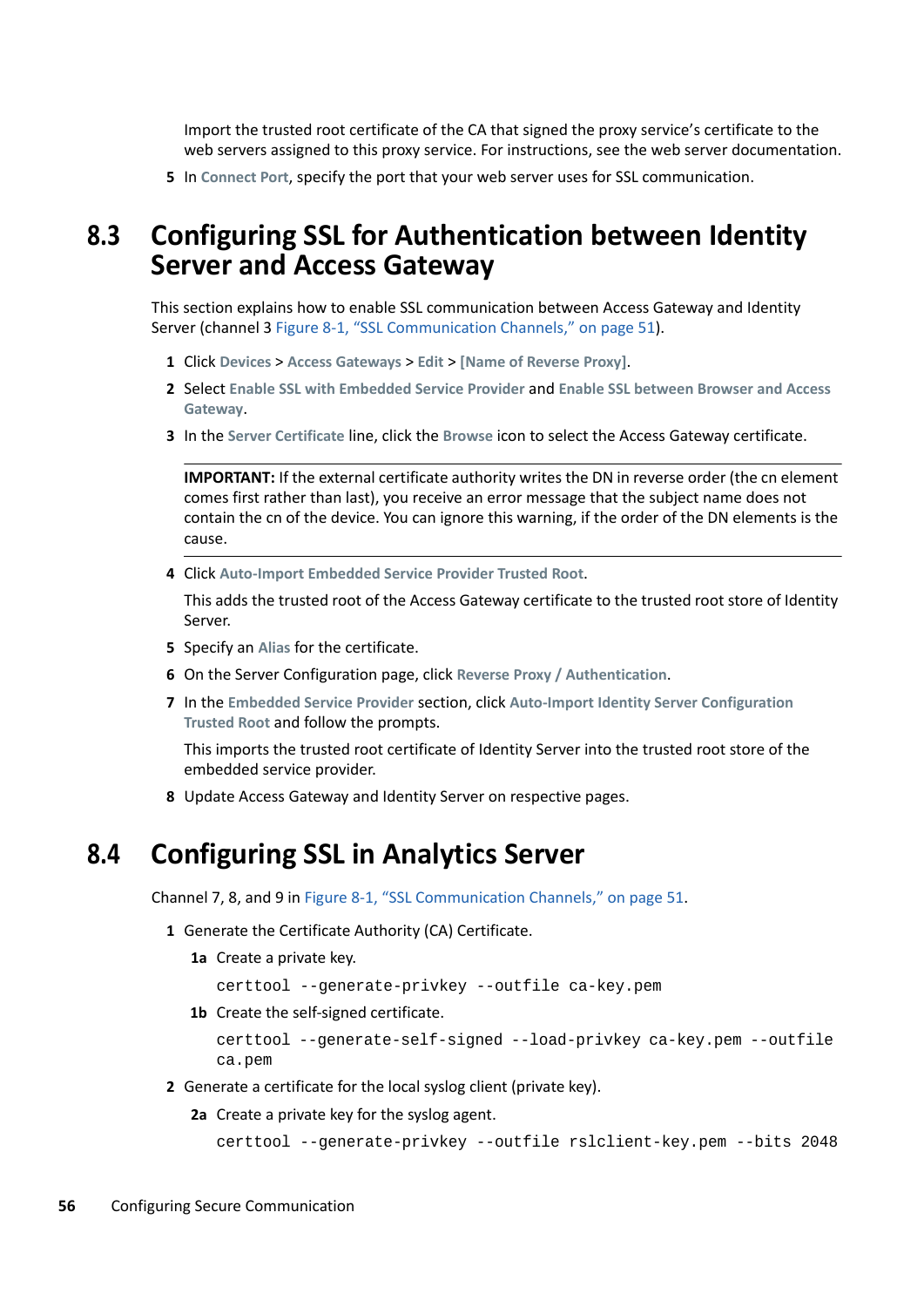**2b** Generate a certificate request for the syslog client.

```
certtool --generate-request --load-privkey rslclient-key.pem --
outfile request.pem
```
**2c** Generate a certificate and sign it with the CA private key.

```
certtool --generate-certificate --load-request request.pem --
outfile rslclient-cert.pem --load-ca-certificate ca.pem --load-ca-
privkey ca-key.pem
```
- **3** Generate a certificate for the remote syslog server (private key)
	- **3a** Remove the previously generated request.pem.
	- **3b** Create a private key for the syslog server.

```
certtool --generate-privkey --outfile rslserver-key.pem --bits 2048
```
**3c** Generate a certificate request for the rsyslog server.

```
certtool --generate-request --load-privkey rslserver-key.pem --
outfile request.pem
```
- **3d** Generate a machine certificate and sign it with the CA private key.
- **3e** Copy certificates from CA to rsyslog server and to rsyslog client.

```
certtool --generate-certificate --load-request request.pem --
outfile rslserver-cert.pem --load-ca-certificate ca.pem --load-ca-
privkey ca-key.pem
```
**3f** Configure the syslog server for TLS.

Sample nam.conf:

```
# Increase the amount of open files rsyslog is allowed, which 
includes open tcp sockets 
# This is important if there are many clients. 
# http://www.rsyslog.com/doc/rsconf1_maxopenfiles.html 
$MaxOpenFiles 2048
```

```
# make gtls driver the default $DefaultNetstreamDriver gtls
```

```
# certificate files generated on RHEL6 and stored in /root 
$DefaultNetstreamDriverCAFile /etc/pki/rsyslog/ca.pem 
$DefaultNetstreamDriverCertFile /etc/pki/rsyslog/rslserver-cert.pem 
$DefaultNetstreamDriverKeyFile /etc/pki/rsyslog/rslserver-key.pem
```
#### **3g** Configure the syslog agent for TLS.

Sample /etc/rsyslog.d/nam.conf:

# make gtls driver the default \$DefaultNetstreamDriver gtls

# certificate files \$DefaultNetstreamDriverCAFile /etc/pki/rsyslog/ ca.pem \$DefaultNetstreamDriverCertFile /etc/pki/rsyslog/rslclientcert.pem \$DefaultNetstreamDriverKeyFile /etc/pki/rsyslog/rslclientkey.pem

#### GLOBAL DIRECTIVES #### \$ActionSendStreamDriverAuthMode x509/ name \$ActionSendStreamDriverMode 1 # run driver in TLS-only mode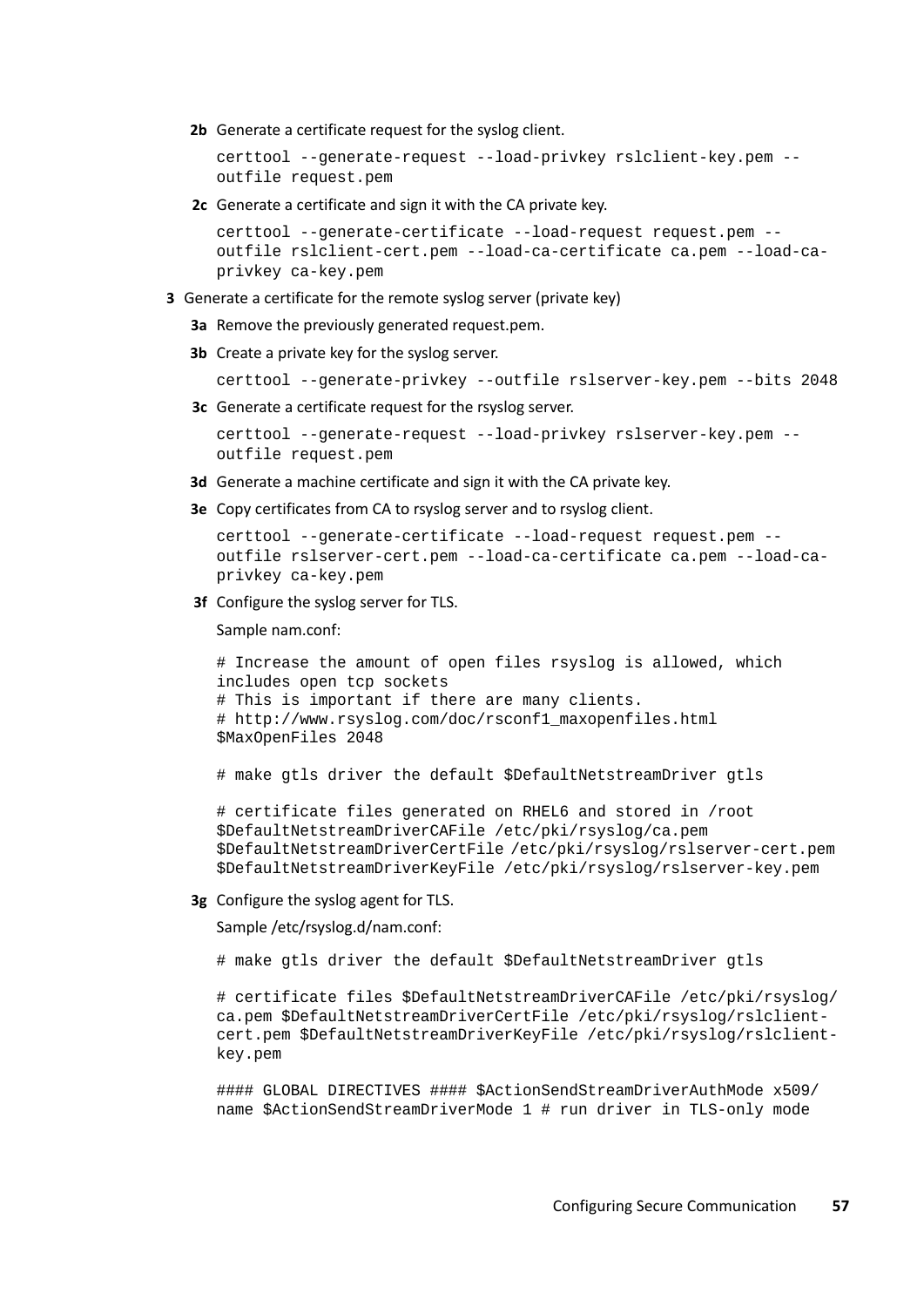**NOTE:** Making any changes on the Auditing UI overwrites the manual changes made in the nam.conf file. The changes must be manually done in each component.

## <span id="page-57-0"></span>**8.5 Using Trusted Certificates Authority**

When Identity Server is configured to use an SSL certificate that is signed externally, the trusted store of the embedded service provider for each component must be configured to trust this new CA. Browsers that are used to authenticate to Identity Server must be configured to trust the CA that created the certificate for Identity Server. Most browsers are already configured to trust certificates from well-known CAs.

To use certificates signed by an external CA, perform the following activities:

1. Obtain externally signed certificates.

For more information, see the "*Obtaining Externally Signed Certificates*" section in "[Using](https://www.microfocus.com/documentation/access-manager/5.0/pdfdoc/admin/admin.pdf#bfgfinn)  [Externally Signed Certificates"](https://www.microfocus.com/documentation/access-manager/5.0/pdfdoc/admin/admin.pdf#bfgfinn).

2. Configure Identity Server to use externally signed certificates.

For more information, see the "Configuring Identity Server to Use an Externally Signed Certificate" section in "[Using Externally Signed Certificates](https://www.microfocus.com/documentation/access-manager/5.0/pdfdoc/admin/admin.pdf#bfgfinn)".

3. Configure Access Gateway to use externally signed certificates.

For more information, see the "C*onfiguring Access Gateway to Use an Externally Signed Certificate*" section in "[Using Externally Signed Certificates"](https://www.microfocus.com/documentation/access-manager/5.0/pdfdoc/admin/admin.pdf#bfgfinn).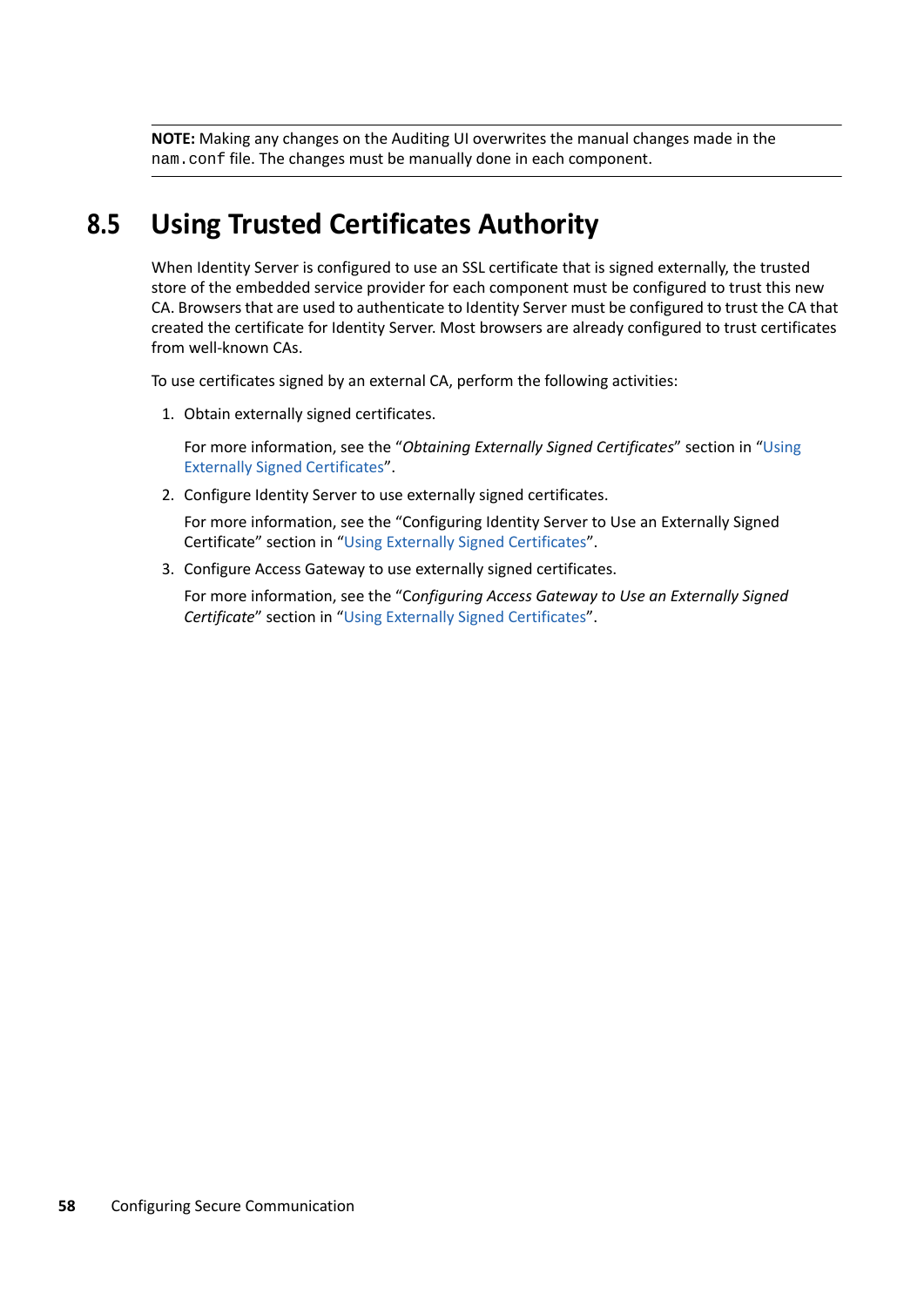<span id="page-58-0"></span><sup>9</sup> **Strengthening TLS/SSL Settings**

Securing TLS/SSL settings have the following three aspects:

 **Protocol:** SSL v2, SSL v3, and TLS1.0 contain known vulnerabilities. Starting with JDK 8u31, SSL v3 has been deactivated and is not available by default. If SSLv3 is required, you can reactivate the protocol at the JRE level. For more information, see [The SunJSSE Provider.](http://docs.oracle.com/javase/8/docs/technotes/guides/security/SunProviders.html#SunJSSEProvider)

By default, Access Manager is configured with only TLS1.1 and TLS1.2.

- **Encryption:** In the encryption algorithms, you need to look at two aspects:
	- **Key Exchange Algorithm:** In these algorithms, DH is vulnerable. By default, Access Manager 4.3 and later include only RSA, DHE, or ECDHE.
	- **Bulk Encryption Algorithm:** In these algorithms, cipher suites that contain NULL, DES, 3DES, and RC4 encryptions are vulnerable. By default, Access Manager supports cypher suites only with AES.
- **Message Authentication Code (MAC) Algorithm:** In these algorithms, MD5 and SHA1 are vulnerable. By default, Access Manager supports cypher suites only with SHA 256 or higher.

In Access Manager 4.3 and later, security is strengthened. These security measures can impact performance. For example, DHE and ECDHE ciphers are more secure, but they need more computation and therefore impacts performance. Between DHE and ECDHE, ECDHE reduces some computational cost comparatively and in turn it is better than DHE ciphers in terms of performance. You can configure the cipher optimally based on your security and performance requirements by referring to [The Sun JSSE Provider.](http://docs.oracle.com/javase/8/docs/technotes/guides/security/SunProviders.html#SunJSSEProvider)

If you want to restore the previous security settings, see [Chapter 14, "Restoring Previous Security](#page-70-0)  [Level After Upgrading Access Manager," on page 71](#page-70-0).

#### **In this Chapter**

9

- [Disabling SSLv2 and SSLv3 Protocols](#page-58-1)
- [Optimizing SSL Configuration with Ciphers](#page-59-1)
- [Enabling Perfect Forward Secrecy](#page-59-2)
- [Adding HTTP Strict Transport Security](#page-59-3)
- [Disabling SSL Renegotiations](#page-60-1)
- [Customizing the Size of Ephemeral Diffie-Hellman Keys](#page-60-2)

## <span id="page-58-1"></span>**9.1 Disabling SSLv2 and SSLv3 Protocols**

In Access Manager 4.3 and later versions, SSL v2 and SSL v3 protocols are disabled by default for Administration Console, Identity Server, and between browsers and Access Gateway.

To disable SSL v2 and SSL v3 between Access Gateway and web servers, see [Section 4.4, "Disabling](#page-36-0)  [Weak Protocols between Access Gateway and Web Servers," on page](#page-36-0) 37.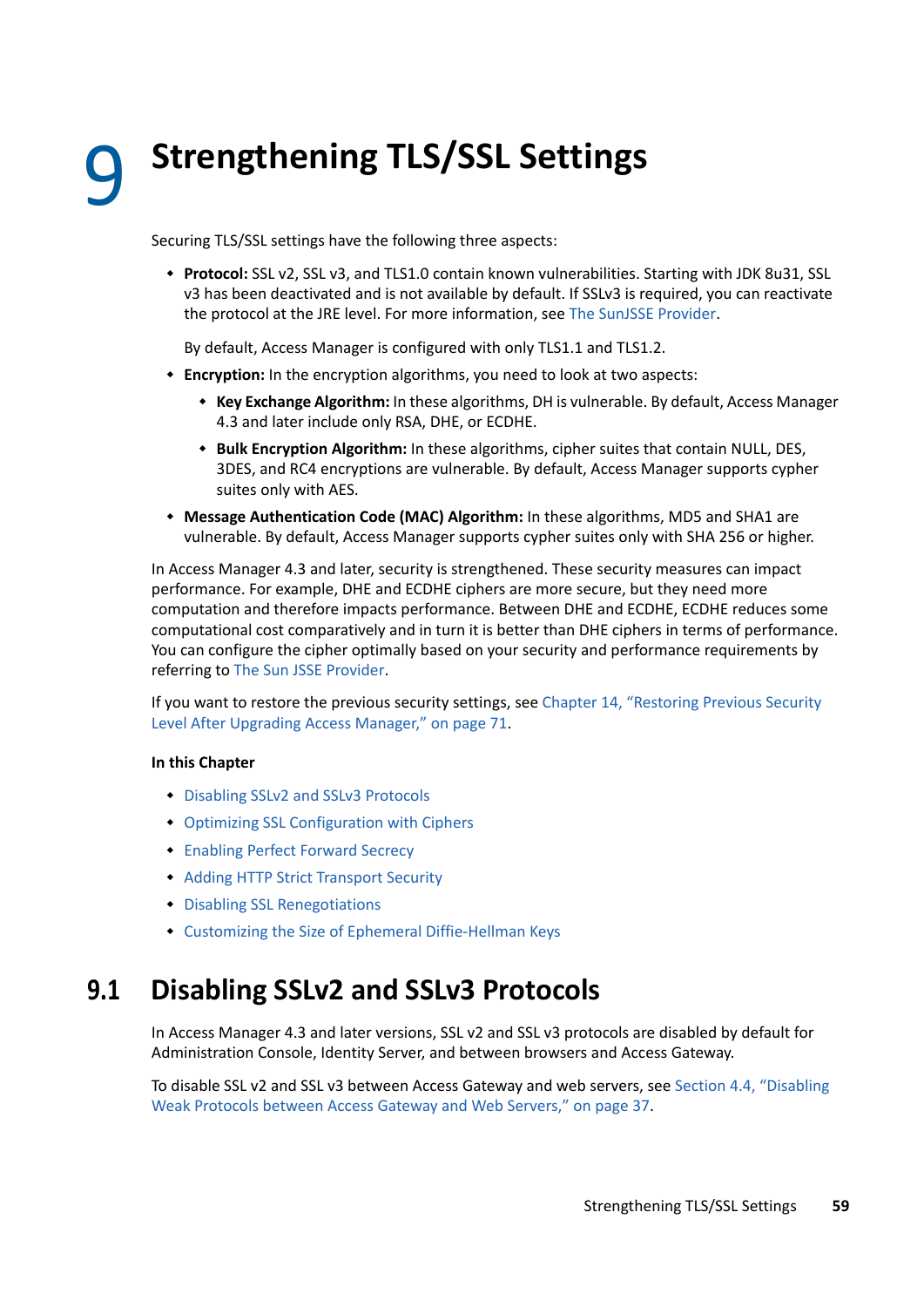## <span id="page-59-1"></span>**9.2 Optimizing SSL Configuration with Ciphers**

In addition to setting up Transport Level Security (TLS), using a cipher suite provides additional security to client-server communications from Identity Server, Access Gateway to the web browsers.

**IMPORTANT:** The settings specified in this section indicate an SSL configuration that provides an optimal level of security. If you plan to make any changes in the cipher information, ensure that you test the configuration before you deploy it in the production setup.

In Access Manager 4.3 and later, stronger ciphers for SSL communications have been configured for Administration Console, Identity Server, and communication between browsers and Access Gateway.

<span id="page-59-0"></span>For information about how to specify SSL Configuration for communication between Access Gateway and web servers, see [Section 4.5, "Configuring Stronger Ciphers for SSL Communication](#page-37-0) [between Access Gateway and Web Servers," on page 38](#page-37-0)

## <span id="page-59-2"></span>**9.3 Enabling Perfect Forward Secrecy**

When an SSL handshake is performed, SSL information regarding the capabilities of browser/client and server is exchanged and validated. An SSL session key that meets both the client's and server's criteria is established. After the session key is established, all subsequent communication between the client and the site is encrypted and thus secured.

The most common method for negotiating the session key is the RSA public-key cryptosystem. The RSA approach uses the server's public key to protect the session key parameters created by the client after the key parameters are sent to the server. The server decrypts this handshake with its corresponding private key. If an attacker ever steals the server's private key, they can decrypt your SSL session and any saved SSL sessions. This approach allows Wireshark or ssldump tools to decrypt the saved SSL communication by using an exported server certificate with private key.

Perfect Forward Secrecy (PFS) removes this shortcoming of the RSA approach. When PFS is enabled, no link between the server's private key and each session key is established. If an attacker ever gets access to your server's private key, the attacker cannot use the private key to decrypt any of your archived sessions.

In Access Manager 4.3 and later, PFS are enabled by default for Administration Console and Identity Server. For information about how to enable PFS in Access Gateway, see [Section 4.6, "Enabling](#page-37-1)  [Perfect Forward Secrecy," on page 38](#page-37-1).

## <span id="page-59-3"></span>**9.4 Adding HTTP Strict Transport Security**

HTTP Strict Transport Security (HSTS) is a web security policy mechanism that protects HTTPS websites against downgrade attacks. Downgrade attacks are often implemented as part of a man-inthe-middle attack such as Poodle. HSTS also protects against cookie hijacking. It enables web servers to mandate that web browsers (or other complying user agents) should interact with it by using only secure HTTPS connections, and never through the insecure HTTP protocol.

HSTS are enabled by default for all Access Manager components.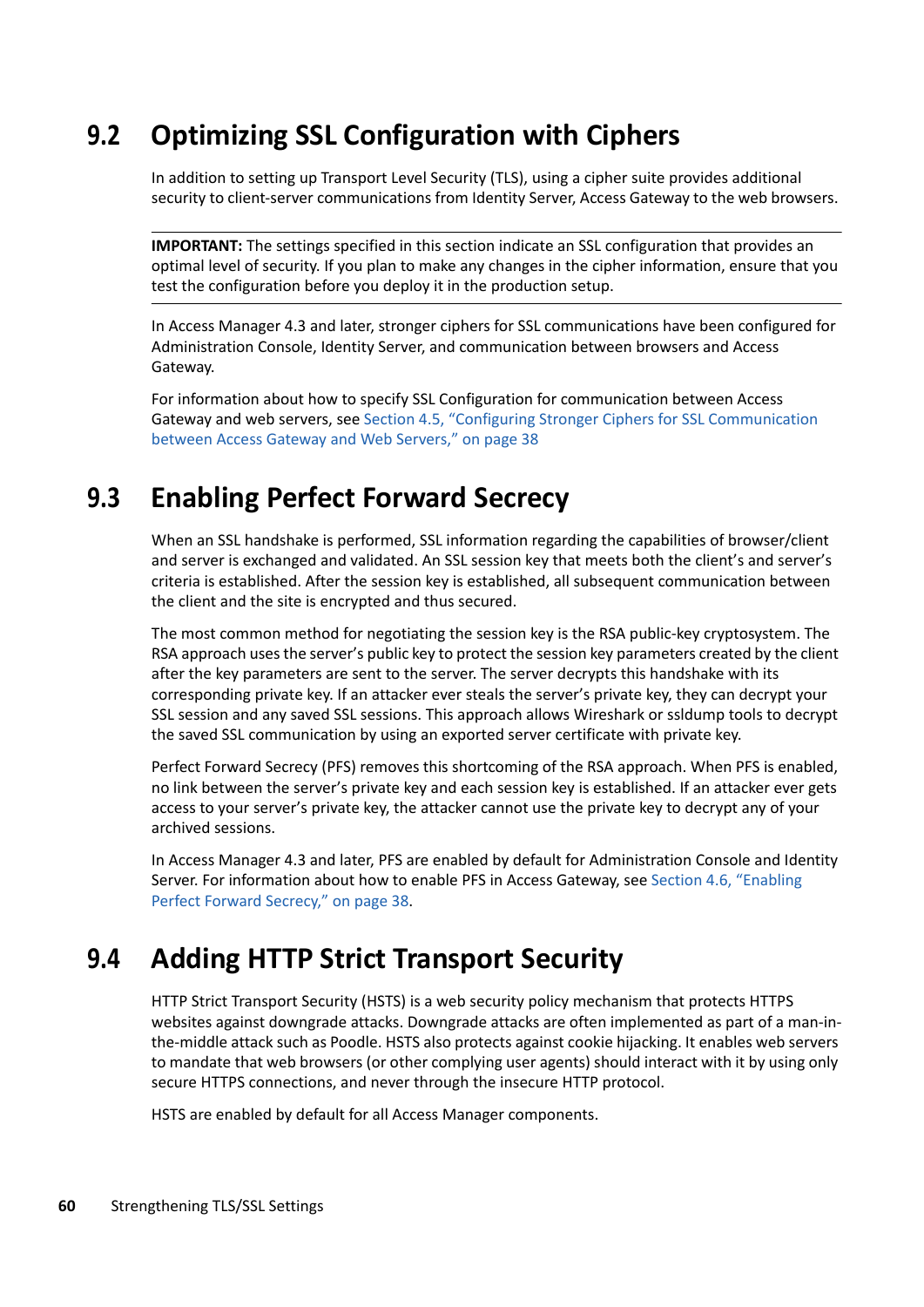## <span id="page-60-1"></span>**9.5 Disabling SSL Renegotiations**

SSL renegotiation is vulnerable to the man-in-the-middle attacks. It is disabled by default for all components except Analytics Server.

<span id="page-60-0"></span>For information about how to disable it in Analytics Server, see [Disabling SSL Renegotiations](#page-42-4).

## <span id="page-60-2"></span>**9.6 Customizing the Size of Ephemeral Diffie-Hellman Keys**

It is recommended not to use keys of sizes less than 1024 bits because of their insufficient strength. In Access Manager 4.3 and later, the default EDH key size in Administration Console and Identity Server is 2048.

For information about how to customize the size of EDH keys in Analytics Server, see [Section 5.1,](#page-42-3)  ["Customizing the Size of EDH Keys," on page 43](#page-42-3).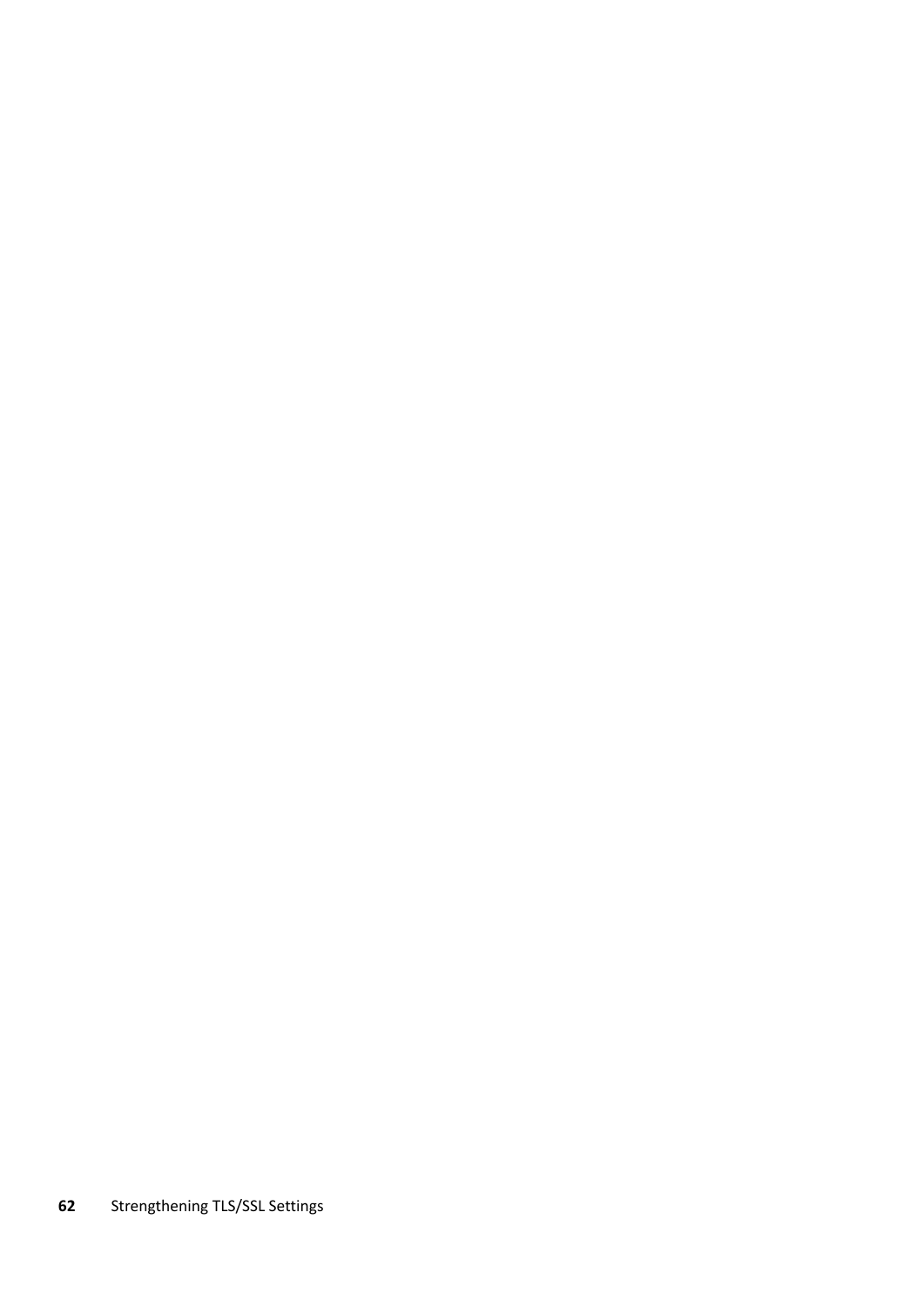# 10 <sup>10</sup>**Strengthening Certificates**

This section discusses the following topics:

- [Section 10.1, "Key Size and Signature Algorithm Considerations," on page 63](#page-62-0)
- [Section 10.2, "Trusted Certificate Authorities," on page 63](#page-62-1)
- [Section 10.3, "Certificate Renewal," on page 64](#page-63-0)

## <span id="page-62-0"></span>**10.1 Key Size and Signature Algorithm Considerations**

Access Manager ships with a CA that can create certificates with a key size of 512, 1024, 2048, or 4096. Select the maximum size supported by the applications that you are protecting with Access Manager. Security increases with the increase in key size length. The default certificates created by Access Manager 4.2 and later are of 2048 key size. If you are upgrading Access Manager from a version older than 4.2, ensure that certificates with small key sizes are replaced with 2048 or above.

In signature algorithms, SHA1 is no longer considered secure. Access Manager supports creation of a certificate only with SHA-256 and SHA-512. When you are importing external certificates signed by a well-known third-party CA into Access Manager, ensure that they are of SHA-256 or above.

## <span id="page-62-1"></span>**10.2 Trusted Certificate Authorities**

Access Manager ships with a CA. During installation, Access Manager CA creates and distributes certificates. For added security, replace these certificates with certificates from a well-known CA.

To use certificates signed by an external CA, perform the following activities:

1. Obtain externally signed certificates.

For more information, see "[Obtaining Externally Signed Certificates](https://www.microfocus.com/documentation/access-manager/5.0/pdfdoc/admin/admin.pdf#beyhr4a)" in the *[NetIQ Access](https://www.microfocus.com/documentation/access-manager/5.0/pdfdoc/admin/admin.pdf#bookinfo)  [Manager 5.0 Administration Guide](https://www.microfocus.com/documentation/access-manager/5.0/pdfdoc/admin/admin.pdf#bookinfo)*.

2. Configure Identity Server to use externally signed certificates.

For more information, see "[Configuring Identity Server to Use an Externally Signed Certificate"](https://www.microfocus.com/documentation/access-manager/5.0/pdfdoc/admin/admin.pdf#b1b2alhe) in the *[NetIQ Access Manager 5.0 Administration Guide](https://www.microfocus.com/documentation/access-manager/5.0/pdfdoc/admin/admin.pdf#bookinfo)*.

3. Configure Access Gateway to use externally signed certificates.

For more information, see ["Configuring Access Gateway to Use an Externally Signed Certificate"](https://www.microfocus.com/documentation/access-manager/5.0/pdfdoc/admin/admin.pdf#beyi009) in the *[NetIQ Access Manager 5.0 Administration Guide](https://www.microfocus.com/documentation/access-manager/5.0/pdfdoc/admin/admin.pdf#bookinfo)*.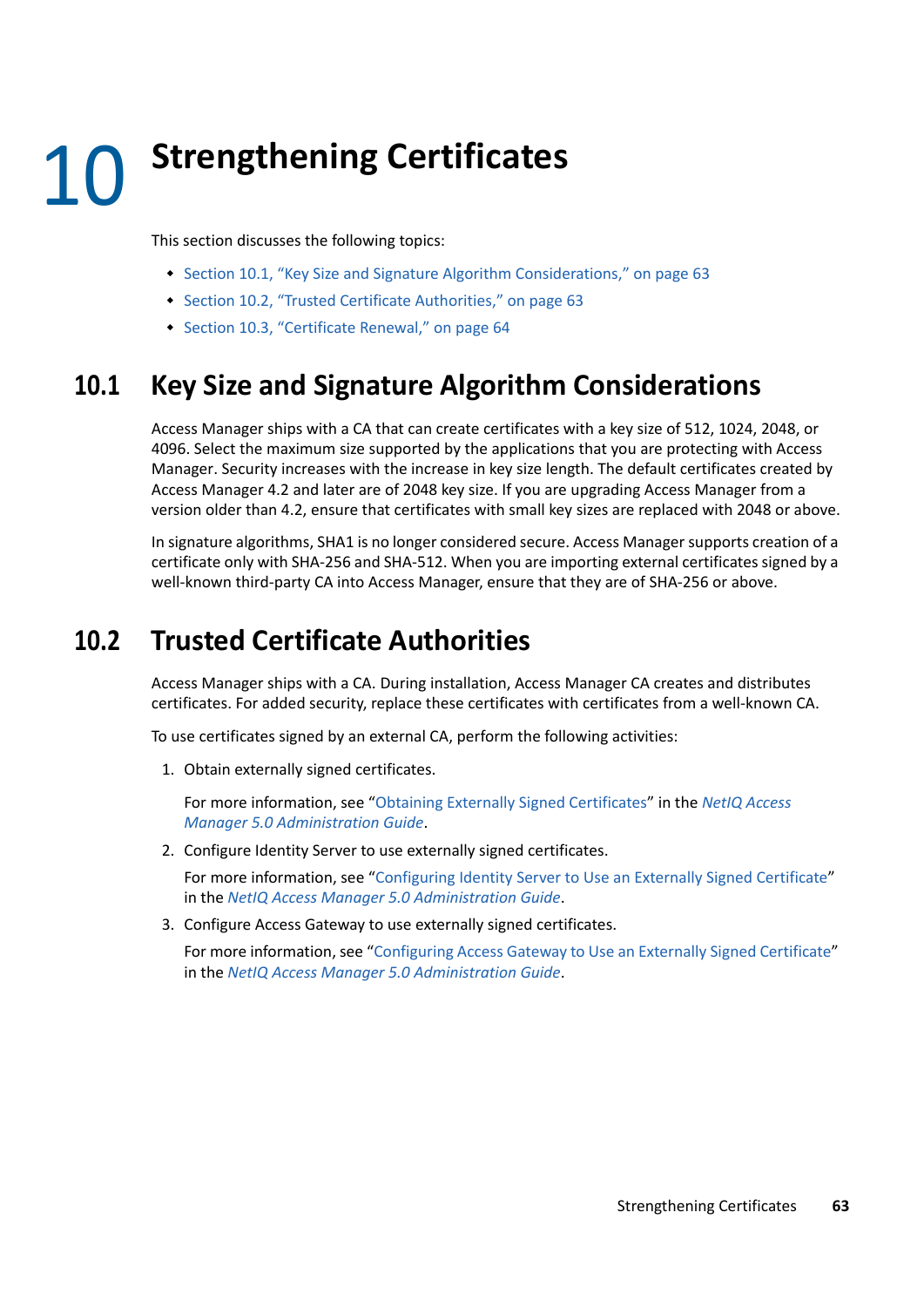## <span id="page-63-0"></span>**10.3 Certificate Renewal**

Ensure that you renew certificates before it gets expired. Your security needs might allow for a longer or shorter period. You can configure to get certificate expiration notifications.

For more information, see "[Getting the Certificate Expiration Notification](https://www.microfocus.com/documentation/access-manager/5.0/pdfdoc/bestpractices/bestpractices.pdf#bzabzrh)" in the *[NetIQ Access](https://www.microfocus.com/documentation/access-manager/5.0/pdfdoc/bestpractices/bestpractices.pdf#bookinfo)  [Manager 5.0 Best Practices Guide](https://www.microfocus.com/documentation/access-manager/5.0/pdfdoc/bestpractices/bestpractices.pdf#bookinfo)*.

When you install Administration Console, the following test certificates are automatically generated:

test-signing test-encryption test-connector test-provider test-consumer test-stunnel

For strong security, it is recommended that you replace these certificates, except the test-stunnel certificate, with certificates from a well-known certificate authority.

Ten years after you install Administration Console, new versions of these certificates are automatically generated as the old certificates expire. If you are using any of the test certificates in your configuration, Administration Console cannot use the new version until you reboot the machine.

Access Manager renews test-\* certificate for both primary and secondary Administration Console including the eDirectory certificate on secondary Administration Console automatically.

Certificates created manually by using Access Manager CA does not get renewed automatically.

Perform the following steps to renew manually created certificates. Lets assume that a certificate with the alias *signing* in the Identity Server signing keystore is about to expire.

- **1** Create a new certificate. (**Security** > **Certificates** > **New**)
- **2** Add the new certificate to the keystore with the alias of the certificate that will expire (*signing*). (**Actions** > **Add Certificate to Keystores**)
- **3** Select the option to overwrite.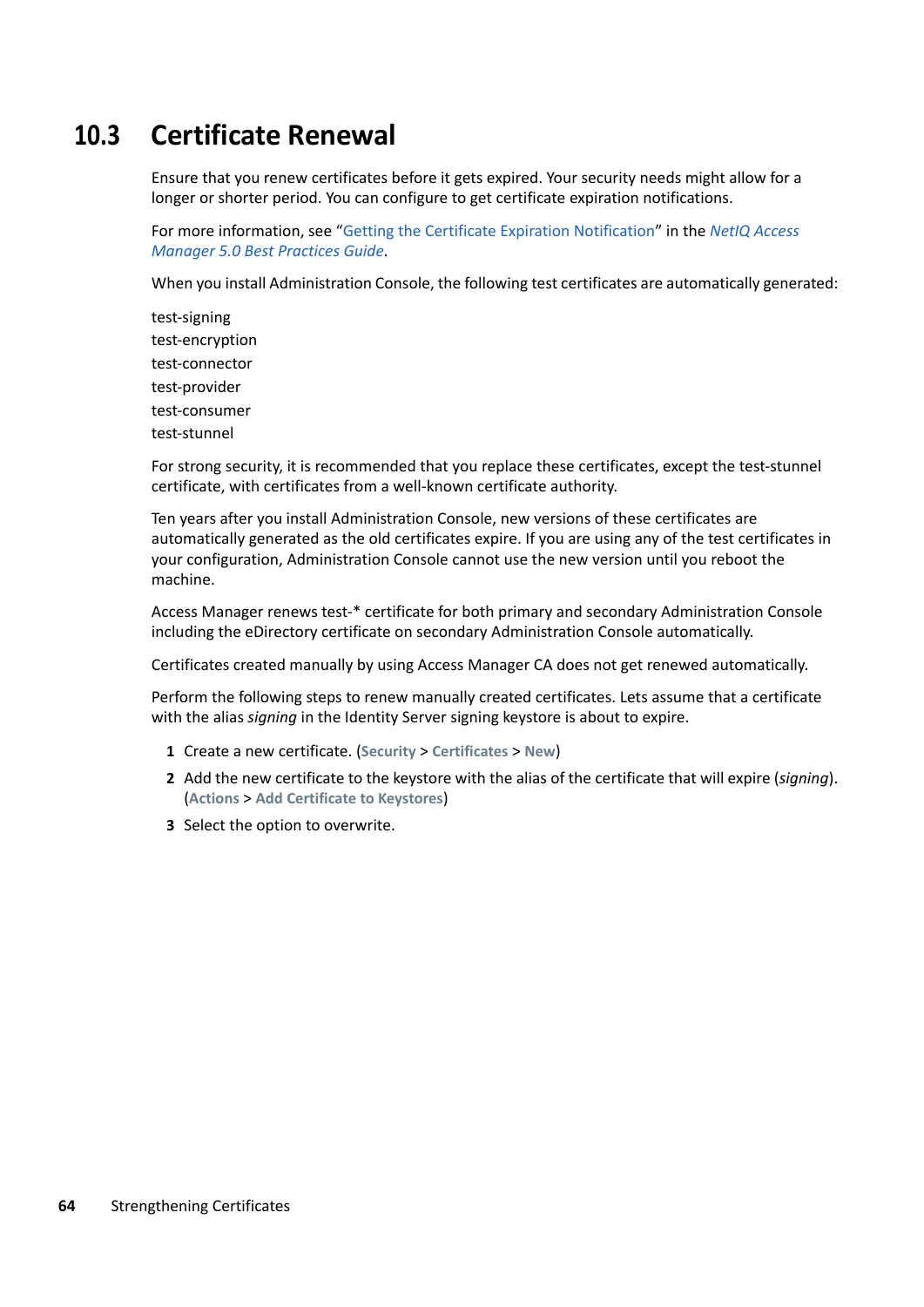This section included the following topics:

- [Section 11.1, "Cross-site Scripting Attacks," on page 65](#page-64-0)
- [Section 11.2, "Cross-Frame Scripting Attacks," on page 65](#page-64-1)
- [Section 11.3, "Clickjacking Attacks," on page 65](#page-64-2)

## <span id="page-64-0"></span>**11.1 Cross-site Scripting Attacks**

By default, Access Manager performs extensive checks to prevent Cross-site Scripting (XSS) attacks. However, Access Manager does not validate a JSP file if you have customized it. If you modify JSP files to customize the login, logout, error pages, and so forth, you must sanitize the respective JSP file to prevent XSS attacks.

Perform either one of the following options to sanitize the customized JSP file:

- HTML Escaping. See [Option 1: HTML Escaping](https://www.microfocus.com/documentation/access-manager/5.0/pdfdoc/admin/admin.pdf#b15in0ck) in the [NetIQ Access Manager 5.0 Administration](https://www.microfocus.com/documentation/access-manager/5.0/pdfdoc/admin/admin.pdf#bookinfo)  [Guide](https://www.microfocus.com/documentation/access-manager/5.0/pdfdoc/admin/admin.pdf#bookinfo).
- Filtering. See [Option 2: Filtering](https://www.microfocus.com/documentation/access-manager/5.0/pdfdoc/admin/admin.pdf#b15in0cl) in the [NetIQ Access Manager 5.0 Administration Guide](https://www.microfocus.com/documentation/access-manager/5.0/pdfdoc/admin/admin.pdf#bookinfo)

## <span id="page-64-1"></span>**11.2 Cross-Frame Scripting Attacks**

Any intruder can call Identity Server portal login pages or the pages delivered by Access Gateway ESP with the default Identity Server configuration from an HTML iFrame. To prevent this vulnerability, Cross-Frame Scripting (XFS) has been disabled for both Identity Server and Access Gateway ESP in Access Manager 4.3 and later.

The configuration to prevent this attack is enabled by default in Access Manager 4.3 and later.

## <span id="page-64-2"></span>**11.3 Clickjacking Attacks**

Web applications allow external sites to include content by using IFrame. This enables an attacker to embed the malicious code beneath legitimate clickable content. An attacker can trick a web user into clicking the malicious content that the attacker can control.

The configuration to prevent this attack is enabled by default in Access Manager 4.3 and later.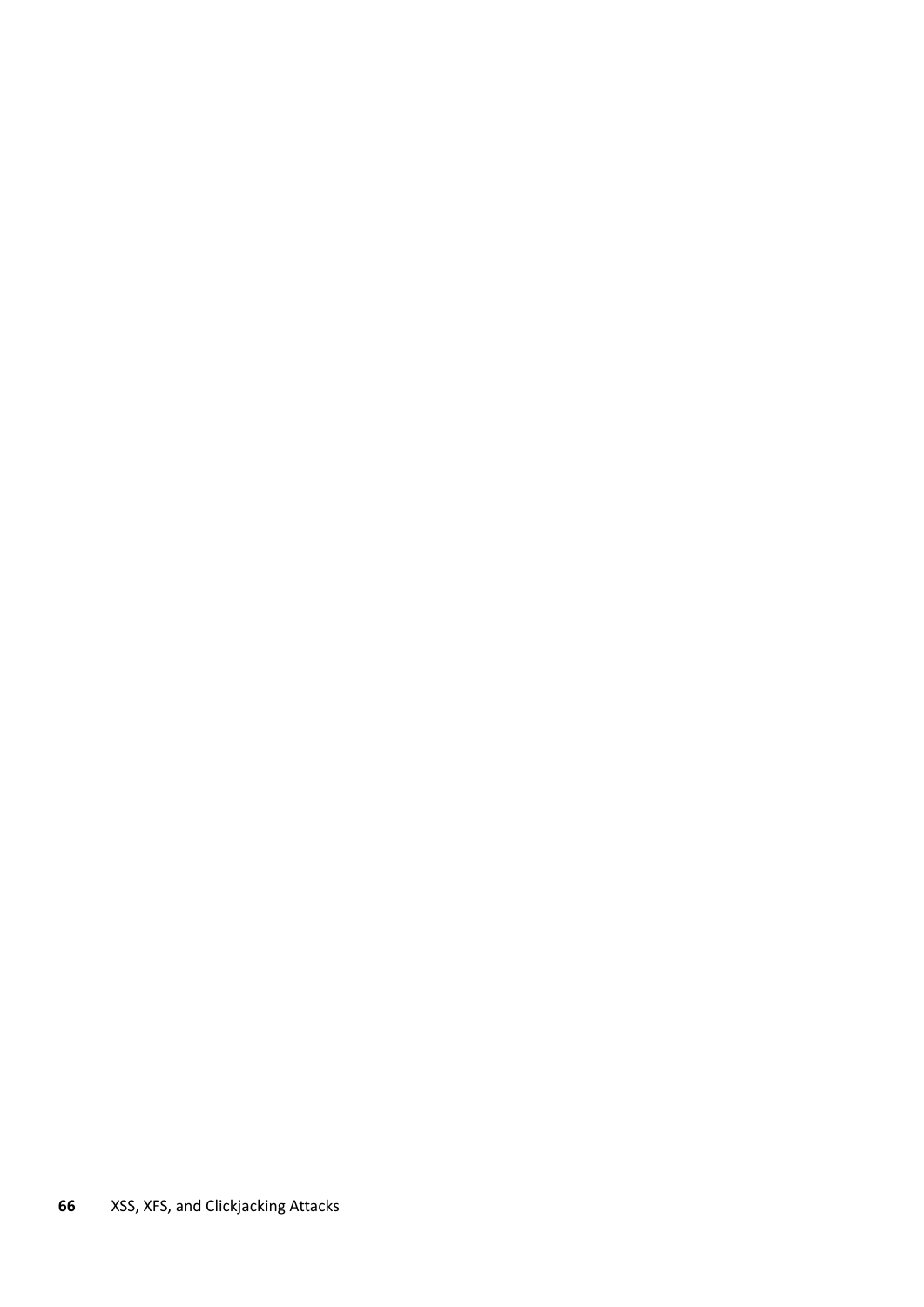## 12 <sup>12</sup>**Getting the Latest Security Patches**

The OpenSSL open source project team regularly releases updates to known OpenSSL vulnerabilities. Access Gateway uses the OpenSSL library for cryptographic functions. It is recommended to update Access Gateway with the latest OpenSSL patch.

#### **Getting the Latest Security Updates for Access Gateway Service**

See "[Updating Security Patches for Access Gateway Service "](https://www.microfocus.com/documentation/access-manager/5.0/pdfdoc/install_upgrade/install_upgrade.pdf#b1ljac6u) in the *[NetIQ Access Manager 5.0](https://www.microfocus.com/documentation/access-manager/5.0/pdfdoc/install_upgrade/install_upgrade.pdf#bookinfo)  [Installation and Upgrade Guide](https://www.microfocus.com/documentation/access-manager/5.0/pdfdoc/install_upgrade/install_upgrade.pdf#bookinfo)*.

#### **Getting the Latest Security Updates for Access Gateway Appliance**

See "[Installing or Updating Security Patches for Access Gateway Appliance](https://www.microfocus.com/documentation/access-manager/5.0/pdfdoc/install_upgrade/install_upgrade.pdf#t4bpctbibk5f) " in the *[NetIQ Access](https://www.microfocus.com/documentation/access-manager/5.0/pdfdoc/install_upgrade/install_upgrade.pdf#bookinfo)  [Manager 5.0 Installation and Upgrade Guide](https://www.microfocus.com/documentation/access-manager/5.0/pdfdoc/install_upgrade/install_upgrade.pdf#bookinfo)*.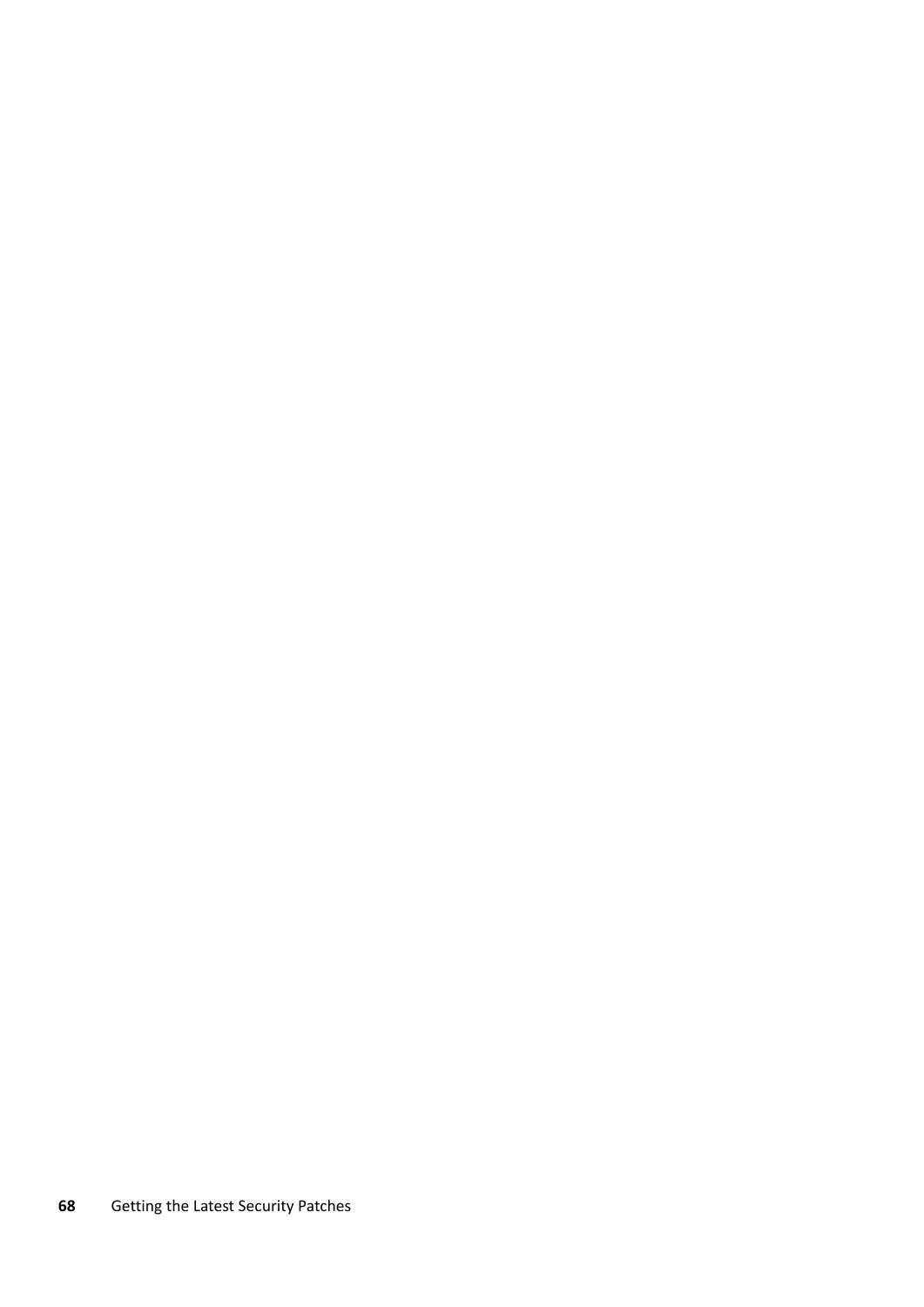# 13 <sup>13</sup>**Securing Access Manager Components on Cloud**

When using Access Manager components on cloud, you must consider the following security recommendations in addition to the security recommendations mentioned in the previous chapters:

- [Section 13.1, "Prerequisite," on page 69](#page-68-0)
- [Section 13.2, "Protecting Administration Console on Cloud," on page 69](#page-68-1)

## <span id="page-68-0"></span>**13.1 Prerequisite**

- The operating system packages must be updated. If you are using SUSE or Red Hat, ensure that the operating system is updated with the latest patch update.
- It is recommended to not use keys of sizes less than 1024 bits on port 22.

## <span id="page-68-1"></span>**13.2 Protecting Administration Console on Cloud**

It is recommended to install Administration Console on a private subnet to restrict the access to Config data store. To protect Administration Console in a cloud environment, see [Deploying Access](https://www.microfocus.com/documentation/access-manager/5.0/pdfdoc/install_upgrade/install_upgrade.pdf#namoncloud)  [Manager on Public Cloud](https://www.microfocus.com/documentation/access-manager/5.0/pdfdoc/install_upgrade/install_upgrade.pdf#namoncloud) in the [NetIQ Access Manager 5.0 Installation and Upgrade Guide](https://www.microfocus.com/documentation/access-manager/5.0/pdfdoc/install_upgrade/install_upgrade.pdf#bookinfo).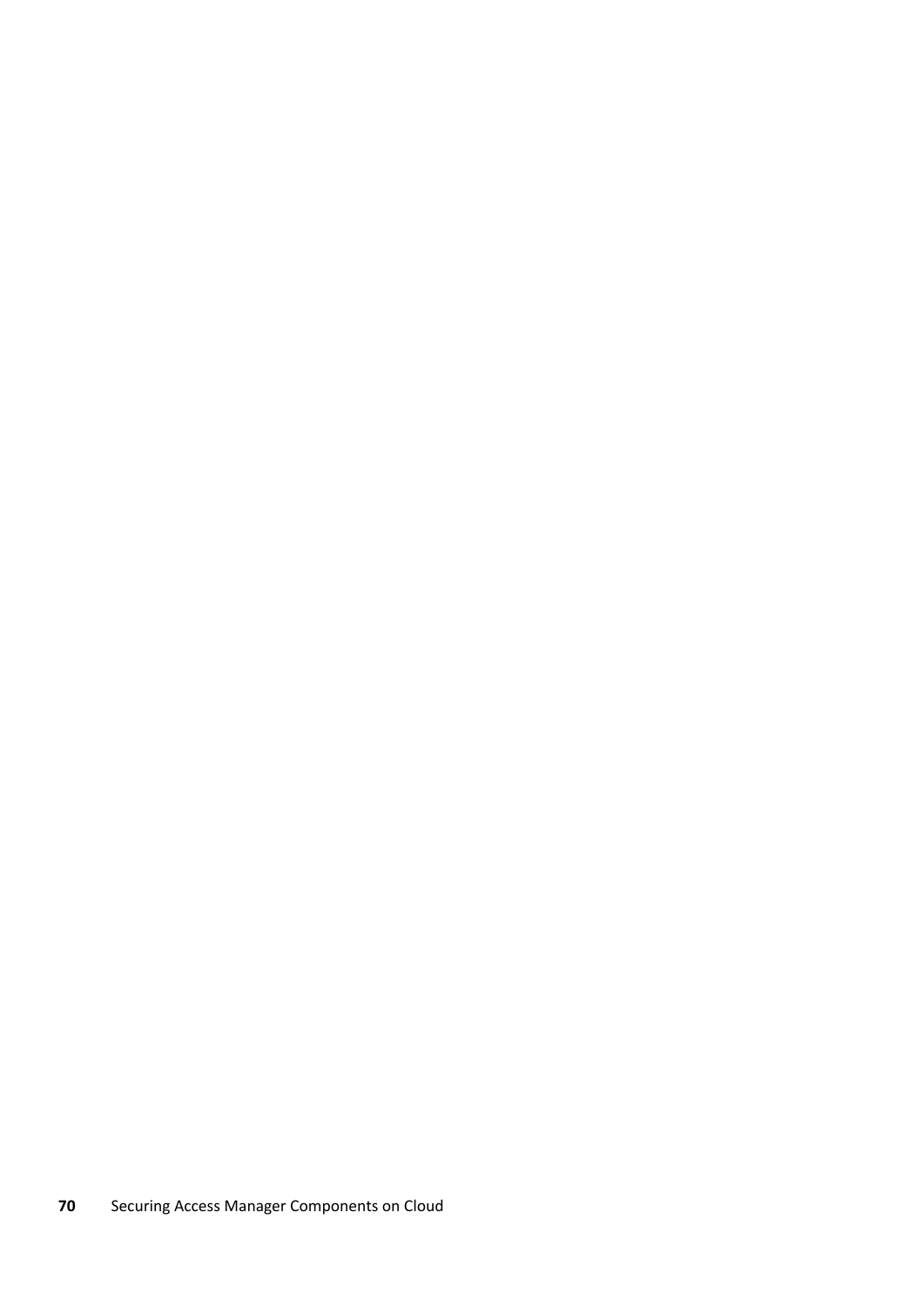# 14 Restoring Previous Security Level After<br>Upgrading Access Manager **Upgrading Access Manager**

<span id="page-70-0"></span>All protocols, ciphers, and filter configurations in all components are made highly secure by default in Access Manager 4.3 and later. If your Access Manager setup is configured with less secure settings, upgrading it to 4.3 or later may result in communications issues. The following are few example scenarios when you may need to restore your previous security settings:

- When browsers do not support TLS1.1 or TLS1.2 protocol or secure ciphers suites.
- When third-party service provider does not support TLS1.1 or TLS1.2 protocol or secure cipher suites along with the following configuration:
	- A SAML or Liberty federation with artifact binding between Access Manager and thirdparty service provider.
	- WS-Trust federation between Access Manager and third-party service provider.
- When OAuth clients or OAuth resource servers do not support TLS1.1 or TLS1.2 protocol or secure cipher suites.

#### **Backed Up Configuration Files**

When you upgrade Access Manager, the upgrade script backs up the following files to enable you restoring the previous configuration:

- **Administration Console:** tomcat8.conf, server.xml, web.xml
- **Identity Server:** tomcat.conf, server.xml, web.xml
- **Access Gateway:** web.xml, httpd.conf, NovellAgSettings.conf, tomcat.conf, sever.xml

The backup files are located in /root/nambkup (separate folders for Administration Console, Identity Server, and Access Gateway).

**NOTE:** Compare each upgraded configuration file with the corresponding backup file. If the backup file includes the similar configuration as it is in the upgraded file, you do not need to make any changes.

#### **In this Chapter**

- [Restoring Previous Security Settings for Administration Console](#page-71-0)
- [Restoring Previous Security Settings for Identity Server](#page-73-0)
- [Restoring Previous Security Settings for Access Gateway](#page-75-0)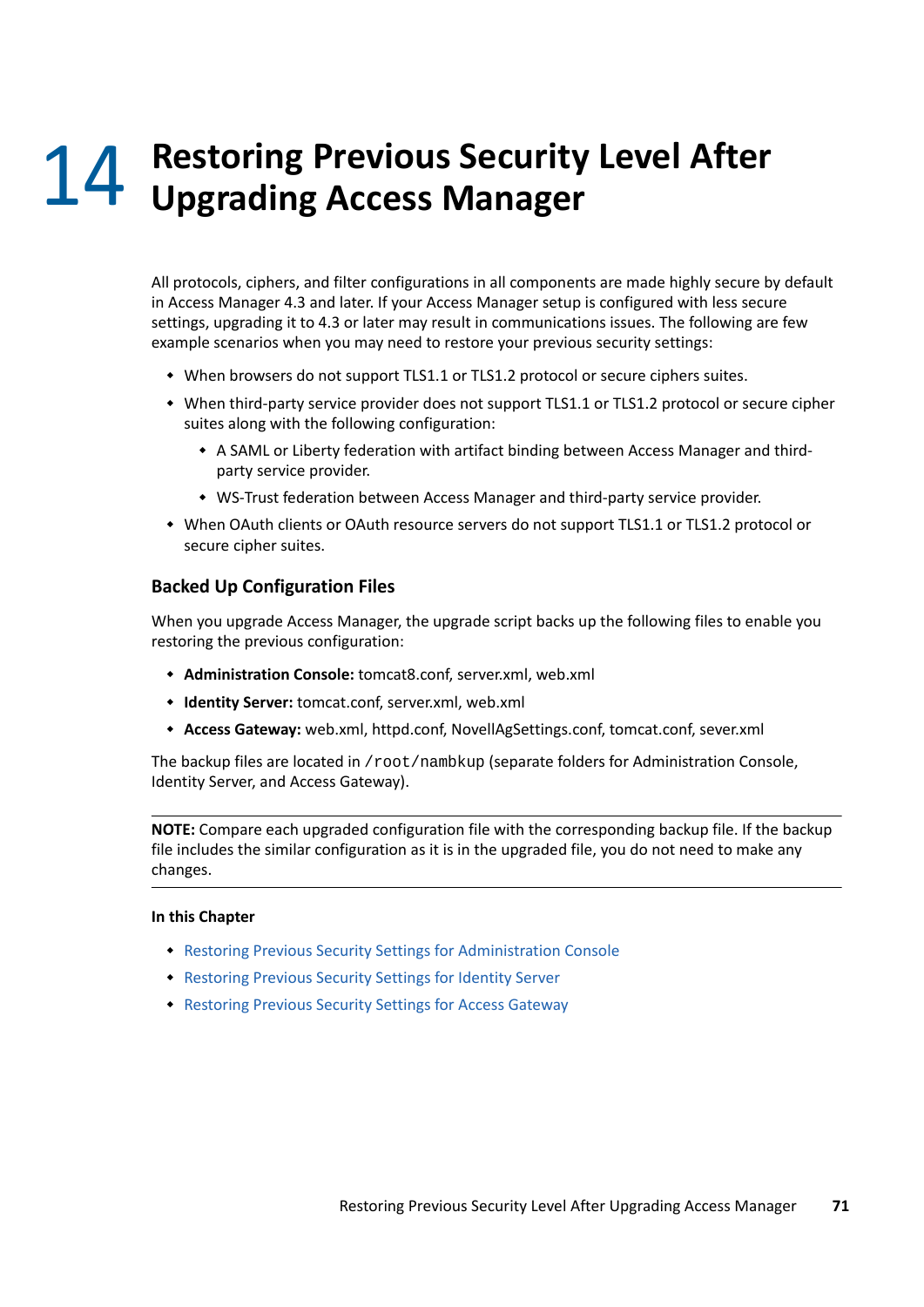## <span id="page-71-0"></span>**14.1 Restoring Previous Security Settings for Administration Console**

#### **In this Section**

- [Restoring the Previous Protocols Settings](#page-71-1)
- [Restoring the Previous Settings of Ciphers for SSL Communication](#page-71-2)
- [Disabling Perfect Forward Secrecy](#page-72-1)
- [Restoring the Previous Size of EDH Keys](#page-72-2)
- [Removing HTTP Strict Transport Security](#page-72-0)

#### <span id="page-71-1"></span>**14.1.1 Restoring the Previous Protocols Settings**

**1** Download backup files from the /root/nambkup/ac <time stamp of upgrade> folder.

For information about how to download backup files, see ["Downloading Files from a Server"](https://www.microfocus.com/documentation/access-manager/5.0/pdfdoc/admin/admin.pdf#downloadserverfile) in the *[NetIQ Access Manager 5.0 Administration Guide](https://www.microfocus.com/documentation/access-manager/5.0/pdfdoc/admin/admin.pdf#bookinfo)*.

- **2** Open the backup server. xml file from the backup folder and search for the sslProtocol attribute in NIDP\_Name="devman" and NIDP\_Name="connector" inside the Connector element and copy the attribute values.
- **3** Open Administration Console's new [server.xml](https://www.microfocus.com/documentation/access-manager/5.0/pdfdoc/admin/admin.pdf#serverxml).

For information about how to open and modify a file, see "[Modifying Configurations"](https://www.microfocus.com/documentation/access-manager/5.0/pdfdoc/admin/admin.pdf#modconfigfile) in the *[NetIQ Access Manager 5.0 Administration Guide](https://www.microfocus.com/documentation/access-manager/5.0/pdfdoc/admin/admin.pdf#bookinfo)*.

**4** Search for the sslProtocol attribute in the NIDP\_Name="devman" and NIDP\_Name="connector" inside the Connector element. You will see the following value:

sslProtocol="TLSv1.2" sslEnabledProtocols="SSLv2Hello,TLSv1.1,TLSv1.2"

**5** Replace this attribute value with the previous value that you copied in step 4.

## <span id="page-71-2"></span>**14.1.2 Restoring the Previous Settings of Ciphers for SSL Communication**

**1** Download backup files from the /root/nambkup/ac <time stamp of upgrade> folder.

For information about how to download backup files, see ["Downloading Files from a Server"](https://www.microfocus.com/documentation/access-manager/5.0/pdfdoc/admin/admin.pdf#downloadserverfile) in the *[NetIQ Access Manager 5.0 Administration Guide](https://www.microfocus.com/documentation/access-manager/5.0/pdfdoc/admin/admin.pdf#bookinfo)*.

- **2** Open the backup server.xml file from the backup folder and search for the cipher attribute in NIDP\_Name="devman" and NIDP\_Name="connector" inside the Connector element and copy the list of ciphers.
- **3** Open the new [server.xml](https://www.microfocus.com/documentation/access-manager/5.0/pdfdoc/admin/admin.pdf#serverxml) of Administration Console.

For information about how to open and modify a file, see "[Modifying Configurations"](https://www.microfocus.com/documentation/access-manager/5.0/pdfdoc/admin/admin.pdf#modconfigfile) in the *[NetIQ Access Manager 5.0 Administration Guide](https://www.microfocus.com/documentation/access-manager/5.0/pdfdoc/admin/admin.pdf#bookinfo)*.

- **4** Search for the cipher attribute in NIDP\_Name="devman" and NIDP\_Name="connector" inside the Connector element.
- **5** Replace this list of ciphers with the list copied in step 2.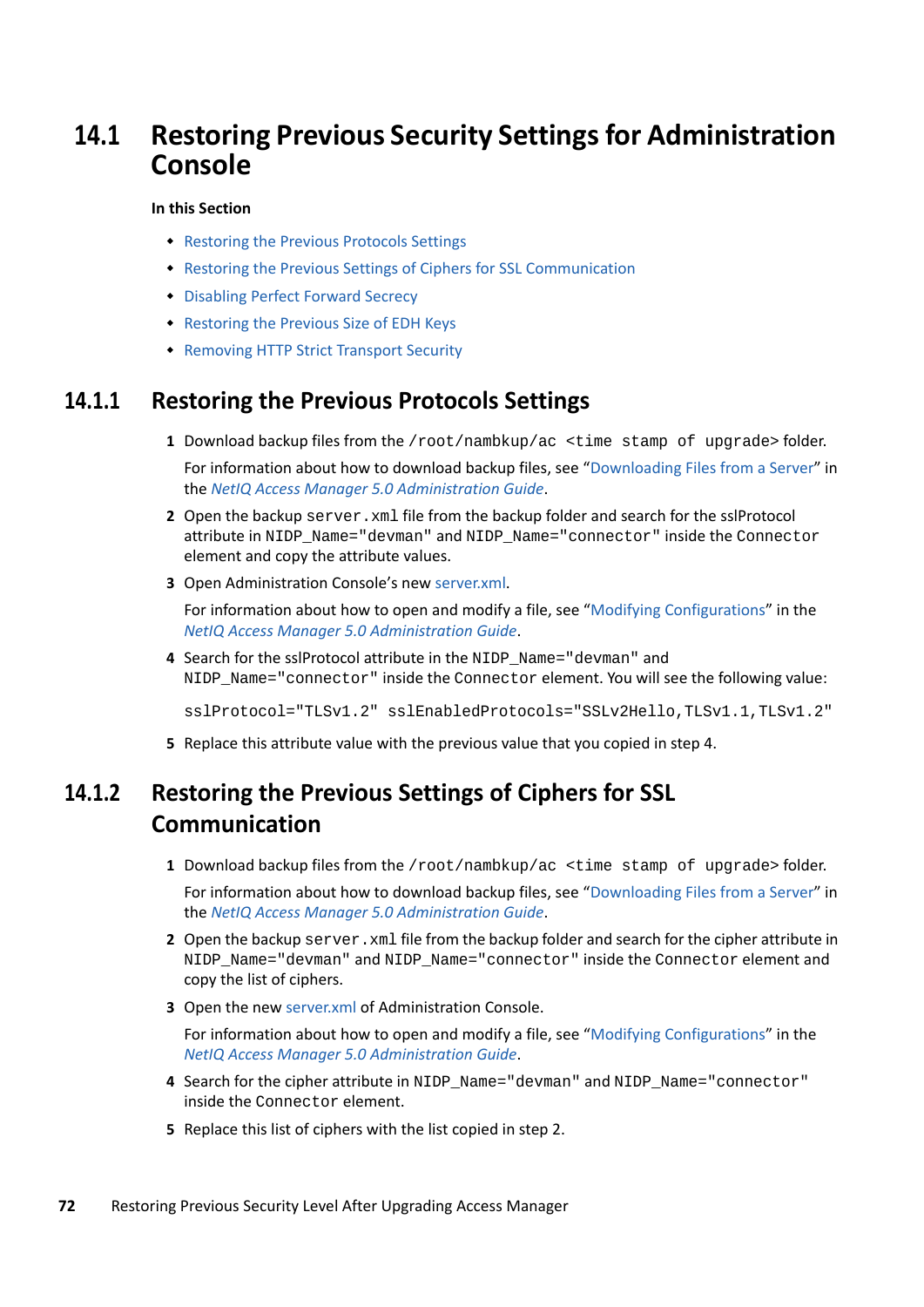### **14.1.3 Disabling Perfect Forward Secrecy**

**1** Download backup files from the /root/nambkup/ac <time stamp of upgrade> folder.

For information about how to download backup files, see ["Downloading Files from a Server"](https://www.microfocus.com/documentation/access-manager/5.0/pdfdoc/admin/admin.pdf#downloadserverfile) in the *[NetIQ Access Manager 5.0 Administration Guide](https://www.microfocus.com/documentation/access-manager/5.0/pdfdoc/admin/admin.pdf#bookinfo)*.

- **2** Open the backup server.xml from the backup folder and search for the cipher attribute in NIDP\_Name="devman" and NIDP\_Name="connector" inside the <Connectors> element and copy the list of ciphers.
- **3** Open the new [server.xml](https://www.microfocus.com/documentation/access-manager/5.0/pdfdoc/admin/admin.pdf#serverxml) file of Administration Console.

For information about how to open and modify a file, see "[Modifying Configurations"](https://www.microfocus.com/documentation/access-manager/5.0/pdfdoc/admin/admin.pdf#modconfigfile) in the *[NetIQ Access Manager 5.0 Administration Guide](https://www.microfocus.com/documentation/access-manager/5.0/pdfdoc/admin/admin.pdf#bookinfo)*.

- **4** Search for the cipher attribute in NIDP\_Name="devman" and NIDP\_Name="connector" inside the <Connectors> element.
- **5** Replace the list of ciphers with the value you copied in step 2.
- **6** Remove the useServerCipherSuitesOrder attribute.

#### **14.1.4 Restoring the Previous Size of EDH Keys**

- 1 Open the tomcat8.conf [\(tomcat.conf](https://www.microfocus.com/documentation/access-manager/5.0/pdfdoc/admin/admin.pdf#tomcatconf)) file.
- **2** Remove the following line:

JAVA\_OPTS="\${JAVA\_OPTS} -Djdk.tls.ephemeralDHKeySize=2048"

For information about how to modify a file, see ["Modifying Configurations"](https://www.microfocus.com/documentation/access-manager/5.0/pdfdoc/admin/admin.pdf#modconfigfile) in the *[NetIQ Access](https://www.microfocus.com/documentation/access-manager/5.0/pdfdoc/admin/admin.pdf#bookinfo)  [Manager 5.0 Administration Guide](https://www.microfocus.com/documentation/access-manager/5.0/pdfdoc/admin/admin.pdf#bookinfo)*.

#### **14.1.5 Removing HTTP Strict Transport Security**

**1** Open the Administration Console [web.xml](https://www.microfocus.com/documentation/access-manager/5.0/pdfdoc/admin/admin.pdf#web) file and comment out the httpHeaderSecurity filter definition.

```
<filter>
<filter-name>httpHeaderSecurity</filter-name>
<filter-class>org.apache.catalina.filters.HttpHeaderSecurityFilter</
filter-class>
<async-supported>true</async-supported>
</filter>
```
**2** Comment out the following parameter that sets up an appropriate maximum age value:

```
<init-param>
<param-name>hstsMaxAgeSeconds</param-name>
<param-value>31536000</param-value>
</init-param>
```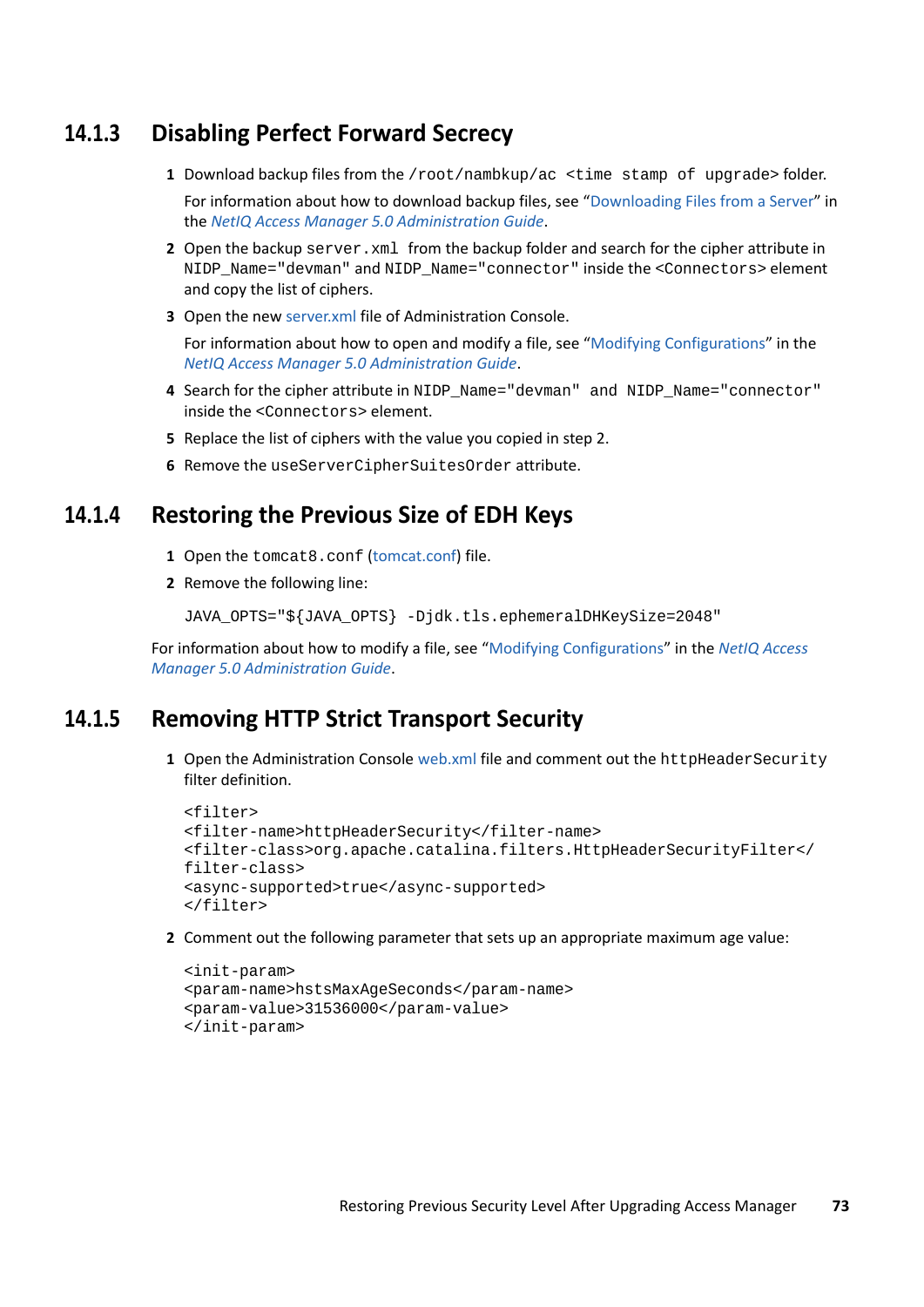**3** Comment out the filter mapping.

```
<filter-mapping>
<filter-name>httpHeaderSecurity</filter-name>
<url-pattern>/*</url-pattern>
<dispatcher>REQUEST</dispatcher>
</filter-mapping>
```
For information about how to modify a file, see ["Modifying Configurations"](https://www.microfocus.com/documentation/access-manager/5.0/pdfdoc/admin/admin.pdf#modconfigfile) in the *[NetIQ Access](https://www.microfocus.com/documentation/access-manager/5.0/pdfdoc/admin/admin.pdf#bookinfo)  [Manager 5.0 Administration Guide](https://www.microfocus.com/documentation/access-manager/5.0/pdfdoc/admin/admin.pdf#bookinfo)*.

# **14.2 Restoring Previous Security Settings for Identity Server**

#### **In this Section**

- [Restoring the Previous Protocols Settings](#page-73-0)
- [Restoring the Previous Settings of Ciphers for SSL Communication](#page-73-1)
- [Disabling Perfect Forward Secrecy](#page-74-0)
- [Restoring the Previous Settings of the Size of EDH Keys](#page-74-1)
- **\*** [Removing HTTP Strict Transport Security](#page-74-2)
- [Removing the Clickjacking Filter](#page-75-0)

#### <span id="page-73-0"></span>**14.2.1 Restoring the Previous Protocols Settings**

- **1** Download backup files from the /root/nambkup/idp <time stamp of upgrade> folder. For information about how to download backup files, see ["Downloading Files from a Server"](https://www.microfocus.com/documentation/access-manager/5.0/pdfdoc/admin/admin.pdf#downloadserverfile) in the *[NetIQ Access Manager 5.0 Administration Guide](https://www.microfocus.com/documentation/access-manager/5.0/pdfdoc/admin/admin.pdf#bookinfo)*.
- **2** Open the backup server. xml file from the backup folder, search for the sslProtocol attribute, and copy the value.
- **3** Open Identity Server's new [server.xml](https://www.microfocus.com/documentation/access-manager/5.0/pdfdoc/admin/admin.pdf#serverxml) file and search for the sslProtocol attribute.

For information about how to open and modify a file, see "[Modifying Configurations"](https://www.microfocus.com/documentation/access-manager/5.0/pdfdoc/admin/admin.pdf#modconfigfile) in the *[NetIQ Access Manager 5.0 Administration Guide](https://www.microfocus.com/documentation/access-manager/5.0/pdfdoc/admin/admin.pdf#bookinfo)*.

You will see the following value:

sslProtocol="TLSv1.2" sslEnabledProtocols="SSLv2Hello,TLSv1.1,TLSv1.2"

**4** Replace this attribute value with the value that you copied in step 2.

## <span id="page-73-1"></span>**14.2.2 Restoring the Previous Settings of Ciphers for SSL Communication**

- **1** Download backup files from the /root/nambkup/idp <time stamp of upgrade> folder. For information about how to download backup files, see ["Downloading Files from a Server"](https://www.microfocus.com/documentation/access-manager/5.0/pdfdoc/admin/admin.pdf#downloadserverfile) in the *[NetIQ Access Manager 5.0 Administration Guide](https://www.microfocus.com/documentation/access-manager/5.0/pdfdoc/admin/admin.pdf#bookinfo)*.
- **2** Open the backup server.xml from the backup folder, search for the cipher attribute in NIDP\_Name="connector" inside the <Connectors> element, and copy the list of ciphers.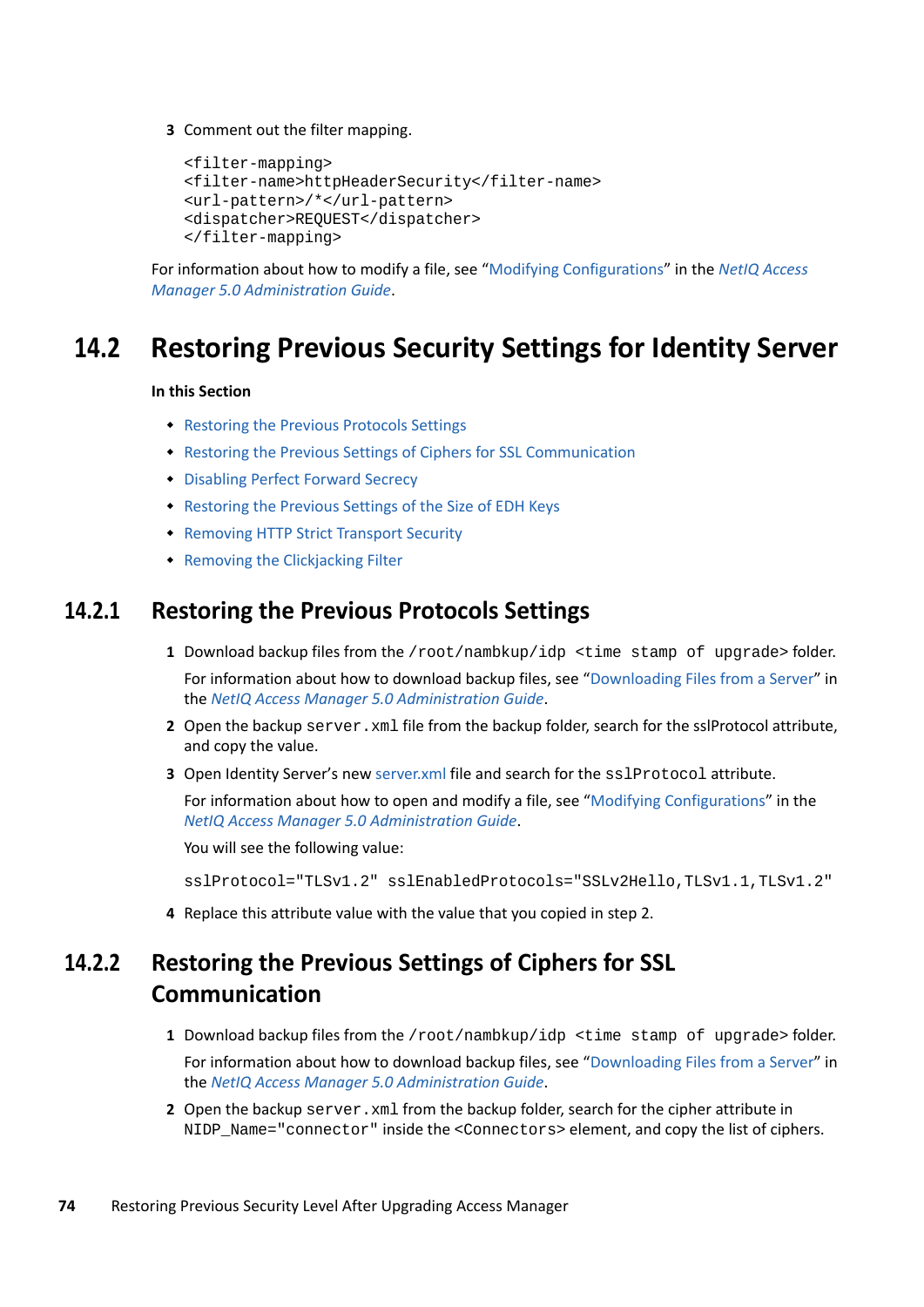**3** Open Identity Server's new [server.xml](https://www.microfocus.com/documentation/access-manager/5.0/pdfdoc/admin/admin.pdf#serverxml) and search for the cipher attribute in NIDP Name="connector" in the <Connector> element.

For information about how to open and modify a file, see "[Modifying Configurations"](https://www.microfocus.com/documentation/access-manager/5.0/pdfdoc/admin/admin.pdf#modconfigfile) in the *[NetIQ Access Manager 5.0 Administration Guide](https://www.microfocus.com/documentation/access-manager/5.0/pdfdoc/admin/admin.pdf#bookinfo)*.

**4** Replace this list of ciphers with the list copied in step 2.

#### <span id="page-74-0"></span>**14.2.3 Disabling Perfect Forward Secrecy**

- **1** Download backup files from the /root/nambkup/idp <time stamp of upgrade> folder. For information about how to download backup files, see ["Downloading Files from a Server"](https://www.microfocus.com/documentation/access-manager/5.0/pdfdoc/admin/admin.pdf#downloadserverfile) in the *[NetIQ Access Manager 5.0 Administration Guide](https://www.microfocus.com/documentation/access-manager/5.0/pdfdoc/admin/admin.pdf#bookinfo)*.
- **2** Open the backed up server.xml from the backup folder, search for the cipher attribute in NIDP\_Name="connector" inside the <Connectors> element, and copy the list of ciphers.
- **3** Open Identity Server's new [server.xml](https://www.microfocus.com/documentation/access-manager/5.0/pdfdoc/admin/admin.pdf#serverxml) file. Search for the cipher attribute in NIDP Name="connector" in the <Connectors> element.

For information about how to open and modify a file, see "[Modifying Configurations"](https://www.microfocus.com/documentation/access-manager/5.0/pdfdoc/admin/admin.pdf#modconfigfile) in the *[NetIQ Access Manager 5.0 Administration Guide](https://www.microfocus.com/documentation/access-manager/5.0/pdfdoc/admin/admin.pdf#bookinfo)*.

**4** Replace the list of ciphers with the value you copied in step 2.

#### <span id="page-74-1"></span>**14.2.4 Restoring the Previous Settings of the Size of EDH Keys**

- **1** Open Identity Server's [tomcat.conf](https://www.microfocus.com/documentation/access-manager/5.0/pdfdoc/admin/admin.pdf#tomcatconf).
- **2** Remove the following line:

JAVA\_OPTS="\${JAVA\_OPTS} -Djdk.tls.ephemeralDHKeySize=2048"

For information about how to open and modify a file, see "[Modifying Configurations](https://www.microfocus.com/documentation/access-manager/5.0/pdfdoc/admin/admin.pdf#modconfigfile)" in the *[NetIQ](https://www.microfocus.com/documentation/access-manager/5.0/pdfdoc/admin/admin.pdf#bookinfo)  [Access Manager 5.0 Administration Guide](https://www.microfocus.com/documentation/access-manager/5.0/pdfdoc/admin/admin.pdf#bookinfo)*.

#### <span id="page-74-2"></span>**14.2.5 Removing HTTP Strict Transport Security**

**1** Open Identity Server's [web.xml](https://www.microfocus.com/documentation/access-manager/5.0/pdfdoc/admin/admin.pdf#web) file and comment out the httpHeaderSecurity filter definition.

```
<filter>
     <filter-name>httpHeaderSecurity</filter-name>
     <filter-
class>org.apache.catalina.filters.HttpHeaderSecurityFilter</filter-
class>
     <async-supported>true</async-supported>
</filter>
```
**2** Comment out the hstsMaxAgeSeconds parameter:

```
<init-param>
     <param-name>hstsMaxAgeSeconds</param-name>
     <param-value>31536000</param-value>
</init-param>
```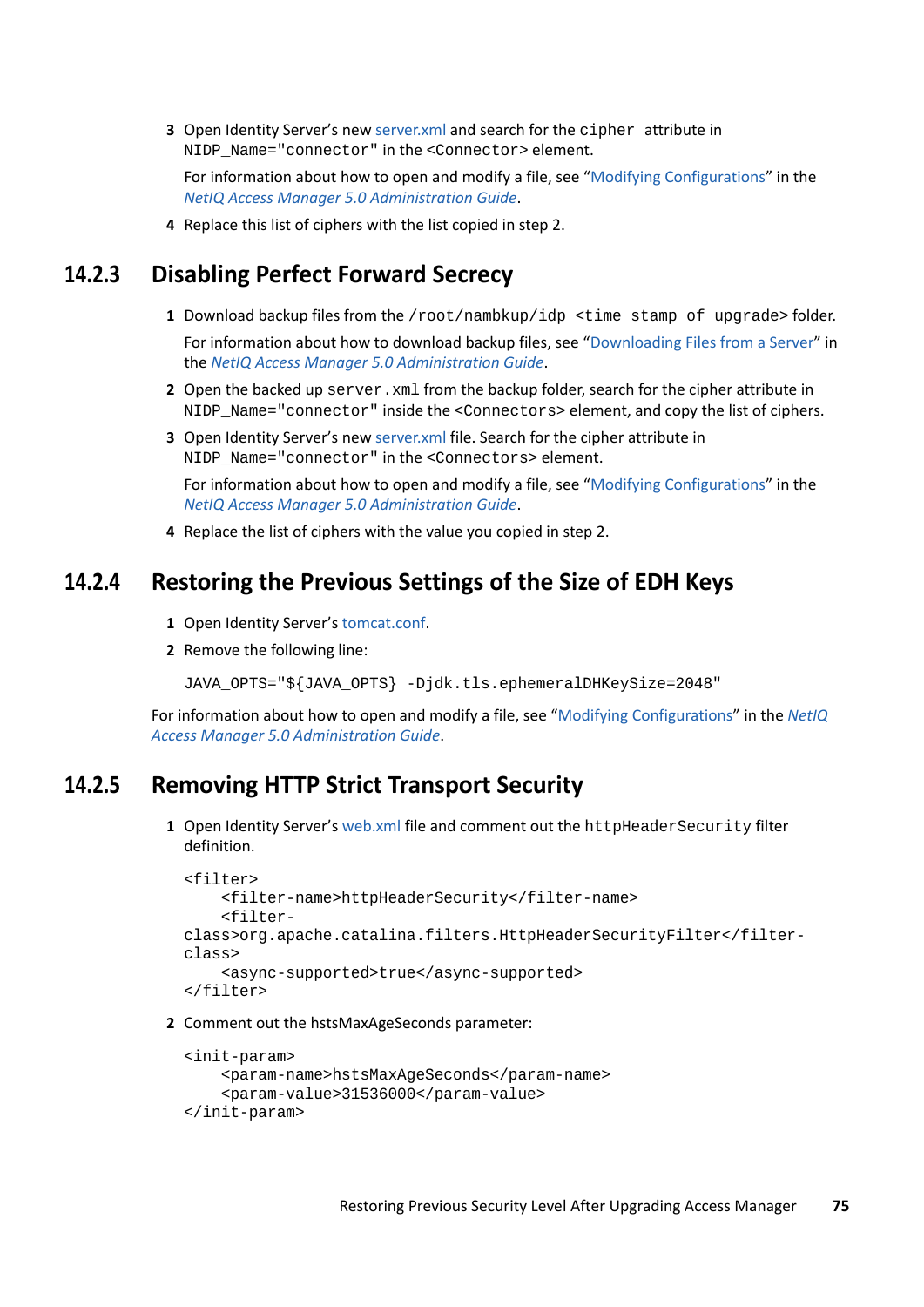**3** Comment out the filter mapping.

```
<filter-mapping>
     <filter-name>httpHeaderSecurity</filter-name>
     <url-pattern>/*</url-pattern>
     <dispatcher>REQUEST</dispatcher>
</filter-mapping>
```
For information about how to open and modify a file, see "[Modifying Configurations](https://www.microfocus.com/documentation/access-manager/5.0/pdfdoc/admin/admin.pdf#modconfigfile)" in the *[NetIQ](https://www.microfocus.com/documentation/access-manager/5.0/pdfdoc/admin/admin.pdf#bookinfo)  [Access Manager 5.0 Administration Guide](https://www.microfocus.com/documentation/access-manager/5.0/pdfdoc/admin/admin.pdf#bookinfo)*.

### <span id="page-75-0"></span>**14.2.6 Removing the Clickjacking Filter**

- **1** Open Identity Server's [web.xml](https://www.microfocus.com/documentation/access-manager/5.0/pdfdoc/admin/admin.pdf#web) file.
- **2** Comment out the following Tomcat filter configuration:

```
<filter>
     <filter-name>TomcatSameOriginFilter</filter-name>
     <filter-class>org.apache.catalina.filters.HttpHeaderSecurityFilter</
filter-class>
     <init-param>
         <param-name>antiClickJackingOption</param-name>
         <param-value>SAMEORIGIN</param-value>
     </init-param>
</filter>
<filter-mapping>
     <filter-name>TomcatSameOriginFilter</filter-name>
     <url-pattern>/*</url-pattern>
</filter-mapping>
```
For information about how to open and modify a file, see "[Modifying Configurations](https://www.microfocus.com/documentation/access-manager/5.0/pdfdoc/admin/admin.pdf#modconfigfile)" in the *[NetIQ](https://www.microfocus.com/documentation/access-manager/5.0/pdfdoc/admin/admin.pdf#bookinfo)  [Access Manager 5.0 Administration Guide](https://www.microfocus.com/documentation/access-manager/5.0/pdfdoc/admin/admin.pdf#bookinfo)*.

# **14.3 Restoring Previous Security Settings for Access Gateway**

#### **In this Section**

- [Restoring the Previous Protocol Settings between Browsers and Access Gateway](#page-75-1)
- [Restoring the Previous Ciphers Settings between Browsers and Access Gateway](#page-76-0)
- [Removing the Clickjacking Filter](#page-76-1)
- **[Removing HTTP Strict Transport Security](#page-77-0)**

## <span id="page-75-1"></span>**14.3.1 Restoring the Previous Protocol Settings between Browsers and Access Gateway**

**1** Download backup files from the /root/nambkup/mag <time stamp of upgrade>/conf folder.

For information about how to download backup files, see ["Downloading Files from a Server"](https://www.microfocus.com/documentation/access-manager/5.0/pdfdoc/admin/admin.pdf#downloadserverfile) in the *[NetIQ Access Manager 5.0 Administration Guide](https://www.microfocus.com/documentation/access-manager/5.0/pdfdoc/admin/admin.pdf#bookinfo)*.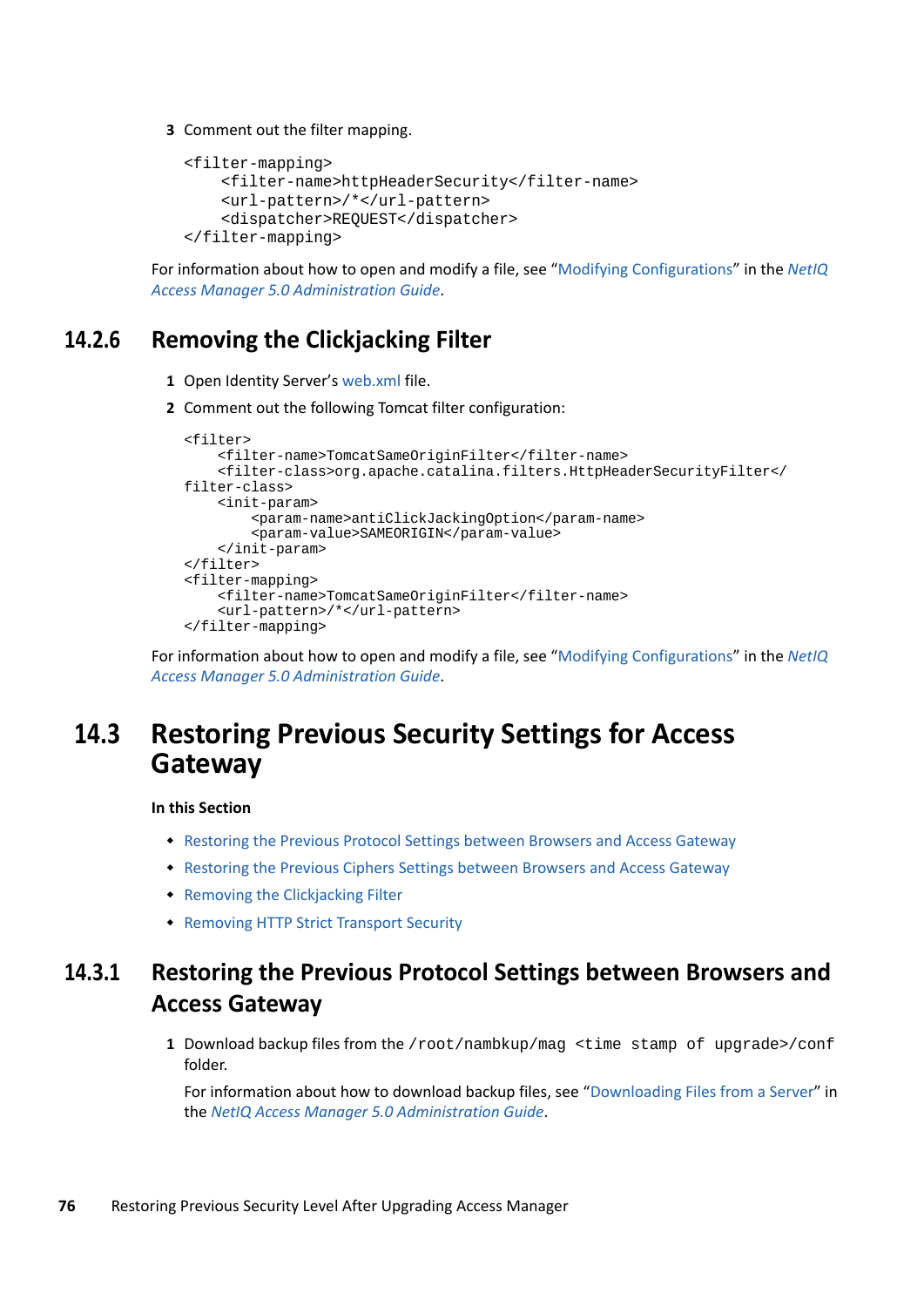**2** Open the NovellAgSettings.conf file, search for SSL Protocol, and copy the value associated with it.

For information about how to open and modify a file, see "[Modifying Configurations"](https://www.microfocus.com/documentation/access-manager/5.0/pdfdoc/admin/admin.pdf#modconfigfile) in the *[NetIQ Access Manager 5.0 Administration Guide](https://www.microfocus.com/documentation/access-manager/5.0/pdfdoc/admin/admin.pdf#bookinfo)*.

**3** Click **Devices** > **Access Gateways** > **Edit** > **Advanced Options** and replace the following configuration with the value copied in NovellAgSettings.conf in step 2:

SSLProtocol TLSv1.1 +TLSv1.2

## <span id="page-76-0"></span>**14.3.2 Restoring the Previous Ciphers Settings between Browsers and Access Gateway**

**1** Download the backup files from the /root/nambkup/mag <time stamp of upgrade>/ conf folder.

For information about how to download backup files, see ["Downloading Files from a Server"](https://www.microfocus.com/documentation/access-manager/5.0/pdfdoc/admin/admin.pdf#downloadserverfile) in the *[NetIQ Access Manager 5.0 Administration Guide](https://www.microfocus.com/documentation/access-manager/5.0/pdfdoc/admin/admin.pdf#bookinfo)*.

**2** Open the NovellAgSettings.conf file, search for SSL, and copy the value.

For information about how to open and modify a file, see "[Modifying Configurations"](https://www.microfocus.com/documentation/access-manager/5.0/pdfdoc/admin/admin.pdf#modconfigfile) in the *[NetIQ Access Manager 5.0 Administration Guide](https://www.microfocus.com/documentation/access-manager/5.0/pdfdoc/admin/admin.pdf#bookinfo)*.

**3** Click **Devices** > **Access Gateways** > **Edit** > **Advanced Options** and replace the following configuration with the value copied from NovellAgSettings.conf in step 2:

SSLCipherSuite !aNULL:!eNULL:!EXPORT:!DSS:!DES:!RC4:ALL:!EDH

If NovellAgSettings.conf does not contain this line, delete this line in Access Gateway Advanced Options.

#### <span id="page-76-1"></span>**14.3.3 Removing the Clickjacking Filter**

In Access Gateway's [web.xml,](https://www.microfocus.com/documentation/access-manager/5.0/pdfdoc/admin/admin.pdf#web) comment out the following Tomcat filter configuration:

```
<filter>
     <filter-name>TomcatSameOriginFilter</filter-name>
     <filter-class>org.apache.catalina.filters.HttpHeaderSecurityFilter</
filter-class>
     <init-param>
         <param-name>antiClickJackingOption</param-name>
         <param-value>SAMEORIGIN</param-value>
     </init-param>
</filter>
<filter-mapping>
     <filter-name>TomcatSameOriginFilter</filter-name>
     <url-pattern>/*</url-pattern>
</filter-mapping>
```
For information about how to open and modify a file, see "[Modifying Configurations](https://www.microfocus.com/documentation/access-manager/5.0/pdfdoc/admin/admin.pdf#modconfigfile)" in the *[NetIQ](https://www.microfocus.com/documentation/access-manager/5.0/pdfdoc/admin/admin.pdf#bookinfo)  [Access Manager 5.0 Administration Guide](https://www.microfocus.com/documentation/access-manager/5.0/pdfdoc/admin/admin.pdf#bookinfo)*.